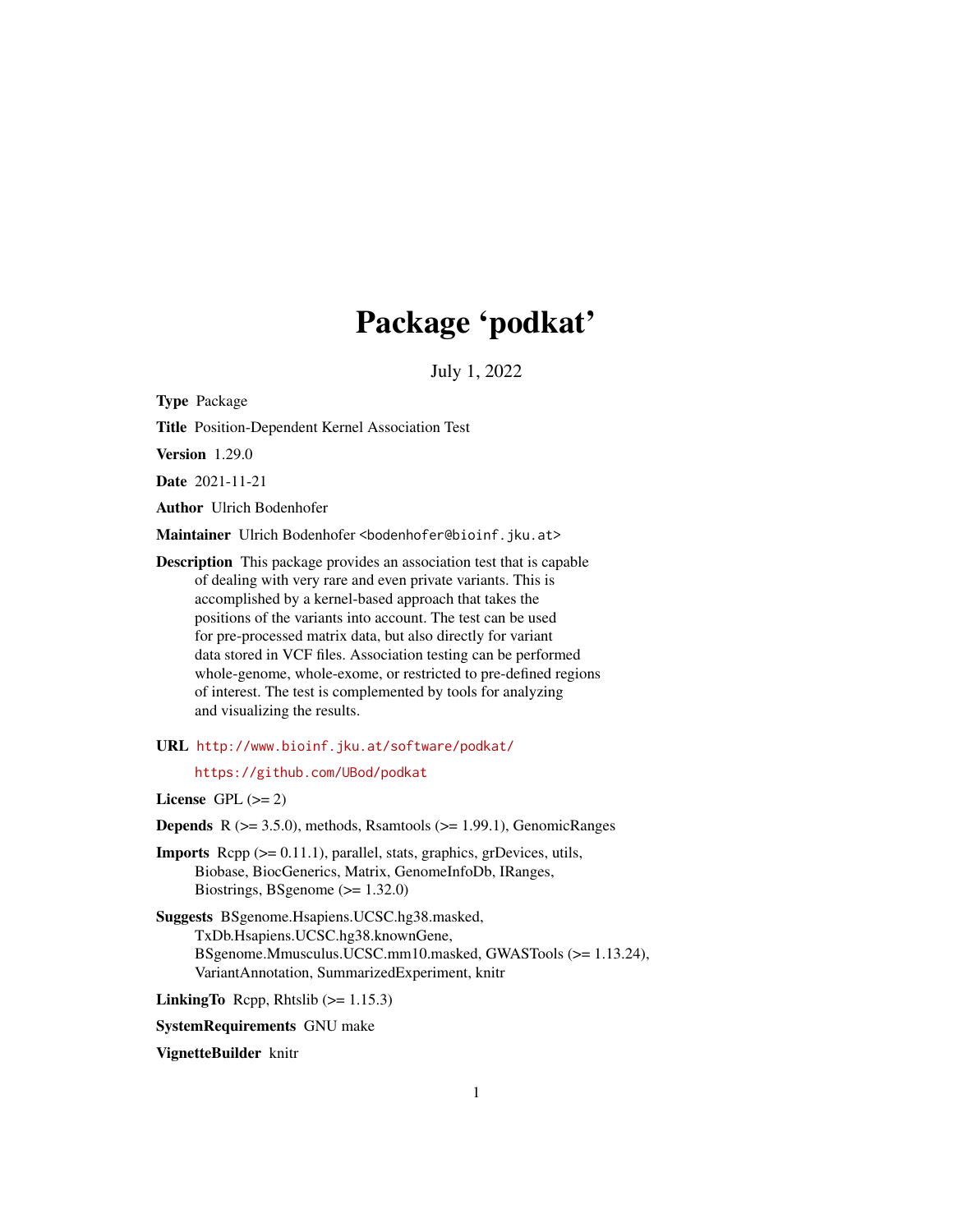Collate AllGenerics.R AllClasses.R inputChecks.R sort-methods.R show-methods.R print-methods.R summary-methods.R p.adjust-methods.R c-methods.R access-methods.R coerce-methods.R resampling.R unmaskedRegions.R partitionRegions-methods.R genotypeMatrix-methods.R computeKernel.R computePvalues.R readGenotypeMatrix-methods.R readVariantInfo-methods.R readSampleNamesFromVcfHeader.R readRegionsFromBedFile.R weightFuncs.R assocTest-methods.R nullModel-methods.R qqplot-methods.R plot-methods.R filterResult-methods.R split-methods.R computeWeights.R weights-methods.R

biocViews Genetics, WholeGenome, Annotation, VariantAnnotation, Sequencing, DataImport

# NeedsCompilation yes

git\_url https://git.bioconductor.org/packages/podkat

git\_branch master

git\_last\_commit ea22741

git\_last\_commit\_date 2022-04-26

Date/Publication 2022-07-01

# R topics documented:

| $\mathbf{3}$                       |                |
|------------------------------------|----------------|
|                                    | $\overline{4}$ |
| 10                                 |                |
| 11                                 |                |
| -14                                |                |
| -16                                |                |
| -18                                |                |
| 20                                 |                |
| 24                                 |                |
| 25                                 |                |
| 29                                 |                |
| 32                                 |                |
| 33                                 |                |
|                                    |                |
| -39                                |                |
| -41                                |                |
| 43                                 |                |
|                                    |                |
| readSampleNamesFromVcfHeader<br>47 |                |
| 48                                 |                |
| 51                                 |                |
| .52                                |                |
|                                    |                |
|                                    |                |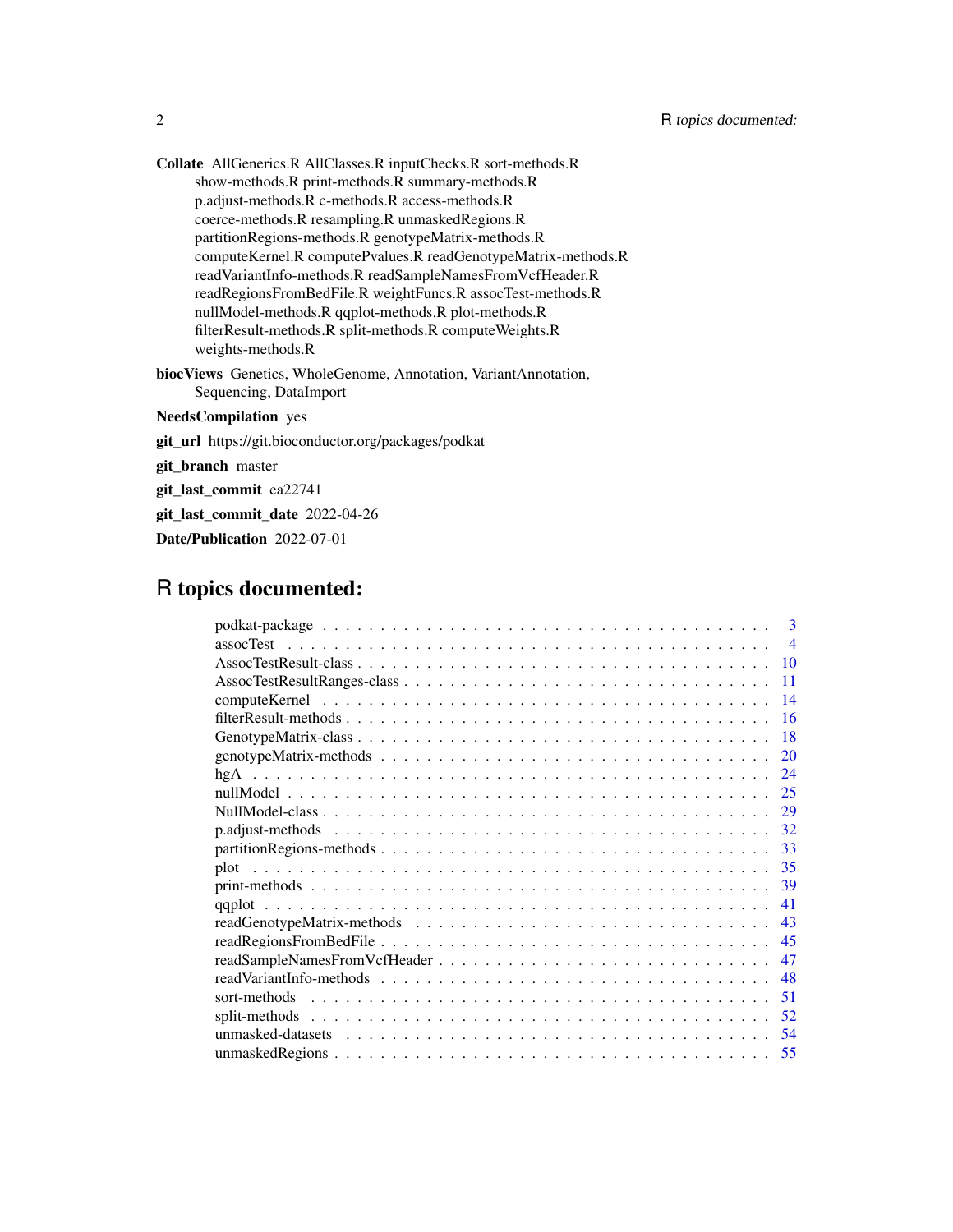# <span id="page-2-0"></span>podkat-package 3

| Index |  |  |  |  |  |  |  |  |  |  |  |  |  |  |  |  |  |
|-------|--|--|--|--|--|--|--|--|--|--|--|--|--|--|--|--|--|
|       |  |  |  |  |  |  |  |  |  |  |  |  |  |  |  |  |  |
|       |  |  |  |  |  |  |  |  |  |  |  |  |  |  |  |  |  |
|       |  |  |  |  |  |  |  |  |  |  |  |  |  |  |  |  |  |

podkat-package *PODKAT Package*

#### **Description**

This package provides an association test that is capable of dealing with very rare and even private variants. This is accomplished by a kernel-based approach that takes the positions of the variants into account. The test can be used for pre-processed matrix data, but also directly for variant data stored in VCF files. Association testing can be performed whole-genome, whole-exome, or restricted to pre-defined regions of interest. The test is complemented by tools for analyzing and visualizing the results.

# Details

The central method of this package is [assocTest](#page-3-1). It provides several different kernel-based association tests, in particular, the position-dependent kernel association test (PODKAT), but also some variants of the SNP-set kernel association test (SKAT). The test can be run for genotype data given in (sparse) matrix format as well as directly on genotype data stored in a variant call format (VCF) file. In any case, the user has to create a null model by the [nullModel](#page-24-1) function beforehand. Upon completion of an association test, the package also provides methods for filtering, sorting, multiple testing correction, and visualization of results.

# Author(s)

Ulrich Bodenhofer <bodenhofer@bioinf.jku.at>

# References

<http://www.bioinf.jku.at/software/podkat>

# Examples

## load genome description data(hgA)

## partition genome into overlapping windows windows <- partitionRegions(hgA)

```
## load genotype data from VCF file
vcfFile <- system.file("examples/example1.vcf.gz", package="podkat")
Z <- readGenotypeMatrix(vcfFile)
```
## read phenotype data from CSV file (continuous trait + covariates)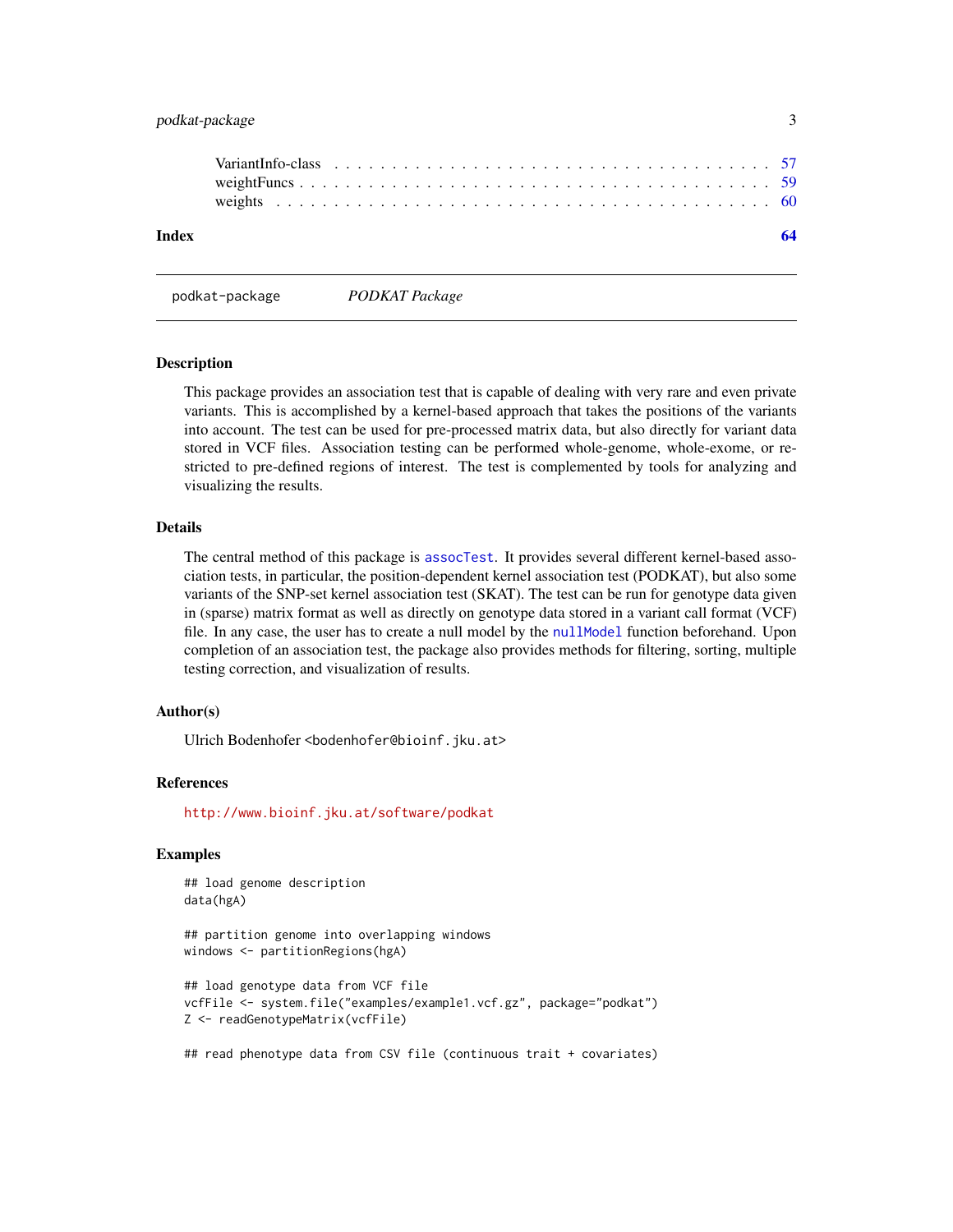#### 4 assocTest and  $\frac{1}{2}$  assocTest and  $\frac{1}{2}$  assocTest and  $\frac{1}{2}$  assocTest and  $\frac{1}{2}$  assocTest and  $\frac{1}{2}$  assocTest and  $\frac{1}{2}$  assocTest and  $\frac{1}{2}$  assocTest and  $\frac{1}{2}$  assocTest and  $\frac{1}{2}$  asso

```
phenoFile <- system.file("examples/example1lin.csv", package="podkat")
pheno <-read.table(phenoFile, header=TRUE, sep=",")
## train null model with all covariates in data frame 'pheno'
nm.lin <- nullModel(y ~ ., pheno)
## perform association test
res <- assocTest(Z, nm.lin, windows)
## display results
print(res)
print(p.adjust(res))
plot(p.adjust(res), which="p.value.adj")
```
<span id="page-3-1"></span>assocTest *Perform Association Test*

# **Description**

Method for performing a kernel-based association test given a genotype, VCF file, or kernel matrix

# Usage

```
## S4 method for signature 'GenotypeMatrix, NullModel'
assocTest(Z, model, ranges,
          kernel=c("linear.podkat", "localsim.podkat",
                   "quadratic.podkat", "linear.SKAT",
                   "localsim.SKAT", "quadratic.SKAT"),
          width=1000, weights=NULL, weightFunc=betaWeights(),
          method=NULL, adj=c("automatic", "none", "force"),
          pValueLimit=0.05)
## S4 method for signature 'matrix, NullModel'
assocTest(Z, model, method=NULL,
          adj=c("automatic", "none", "force"), pValueLimit=0.05)
## S4 method for signature 'TabixFile, NullModel'
assocTest(Z, model, ranges,
          kernel=c("linear.podkat", "localsim.podkat",
                   "quadratic.podkat", "linear.SKAT",
                   "localsim.SKAT", "quadratic.SKAT"),
          cl=NULL, nnodes=1, batchSize=20,
          noIndels=TRUE, onlyPass=TRUE, na.limit=1, MAF.limit=1,
          na.action=c("impute.major", "omit"),
          MAF.action=c("invert", "omit", "ignore"),
          sex=NULL, weightFunc=betaWeights(), width=1000,
          method=NULL, adj=c("automatic", "none", "force"),
          pValueLimit=(0.1 / length(ranges)), tmpdir=tempdir(),
          displayProgress=TRUE)
## S4 method for signature 'character, NullModel'
assocTest(Z, model, ...)
```
<span id="page-3-0"></span>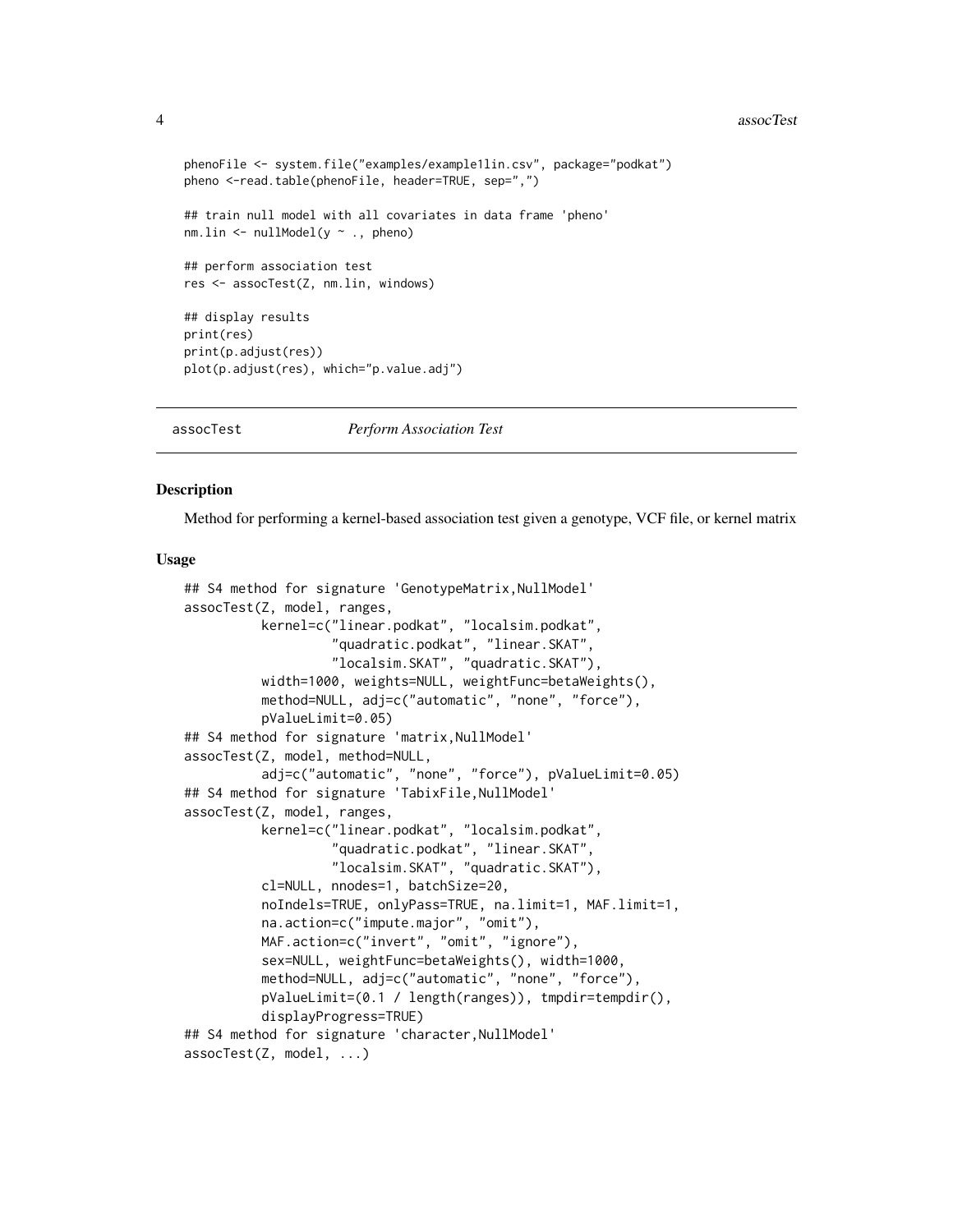#### <span id="page-4-0"></span>assocTest 5

# Arguments

| Ζ           | an object of class GenotypeMatrix, a quadratic kernel matrix, an object of class<br>TabixFile, or a character string with a file name                                                                                                                                                                                                                                                                                                                                                                                                                                                                                                                                                                                                                                                                       |
|-------------|-------------------------------------------------------------------------------------------------------------------------------------------------------------------------------------------------------------------------------------------------------------------------------------------------------------------------------------------------------------------------------------------------------------------------------------------------------------------------------------------------------------------------------------------------------------------------------------------------------------------------------------------------------------------------------------------------------------------------------------------------------------------------------------------------------------|
| model       | an object of class NullModel                                                                                                                                                                                                                                                                                                                                                                                                                                                                                                                                                                                                                                                                                                                                                                                |
| ranges      | an object with genomic regions to be tested; may be an object of class GRanges<br>or GRangesList. If missing, assocTest takes the whole genotype matrix or the<br>genotypes in the VCF file as a whole.                                                                                                                                                                                                                                                                                                                                                                                                                                                                                                                                                                                                     |
| kernel      | determines the kernel that should be used for association testing (see Subsection<br>9.2 of the package vignette for details)                                                                                                                                                                                                                                                                                                                                                                                                                                                                                                                                                                                                                                                                               |
| width       | tolerance radius parameter for position-dependent kernels "linear.podkat", "quadratic.podkat",<br>and "localsim.podkat"; must be single positive numeric value; ignored for ker-<br>nels "linear.SKAT", "quadratic.SKAT", and "localsim.SKAT" (see Subsection<br>9.2 of the package vignette for details)                                                                                                                                                                                                                                                                                                                                                                                                                                                                                                   |
| weights     | for the method with signature GenotypeMatrix, NullModel, it is also possible<br>to supply weights directly as a numeric vector that is as long as the number<br>of columns of Z. In this case, the argument weightFunc is ignored. Use NULL<br>(default) to use automatic weighting with the function supplied as argument<br>weightFunc. If weightFunc is NULL too, no weighting takes place, i.e. an<br>unweighted kernel is used.                                                                                                                                                                                                                                                                                                                                                                        |
| weightFunc  | function for computing variant weights from minor allele frequencies (MAFs);<br>see weightFuncs for weighting and Subsection 9.3 of the package vignette for<br>functions provided by the <b>podkat</b> package. Use NULL for unweighted kernels.                                                                                                                                                                                                                                                                                                                                                                                                                                                                                                                                                           |
| method      | identifies the method for computing the p-values. If the null model is of type<br>"logistic" and small sample correction is applied (see argument adj below),<br>possible values are "unbiased", "population", "sample", and "SKAT" (see de-<br>tails below and Subsection 9.5 of the package vignette). If the null model is of<br>type "linear" or if the null model is of type "logistic" and no small sample cor-<br>rection is applied, possible values are "davies", "liu", and "liu.mod" (see details<br>below and Subsection 9.1 of the package vignette). If the null model is of type<br>"bernoulli", this argument is ignored.                                                                                                                                                                   |
| adj         | whether or not to use small sample correction for logistic models (binary trait<br>with covariates). The choice "none" turns off small sample correction. If "force"<br>is chosen, small sample correction is turned on unconditionally. If "automatic"<br>is chosen (default), small sample correction is turned on if the number of sam-<br>ples does not exceed 2,000. This argument is ignored for any type of model<br>except "logistic" and small sample correction is switched off. For details how<br>to train a null model for small sample correction, see nullModel and Sections 4<br>and 9.5 of the package vignette. An adjustment of higher moments is performed<br>whenever sampled null model residuals are available in the null model model<br>(slot res. resampled. adj, see NullModel). |
| pValueLimit | if the null model is of type "bernoulli", assocTest performs an exact mix-<br>ture of Bernoulli test. This test uses a combinatorial algorithm to compute<br>exact p-values and, for the sake of computational efficiency, quits if a pre-<br>specified p-value threshold is exceeded. This threshold can be specified with the<br>pValueLimit argument. This argument is ignored for other types of tests/null<br>models.                                                                                                                                                                                                                                                                                                                                                                                  |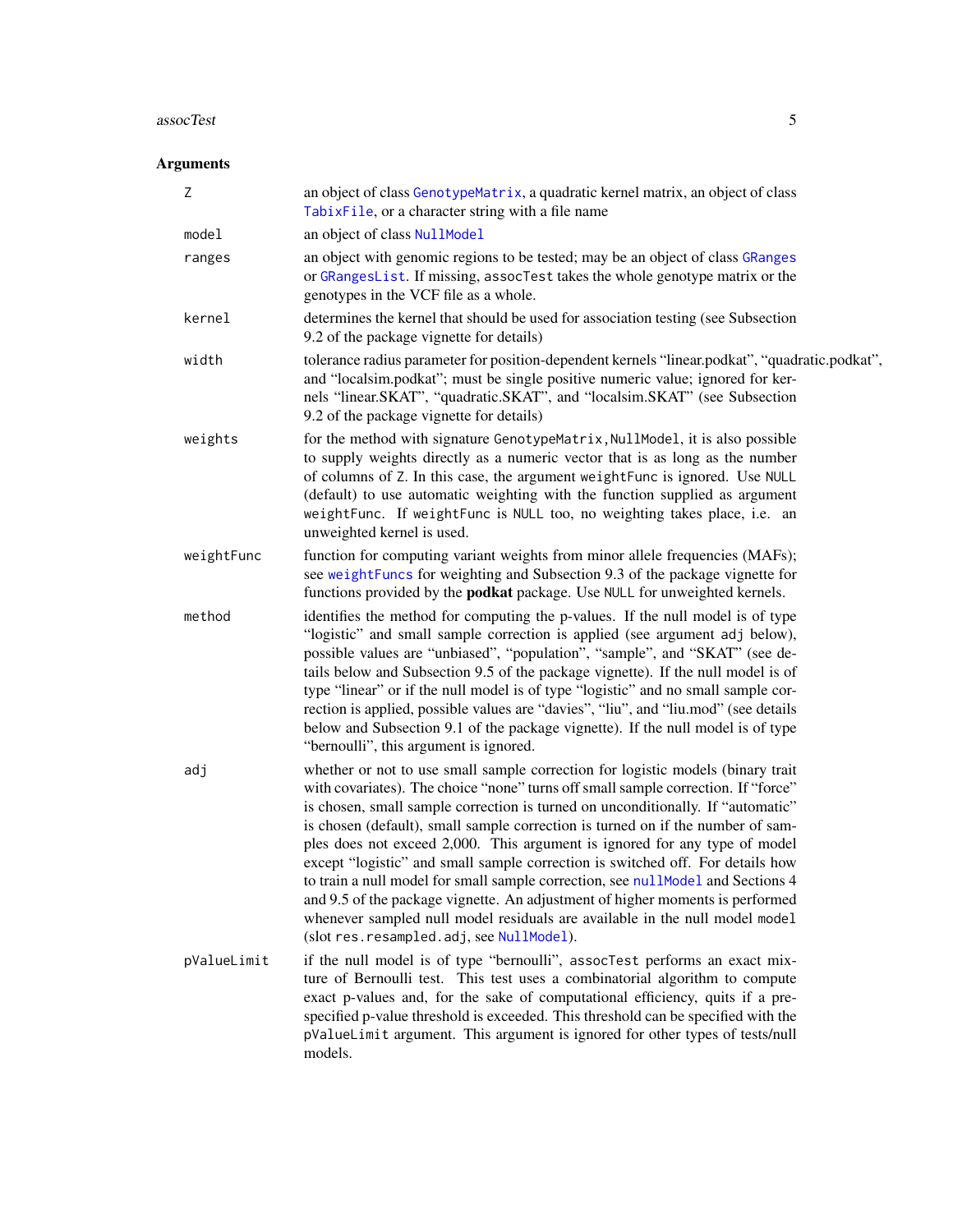<span id="page-5-0"></span>

| cl                        | if c1 is an object of class SOCKcluster, association testing is carried out in<br>parallel on the cluster specified by c1. If NULL (default), either no parallelization<br>is done (if nnodes=1) or assocTest launches a cluster with nnodes R client<br>processes on localhost. See Subsection 8.5.2 of the package vignette.                                                                                                                                                                                                                                |
|---------------------------|---------------------------------------------------------------------------------------------------------------------------------------------------------------------------------------------------------------------------------------------------------------------------------------------------------------------------------------------------------------------------------------------------------------------------------------------------------------------------------------------------------------------------------------------------------------|
| nnodes                    | if cl is NULL and nnodes is greater than 1, makePSOCKcluster is called with<br>nnodes nodes on localhost, i.e. nnodes R slave processes are launched on<br>which association testing is carried out in parallel. The default is 1. See Subsec-<br>tion 8.5.2 of the package vignette.                                                                                                                                                                                                                                                                         |
| batchSize                 | parameter which determines how many regions of ranges are processed at once.<br>The larger batch Size, the larger the the batches that are read from the VCF<br>file Z. A larger batchSize reduces the number of individual read operations,<br>which improves performance. However, a larger batchSize also requires larger<br>amounts of memory. A good choice of batchSize, therefore, depends on the<br>size and sparseness of the VCF file and as well on the available memory. See<br>Subsection 8.5 of the package vignette.                           |
| noIndels                  | if TRUE (default), only single nucleotide variants (SNVs) are considered and<br>indels in the VCF file Z are skipped.                                                                                                                                                                                                                                                                                                                                                                                                                                         |
| onlyPass                  | if TRUE (default), only variants are considered whose value in the FILTER column<br>is "PASS".                                                                                                                                                                                                                                                                                                                                                                                                                                                                |
| na.limit                  | all variants with a missing value ratio above this threshold in the VCF file Z are<br>not considered.                                                                                                                                                                                                                                                                                                                                                                                                                                                         |
| MAF.limit                 | all variants with a minor allele frequency (MAF) above this threshold in the VCF<br>file Z are not considered.                                                                                                                                                                                                                                                                                                                                                                                                                                                |
| na.action                 | if "impute.major", all missing values will be imputed by major alleles before<br>association testing. If "omit", all columns containing missing values in the VCF<br>file Z are ignored.                                                                                                                                                                                                                                                                                                                                                                      |
| MAF.action                | if "invert", all columns with an MAF exceeding 0.5 will be inverted in the sense<br>that all minor alleles will be replaced by major alleles and vice versa. If "omit",<br>all variants in the VCF file with an MAF greater than 0.5 are ignored. If "ig-<br>nore", no action is taken and MAFs greater than 0.5 are kept as they are.                                                                                                                                                                                                                        |
| sex                       | if NULL, all samples are treated the same without any modifications; if sex is a<br>factor with levels F (female) and M (male) that is as long as length (model), this<br>argument is interpreted as the sex of the samples. In this case, the genotypes<br>corresponding to male samples are doubled before further processing. This is<br>designed for mixed-sex analyses of the X chromosome outside of the pseudoau-<br>tosomal regions.                                                                                                                  |
| tmpdir<br>displayProgress | if computations are parallelized over multiple client processes (see arguments<br>nnodes and c1), the exchange of the null model object between the master pro-<br>cess and the client processes is done via a temporary file. The tmpdir argument<br>allows to specify into which directory the temporary file should be saved. On<br>multi-core systems, the default should be sufficient. If the computations are dis-<br>tributed over a custom cluster, the tmpdir argument needs to be chosen such<br>that all clients can access it via the same path. |
|                           | if TRUE (default) and if ranges is a GRangesList, a progress message is printed<br>upon completion of each list component (typically consisting of regions of one<br>chromosome); this argument is ignored if ranges is not an object of class GRangesList.                                                                                                                                                                                                                                                                                                   |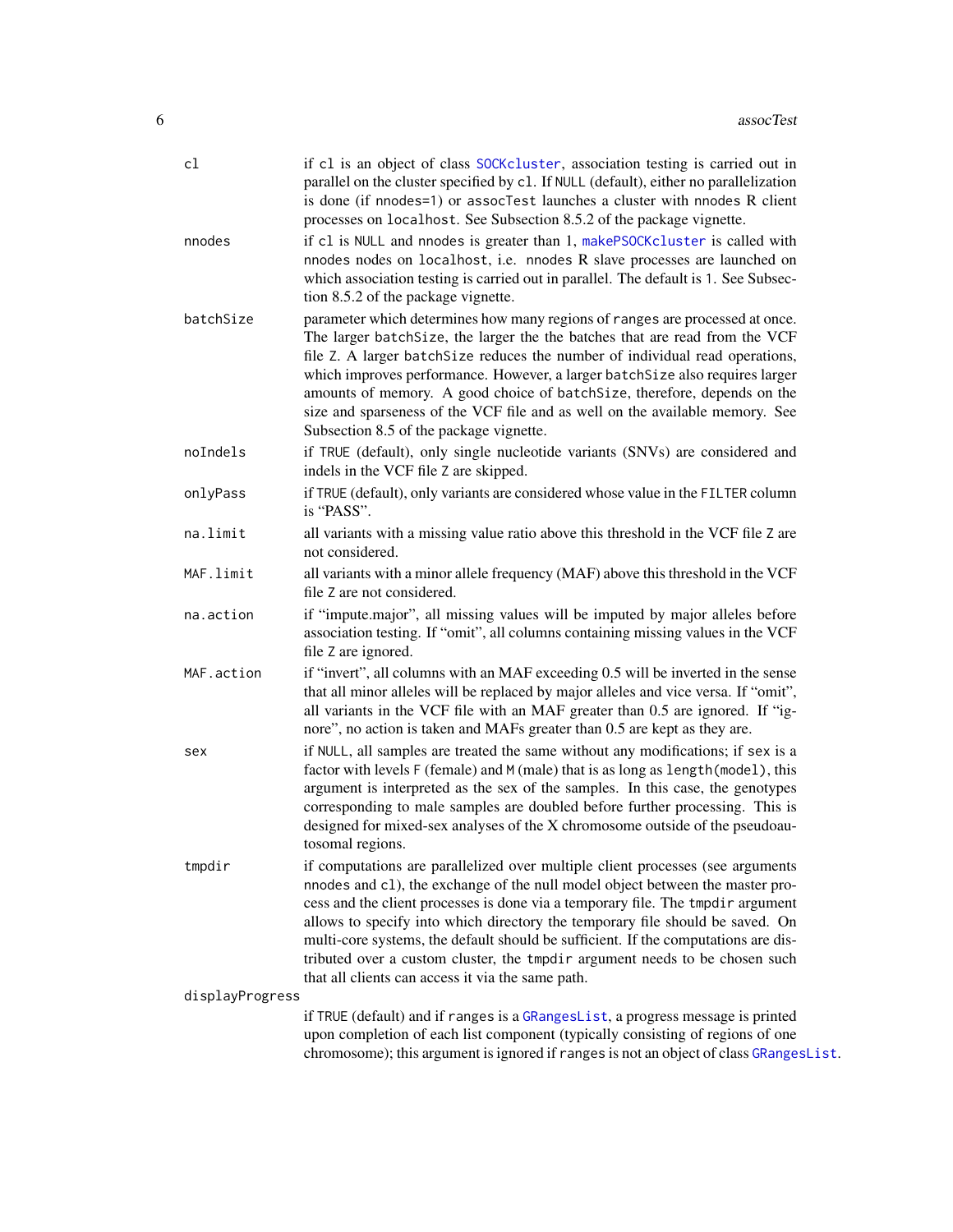#### <span id="page-6-0"></span>assocTest 7

... all other parameters are passed on to the assocTest method with signature TabixFile,NullModel.

#### Details

The assocTest method is the main function of the **podkat** package. For a given genotype and a null model, it performs the actual association test(s).

For null models of types "linear" and "logistic" (see [NullModel](#page-28-1) and [nullModel](#page-24-1)), a *variance component score test* is used (see Subsection 9.1 of the package vignette for details). The test relies on the choice of a particular kernel to measure the pairwise similarities of genotypes. The choice of the kernel can be made with the kernel argument (see [computeKernel](#page-13-1) and Subsection 9.2 of the package vignette for more details). For null models of type "linear", the test statistic follows a *mixture of chi-squares distribution*. For models of typ "logistic", the test statistic approximately follows a mixture of chi-squares distribution. The computation of p-values for a given mixture of chi-squares can be done according to Davies  $(1980)$  (which is the default), according to Liu et al.  $(2009)$ , or using a modified method similar to the one suggested by Liu et al.  $(2009)$  as implemented in the **SKAT** package, too. Which method is used can be controlled using the method argument. If method according to Davies (1980) fails, assocTest resorts to the method by Liu et al. (2009). See also Subsection 9.1 of the package vignette for more details.

For null models of type "logistic", the assocTest method also offers the small sample correction suggested by Lee et al. (2012). Whether small sample correction is applied, is controlled by the adj argument. The additional adjustment of higher moments as suggested by Lee et al. (2012) is performed whenever resampled null model residuals are available in the null model model (slot res.resampled.adj, see [NullModel](#page-28-1)). In this case, the method argument controls how the excess kurtosis of test statistics sampled from the null distribution are computed. The default setting "unbiased" computes unbiased estimates by using the exact expected value determined from the mixture components. The settings "population" and "sample" use almost unbiased and biased sample statistics, respectively. The choice "SKAT" uses the same method as implemented in the **SKAT** package. See Subsection 9.5 of the package vignette for more details.

If the null model is of type "bernoulli", the test statistic follows a mixture of Bernoulli distributions. In this case, an exact p-value is determined that is computed as the probability to observe a test statistic for random Bernoulli-distributed traits (under the null hypothesis) that is at least as large as the observed test statistic. For reasons of computational complexity, this option is limited to sample numbers not larger than 100. See Subsection 9.1 of the package vignette for more details.

The **podkat** package offers multiple interfaces for association testing all of which require the second argument model to be a [NullModel](#page-28-1) object. The simplest method is to call assocTest for an object of class [GenotypeMatrix](#page-17-1) as first argument Z. If the ranges argument is not supplied, a single association test is performed using the entire genotype matrix contained in Z and an object of class [AssocTestResult](#page-9-1) is returned. In this case, all variants need to reside on the same chromosome (compare with [computeKernel](#page-13-1)). If the ranges argument is specified, each region in ranges is tested separately and the result is returned as an [AssocTestResultRanges](#page-10-1) object.

As said, the simplest method is to store the entire genotype in a [GenotypeMatrix](#page-17-1) object and to call assocTest as described above. This approach has the shortcoming that the entire genotype must be read (e.g. from a VCF file) and kept in memory as a whole. For large studies, in particular, whole-genome studies, this is not feasible. In order to be able to cope with large studies, the **podkat** package offers an interface that allows for reading from a VCF file piece by piece without the need to read and store the entire genotype at once. If Z is a [TabixFile](#page-0-0) object or the name of a VCF file,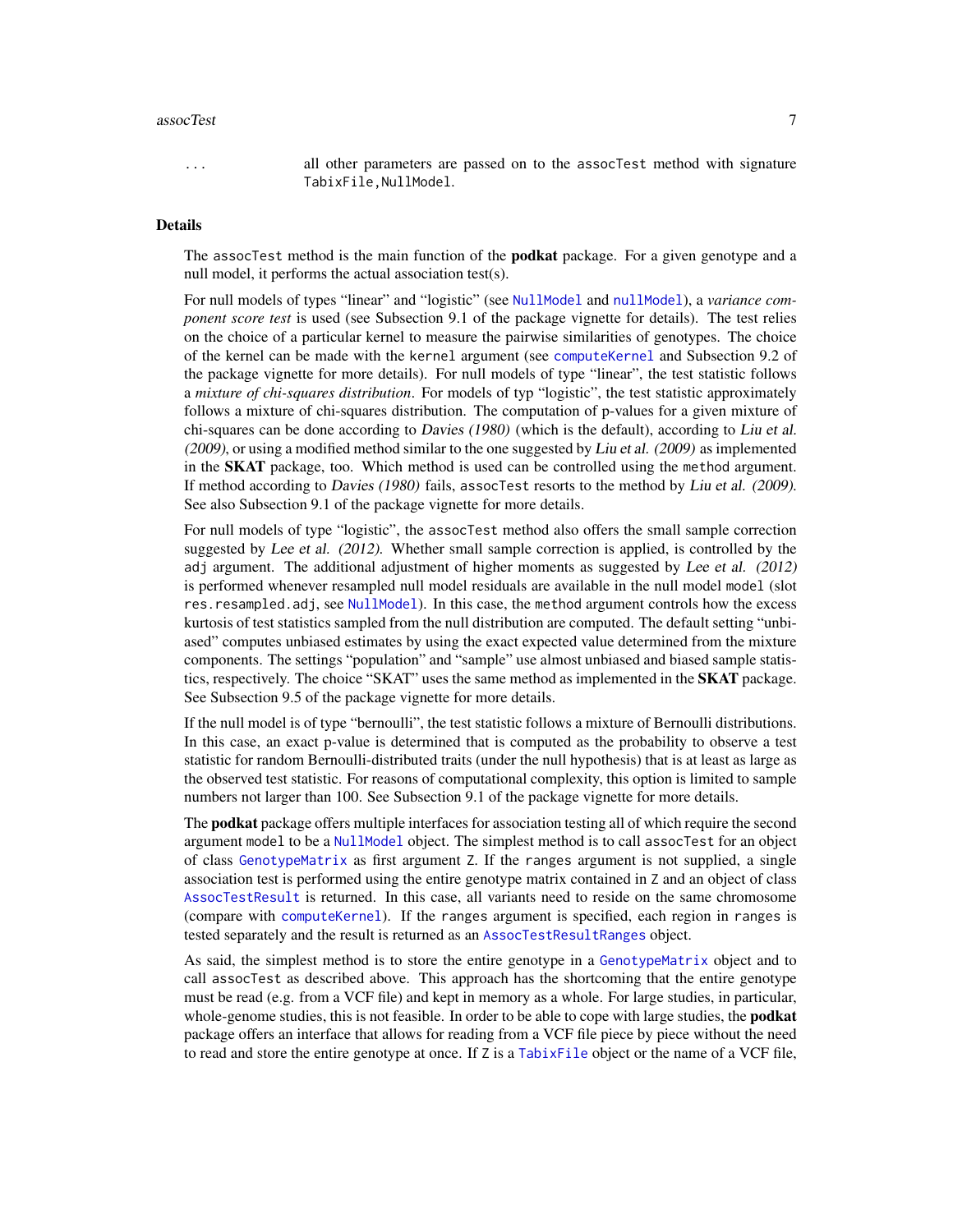<span id="page-7-0"></span>assocTest reads from the file in batches of batchSize regions, performs the association tests for these regions, and returns the results as an [AssocTestResultRanges](#page-10-1) object. This sequential batch processing can also be parallelized. The user can either set up a cluster him-/herself and pass the [SOCKcluster](#page-0-0) object as cl argument. If the cl is NULL, users can leave the setup of the cluster to assocTest. In this case, the only thing necessary is to determine the number of R client processes by the nnodes argument. The variant with the VCF interface supports the same pre-processing and filter arguments as [readGenotypeMatrix](#page-42-1) to control which variants are actually taken into account and how to handle variants with MAFs greater than 50%.

If the argument Z is a numeric matrix, Z is interpreted as a kernel matrix  $K$ . Then a single association test is performed as described above and the result is returned as an [AssocTestResult](#page-9-1) object. This allows the user to use a custom kernel not currently implemented in the **podkat** package. The assocTest function assumes that row and column objects in the kernel matrix are in the same order. It does not perform any check whether row and column names are the same or whether the kernel matrix is actually positive semi-definite. Users should be aware that running the function for invalid kernels matrices, i.e. for a matrix that is not positive semi-definite, produces meaningless results and may even lead to unexpected errors.

Finally, note that the samples in the null model model and in the genotype (GenotypeMatrix object or VCF file) need not be aligned to each other. If both the samples in model and in the genotype are named (i.e. row names are defined for Z if it is a GenotypeMatrix object; VCF files always contain sample names anyway), assocTest checks if all samples in model are present in the genotype. If so, it selects only those samples from the genotype that occur in the null model. If not, it quits with an error. If either the samples in the null model or the genotypes are not named, assocTest assumes that the samples are aligned to each other. This applies only if the number of samples in the null model and the number of genotypes are the same or if the number of genotypes equals the number of samples in the null model plus the number of samples that were omitted from the null model when it was trained (see [NullModel](#page-28-1) and [nullModel](#page-24-1)). Otherwise, the function quits with an error. An analogous procedure is applied if the kernel matrix interface is used (signature matrix,NullModel).

# Value

an object of class [AssocTestResult](#page-9-1) or [AssocTestResultRanges](#page-10-1) (see details above)

#### Author(s)

Ulrich Bodenhofer <bodenhofer@bioinf.jku.at>

# References

#### <http://www.bioinf.jku.at/software/podkat>

Wu, M. C., Lee, S., Cai, T., Li, Y., Boehnke, M., and Lin, X. (2011) Rare-variant association testing for sequencing data with the sequence kernel association test. *Am. J. Hum. Genet.* 89, 82-93. DOI: [10.1016/j.ajhg.2011.05.029.](http://dx.doi.org/10.1016/j.ajhg.2011.05.029)

Lee, S., Emond, M. J., Bamshad, M. J., Barnes, K. C., Rieder, M. J., Nickerson, D. A., NHLBI Exome Sequencing Project - ESP Lung Project Team, Christiani, D. C., Wurfel, M. M., and Lin, X. (2012) Optimal unified approach for rare-variant association testing with application to smallsample case-control whole-exome sequencing studies. *Am. J. Hum. Genet.* 91, 224-237. DOI: [10.1016/j.ajhg.2012.06.007.](http://dx.doi.org/10.1016/j.ajhg.2012.06.007)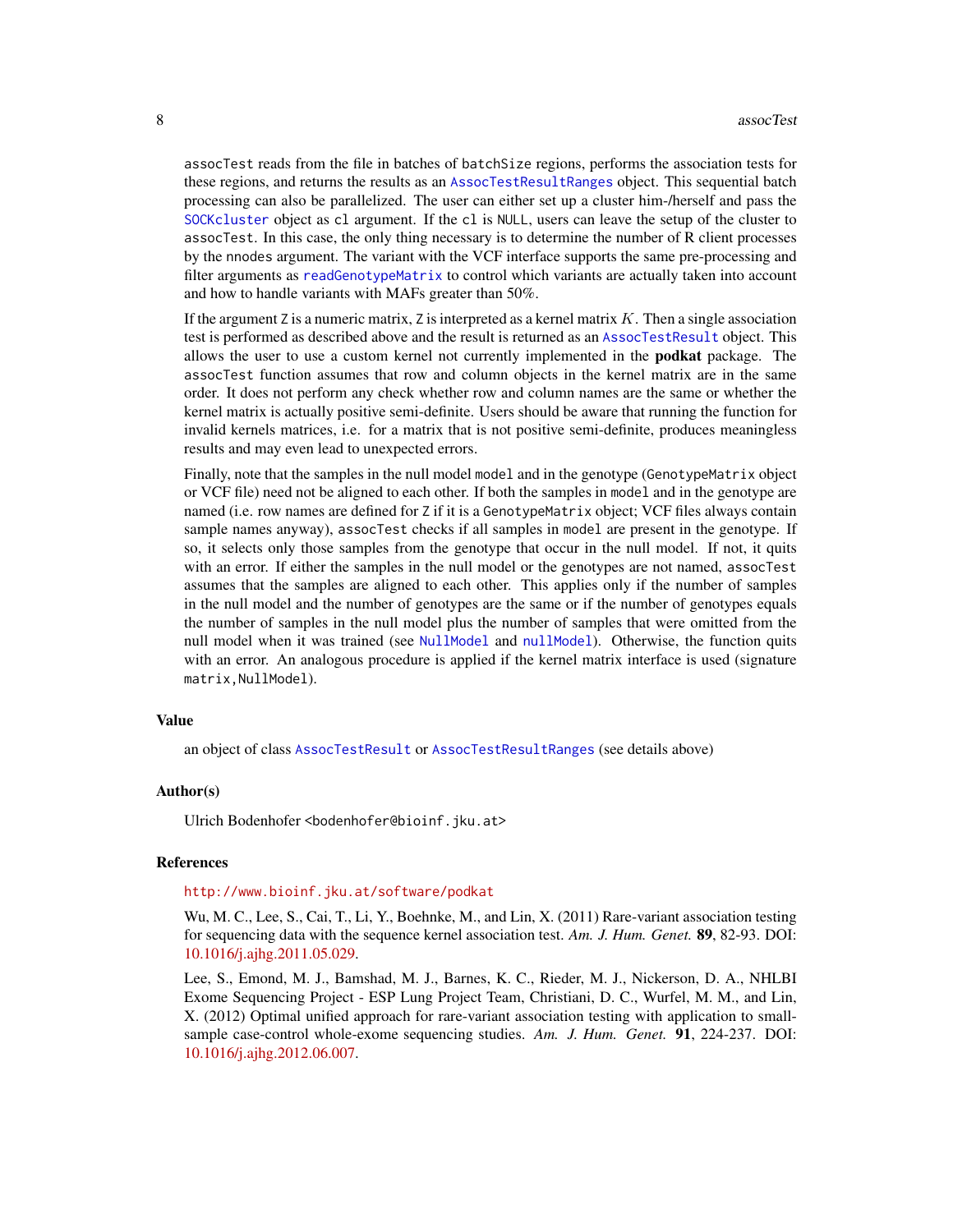#### <span id="page-8-0"></span>assocTest 9

Davies, R. B. (1980) The distribution of a linear combination of  $\chi^2$  random variables. *J. R. Stat. Soc. Ser. C-Appl. Stat.* 29, 323-333.

Liu, H., Tang, Y., and Zhang, H. (2009) A new chi-square approximation to the distribution of nonnegative definite quadratic forms in non-central normal variables. *Comput. Stat. Data Anal.* 53, 853-856.

#### See Also

```
AssocTestResult, AssocTestResultRanges, nullModel, NullModel, computeKernel, weightFuncs,
readGenotypeMatrix, GenotypeMatrix, plot, qqplot, p.adjust, filterResult
```
# Examples

```
## load genome description
data(hgA)
```
## partition genome into overlapping windows windows <- partitionRegions(hgA)

```
## load genotype data from VCF file
vcfFile <- system.file("examples/example1.vcf.gz", package="podkat")
Z <- readGenotypeMatrix(vcfFile)
```

```
## read phenotype data from CSV file (continuous trait + covariates)
phenoFile <- system.file("examples/example1lin.csv", package="podkat")
pheno.c <- read.table(phenoFile, header=TRUE, sep=",")
```

```
## train null model with all covariates in data frame 'pheno'
model.c \le nullModel(y \sim ., pheno.c)
```

```
## perform association test
res <- assocTest(Z, model.c, windows)
print(res)
```

```
## perform association test using the VCF interface
res <- assocTest(vcfFile, model.c, windows, batchSize=100)
print(res)
```

```
## create Manhattan plot of adjusted p-values
plot(p.adjust(res), which="p.value.adj")
```

```
## read phenotype data from CSV file (binary trait + covariates)
phenoFile <- system.file("examples/example1log.csv", package="podkat")
pheno.b <-read.table(phenoFile, header=TRUE, sep=",")
```

```
## train null model with all covariates in data frame 'pheno'
model.b \le nullModel(y \sim ., pheno.b)
```

```
## perform association test
res <- assocTest(Z, model.b, windows)
print(res)
```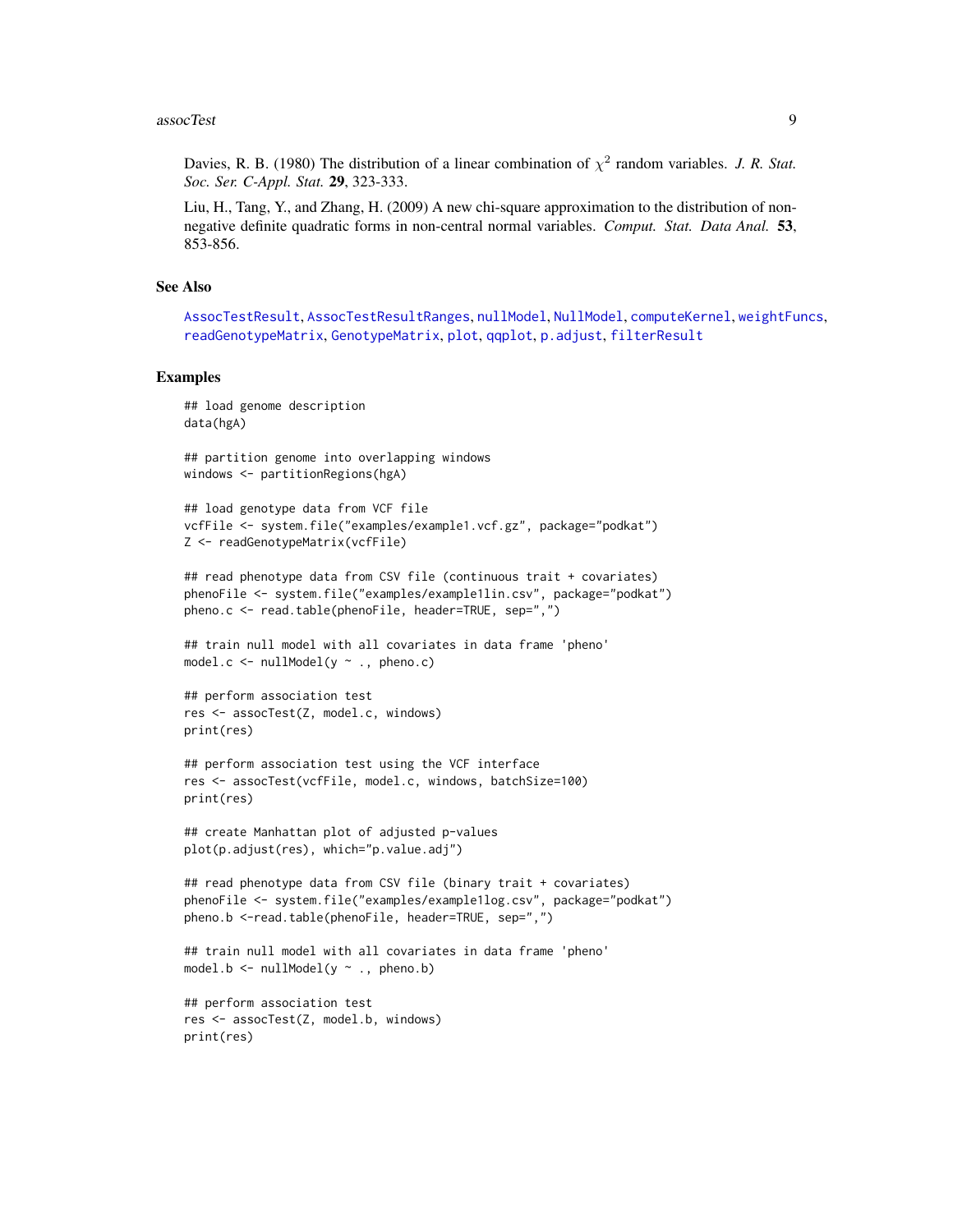```
## create Manhattan plot of adjusted p-values
plot(p.adjust(res), which="p.value.adj")
```
<span id="page-9-1"></span>AssocTestResult-class *Class* AssocTestResult

#### <span id="page-9-2"></span>**Description**

S4 class for storing the result of an association test for a single genomic region

# **Objects**

Objects of this class are created by calling [assocTest](#page-3-1) for a single genomic region.

#### Slots

The following slots are defined for AssocTestResult objects:

type: type of null model on which the association test was based

samples: character vector with sample names (if available, otherwise empty)

kernel: kernel that was used for the association test

dim: dimensions of genotype matrix that was tested

weights: weight vector that was used; empty if no weighting was performed

width: tolerance radius parameter that was used for position-dependent kernels

- method: method(s) used to compute p-values; a single character string if no resampling was done, otherwise a list with two components specifying the p-value computation method for the test's p-value and the resampled p-values separately.
- correction: a logical vector indicating whether the small sample correction was carried out (first component exact is TRUE) and/or higher moment correction was carried out (second component resampling is TRUE).
- Q: test statistic
- p.value: the test's p-value
- Q.resampling: test statistics for sampled null model residuals
- p.value.resampling: p-values for sampled null model residuals
- p.value.resampled: estimated p-value computed as the relative frequency of p-values of sampled residuals that are at least as significant as the test's p-value
- call: the matched call with which the object was created

# Methods

show signature(object="AssocTestResult"): displays the test statistic and the p-value along with the type of the null model, the number of samples, the number of SNVs, and the kernel that was used to carry out the test.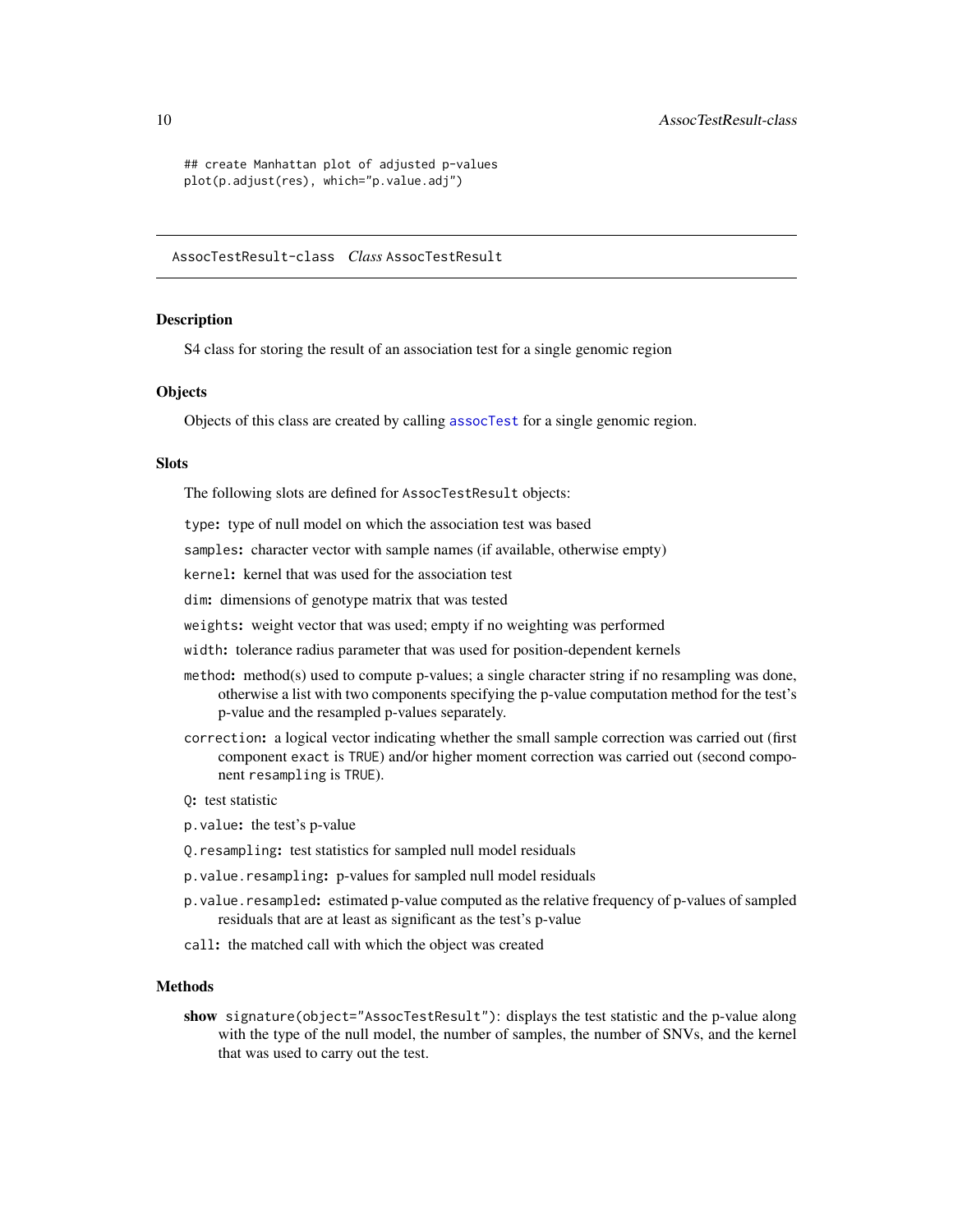# <span id="page-10-0"></span>Author(s)

Ulrich Bodenhofer <bodenhofer@bioinf.jku.at>

# References

<http://www.bioinf.jku.at/software/podkat>

# See Also

[assocTest](#page-3-1)

# Examples

```
## load genome description
data(hgA)
```

```
## load genotype data from VCF file
vcfFile <- system.file("examples/example1.vcf.gz", package="podkat")
Z <- readGenotypeMatrix(vcfFile)
```

```
## read phenotype data from CSV file (continuous trait + covariates)
phenoFile <- system.file("examples/example1lin.csv", package="podkat")
pheno <-read.table(phenoFile, header=TRUE, sep=",")
```

```
## train null model with all covariates in data frame 'pheno'
nm.lin <- nullModel(y ~ ., pheno)
```

```
## perform association test for entire genotype matrix
res <- assocTest(Z, nm.lin)
show(res)
```

```
## perform association test for subset of genotype matrix
res <- assocTest(Z[, 50:100], nm.lin)
show(res)
```
<span id="page-10-1"></span>AssocTestResultRanges-class *Class* AssocTestResultRanges

# <span id="page-10-2"></span>Description

S4 class for storing the result of an association test performed on multiple genomic regions

# **Objects**

Objects of this class are created by calling [assocTest](#page-3-1) with a non-empty ranges argument.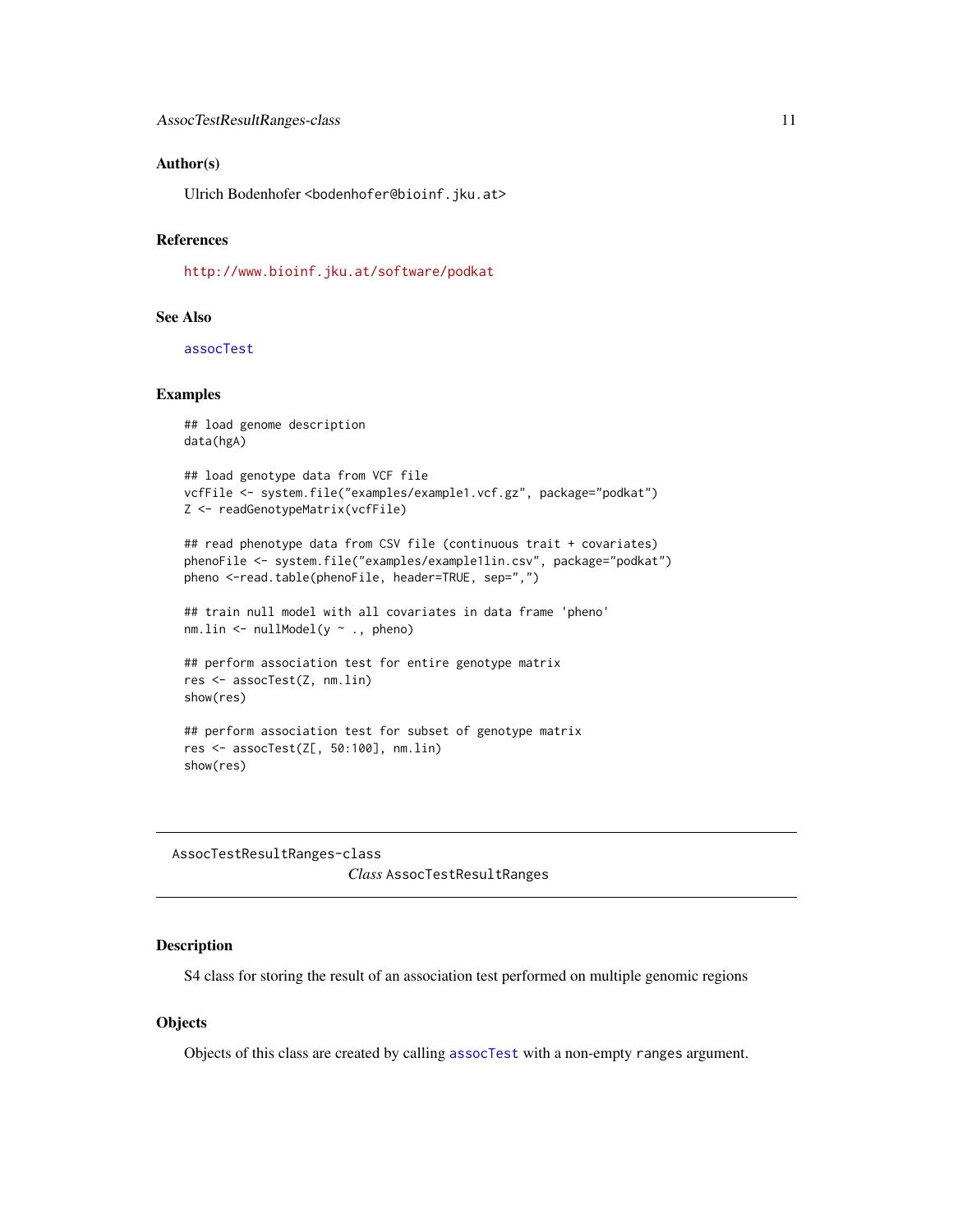<span id="page-11-0"></span>This class extends the class [GRanges](#page-0-0) directly and therefore inherits all its slots and methods. The following slots are defined for AssocTestResultRanges objects additionally:

type: type of null model on which the association test was based

samples: character vector with sample names (if available, otherwise empty)

kernel: kernel that was used for the association test

weights: weight vector or weighting function that was used; NULL if no weighting was performed

width: tolerance radius parameter that was used for position-dependent kernels

adj.method: which method for multiple testing correction has been applied (if any)

vcfParams: list of parameters that were used for reading genotypes from VCF file

sex: factor with sex information (if any)

call: the matched call with which the object was created

Apart from these additional slots, all AssocTestResultRanges objects have particular metadata columns (accessible via [mcols](#page-0-0) or [elementMetadata](#page-0-0)):

- n: number of variants tested in each region; a zero does not necessarily mean that there were no variants in this region, it only means that no variants were used for testing. Variants are omitted from the test if they do not show any variation or if they do not satisfy other filter criteria applied by [assocTest](#page-3-1). This metadata column is always present.
- Q: test statistic for each region that was tested. This metadata column is always present.
- p.value: p-value of test for each region that was tested. This metadata column is always present.
- p.value.adj: adjusted p-value of test for each region that was tested. This metadata column is only present if multiple testing correction has been applied (see p. adjust).
- p.value.resampled: estimated p-value computed as the relative frequency of p-values of sampled residuals that are at least as significant as the test's p-value in each region. This metadata column is only present if resampling has been applied, i.e. if [assocTest](#page-3-1) has been called with n.resampling greater than zero.
- p.value.resampled.adj: adjusted empirical p-value (see above). This metadata column is only present if resampling and multiple testing correction has been applied.

# Methods

c signature(object="AssocTestResultRanges"): allows for concatenating two or more AssocTestResultRanges objects; this is only meaningful if the different tests have been performed on the same samples, on the same genome, with the same kernel, and with the same VCF reading parameters (in case that the association test has been performed directly on a VCF file). All these conditions are checked and if any of them is not fulfilled, the method quits with an error. Merging association test results that were computed with different sex parameters is possible, but the sex component is omitted and a warning is issued. Note that multiple testing correction (see [p.adjust](#page-31-1)) should not be carried out on parts, but only on the entire set of all tests. That is why c strips off all adjusted p-values.

[p.adjust](#page-31-1) signature(object="AssocTestResultRanges"): multiple testing correction, see p. adjust.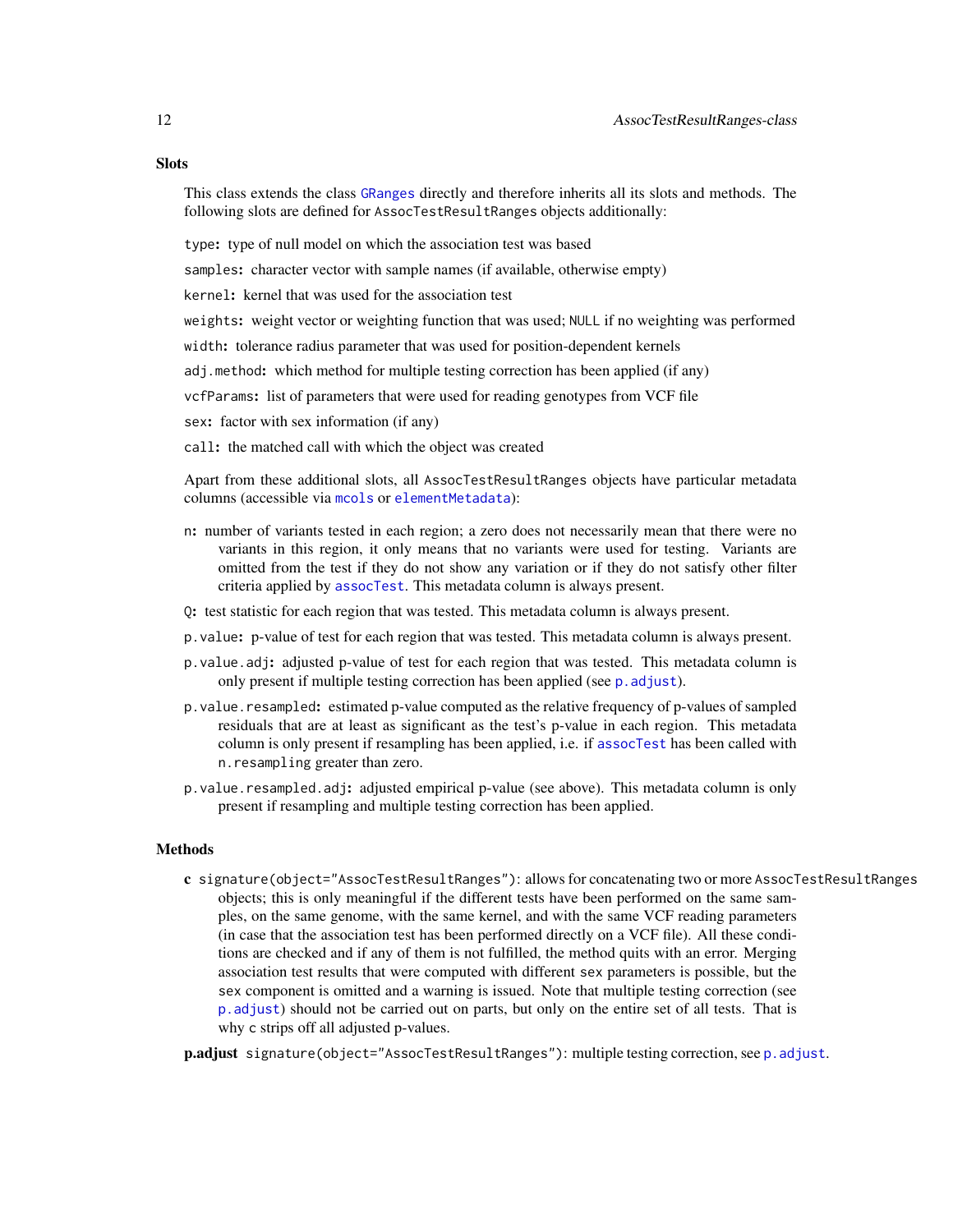- <span id="page-12-0"></span>filterResult signature(object="AssocTestResultRanges"): apply filtering to p-values or adjusted p-values. For more details, see [filterResult](#page-15-1).
- sort signature(object="AssocTestResultRanges"): sort AssocTestResultRanges object according to specified sorting criterion. See [sort](#page-50-1) for more details.
- plot signature(object="AssocTestResultRanges"): make a Manhattan plot of the association test result. See [plot](#page-34-1) for more details.
- qqplot signature(object="AssocTestResultRanges"): make quantile-quantile (Q-Q) plot of association test result. See [qqplot](#page-40-1) for more details.
- show signature(object="AssocTestResultRanges"): displays some general information about the result of the association test, such as, the number of samples, the number of regions tested, the number of regions without variants, the average number of variants in the tested regions, the genome, the kernel that was applied, and the type of multiple testing correction (if any).
- print signature(x="AssocTestResultRanges"): allows for displaying more information about the object than show. See [print](#page-38-1) for more details.

# Accessors and subsetting

As mentioned above, the AssocTestResultRanges inherits all methods from the [GRanges](#page-0-0) class.

# Author(s)

Ulrich Bodenhofer <bodenhofer@bioinf.jku.at>

# References

<http://www.bioinf.jku.at/software/podkat>

#### See Also

[assocTest](#page-3-1)

# Examples

```
## load genome description
data(hgA)
```
## partition genome into overlapping windows windows <- partitionRegions(hgA)

```
## load genotype data from VCF file
vcfFile <- system.file("examples/example1.vcf.gz", package="podkat")
Z <- readGenotypeMatrix(vcfFile)
```

```
## read phenotype data from CSV file (continuous trait + covariates)
phenoFile <- system.file("examples/example1lin.csv", package="podkat")
pheno <-read.table(phenoFile, header=TRUE, sep=",")
```

```
## train null model with all covariates in data frame 'pheno'
nm.lin <- nullModel(y ~ ., pheno)
```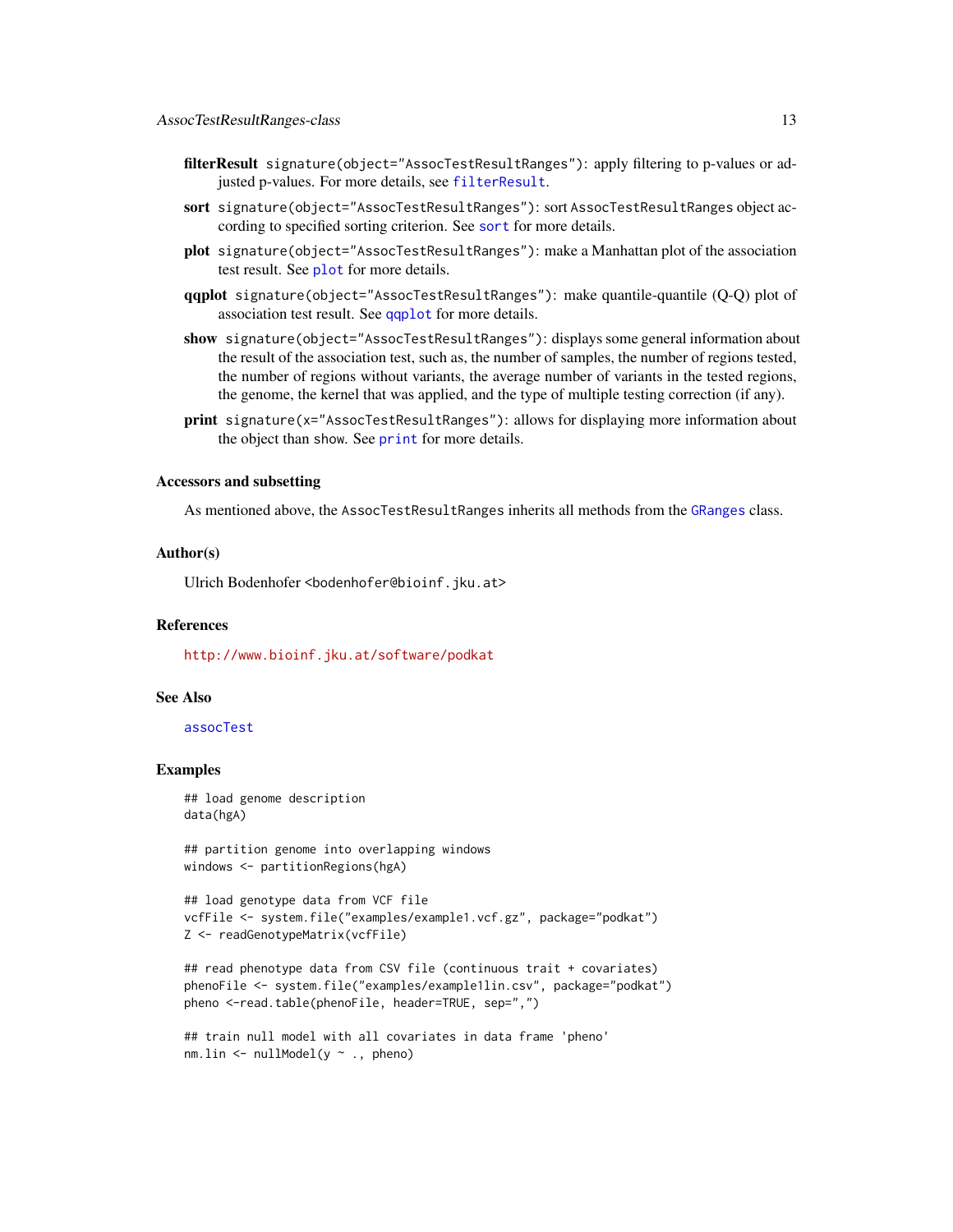```
## perform association test for multiple regions
res <- assocTest(Z, nm.lin, windows)
## perform multiple testing correction
res.adj <- p.adjust(res)
print(res.adj)
## show sorted results
as(sort(res.adj), "GRanges")
## show filtered result
print(filterResult(res.adj, cutoff=0.05, filterBy="p.value.adj"))
## make a Manhattan plot
plot(res.adj, which="p.value.adj")
```
<span id="page-13-1"></span>computeKernel *Compute Kernel Matrix*

# Description

Computes kernel matrix for a given genotype matrix

# Usage

```
computeKernel(Z, kernel=c("linear.podkat", "quadratic.podkat",
              "localsim.podkat", "linear.SKAT", "quadratic.SKAT",
              "localsim.SKAT"), weights=NULL, pos=NULL, width=1000)
```
# Arguments

| Z       | a matrix or an object of class Matrix (note that the latter also includes objects<br>of class GenotypeMatrix)                                                                                                                                                                                          |
|---------|--------------------------------------------------------------------------------------------------------------------------------------------------------------------------------------------------------------------------------------------------------------------------------------------------------|
| kernel  | type of kernel to use                                                                                                                                                                                                                                                                                  |
| weights | numeric vector with variant weights; must be as long as the number of columns<br>of Z. Use NULL for unweighted kernels.                                                                                                                                                                                |
| pos     | numeric vector with positions of variants; must be as long as the number of<br>columns of Z. This argument is mandatory for the position-dependent kernels<br>"linear.podkat", "quadratic.podkat", and "localsim.podkat"; ignored for kernels<br>"linear.SKAT", "quadratic.SKAT", and "localsim.SKAT". |
| width   | tolerance radius parameter for position-dependent kernels "linear.podkat", "quadratic.podkat",<br>and "localsim.podkat" (see details below); must be single positive numeric value.<br>Ignored for kernels "linear. SKAT", "quadratic. SKAT", and "localsim. SKAT".                                    |

<span id="page-13-0"></span>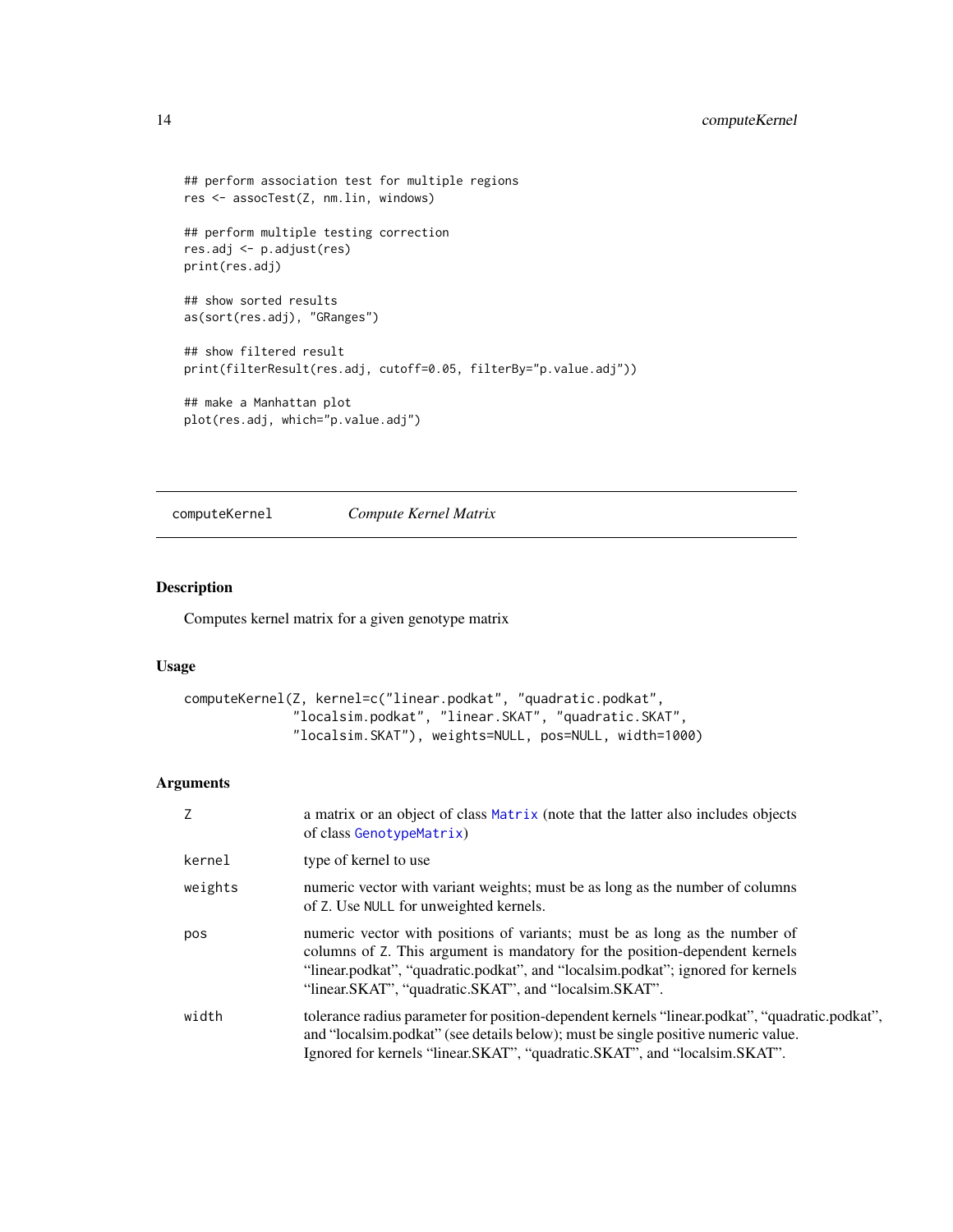#### <span id="page-14-0"></span>computeKernel 15

#### Details

This function computes a kernel matrix for a given genotype matrix Z and a given kernel. It supposes that Z is a matrix-like object (a numeric matrix, a sparse matrix, or an object of class [GenotypeMatrix](#page-17-1)) in which rows correspond to samples and columns correspond to variants. There are six different kernels available: "linear.podkat", "quadratic.podkat", "localsim.podkat", "linear.SKAT", "quadratic.SKAT", and "localsim.SKAT". All of these kernels can be used with or without weights. The weights can be specified with the weights argument which must be a numeric vector with as many elements as the matrix Z has columns. If no weighting should be used, weights must be set to NULL.

The position-dependent kernels "linear.podkat", "quadratic.podkat", and "localsim.podkat" require the positions of the variants in Z. So, if any of these three kernels is selected, the argument pos is mandatory and must be a numeric vector with as many elements as the matrix Z has columns.

If the pos argument is NULL and Z is a [GenotypeMatrix](#page-17-1) object, the positions in variantInfo(Z) are taken. In this case, all variants need to reside on the same chromosome. If the variants in variantInfo(Z) are from multiple chromosomes, computeKernel quits with an error. As said, this only happens if pos is NULL, otherwise the pos argument has priority over the information stored in variantInfo(Z).

For details on how the kernels compute the pairwise similarities of genotypes, see Subsection 9.2 of the package vignette.

# Value

a positive semi-definite kernel matrix with as many rows and columns as Z has rows

#### Author(s)

Ulrich Bodenhofer <bodenhofer@bioinf.jku.at>

# References

<http://www.bioinf.jku.at/software/podkat>

Wu, M. C., Lee, S., Cai, T., Li, Y., Boehnke, M., and Lin, X. (2011) Rare-variant association testing for sequencing data with the sequence kernel association test. *Am. J. Hum. Genet.* 89, 82-93. DOI: [10.1016/j.ajhg.2011.05.029.](http://dx.doi.org/10.1016/j.ajhg.2011.05.029)

#### See Also

[GenotypeMatrix](#page-17-1)

# Examples

```
## create a toy example
A <- matrix(rbinom(50, 2, prob=0.2), 5, 10)
pos <- sort(sample(1:10000, ncol(A)))
## compute some unweighted kernels
computeKernel(A, kernel="linear.podkat", pos=pos, width=100)
computeKernel(A, kernel="localsim.podkat", pos=pos, width=100)
```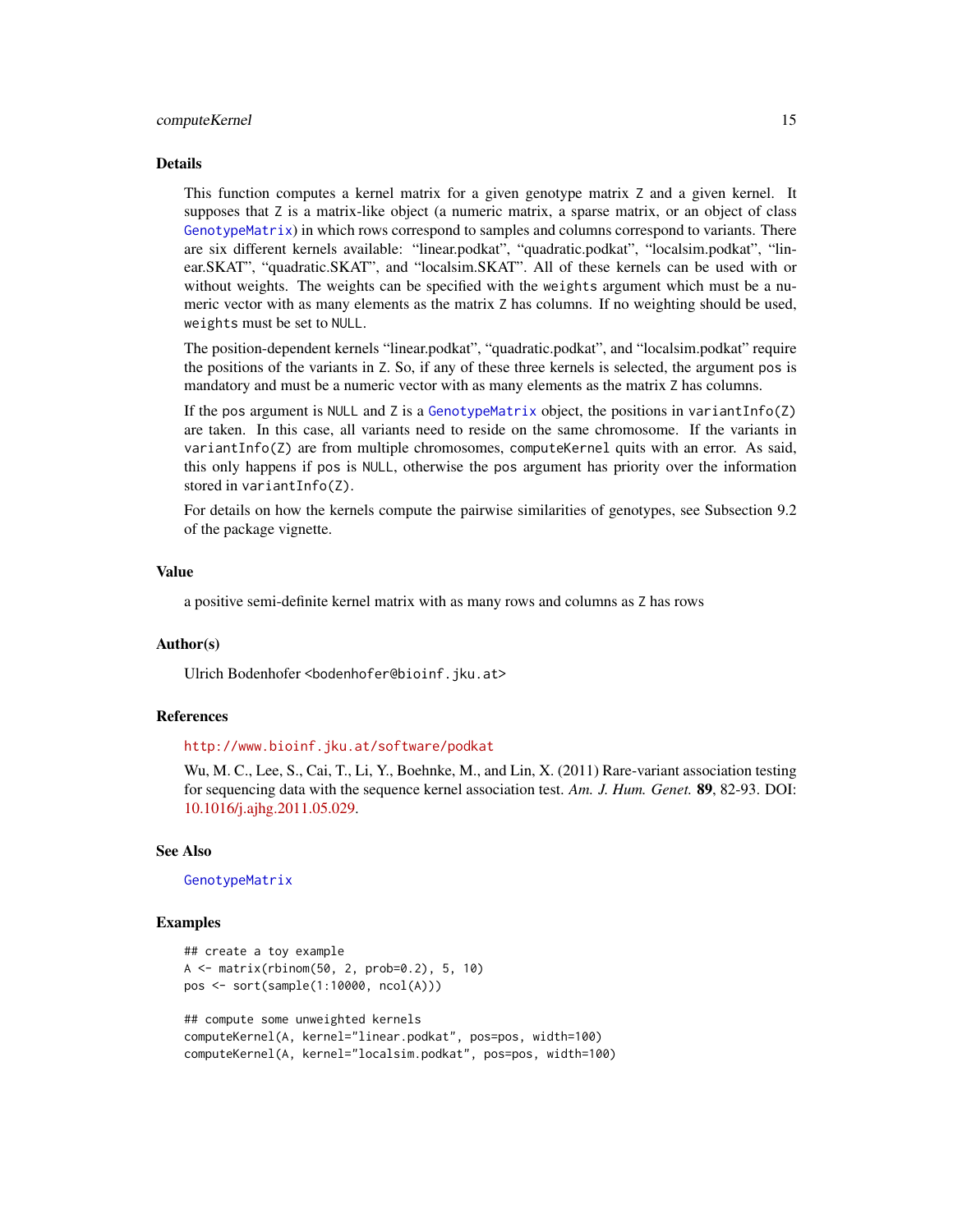```
computeKernel(A, kernel="linear.SKAT")
## compute some weighted kernels
MAF \leq colSums(A) / (2 \star nrow(A))
weights <- betaWeights(MAF)
computeKernel(A, kernel="linear.podkat", pos=pos, weights=weights)
computeKernel(A, kernel="linear.SKAT", weights=weights)
computeKernel(A, kernel="localsim.SKAT", weights=weights)
```
filterResult-methods *Filter Association Test Results According to p-Values or Variants' Contributions*

# <span id="page-15-1"></span>Description

Given an [AssocTestResultRanges](#page-10-1) object, this method filters regions according to p-values or variants' contributions.

# Usage

```
## S4 method for signature 'AssocTestResultRanges'
filterResult(object, cutoff=0.05,
             filterBy=c("p.value", "p.value.adj", "p.value.resampled",
             "p.value.resampled.adj"))
## S4 method for signature 'GRanges'
filterResult(object, cutoff=0.1)
## S4 method for signature 'GRangesList'
filterResult(object, cutoff=0.1)
```
# Arguments

| object   | object of class AssocTestResultRanges, GRanges, or GRangesList                        |
|----------|---------------------------------------------------------------------------------------|
| cutoff   | threshold                                                                             |
| filterBy | according to which p-value column filtering should be done; the default is "p.value". |

# Details

If called for an [AssocTestResultRanges](#page-10-1) object as first argument, this method strips off all regions the p-values of which exceed the threshold cutoff. By default, this filtering is applied to raw pvalues (metadata column "p.value"). The filterBy argument allows for performing filtering on any of the other three p-value metadata columns (if available, otherwise the method quits with an error).

If called for a [GRanges](#page-0-0) object as first argument, this method checks if the first argument object has a metadata column named "weight.contribution". If it exists, it returns a [GRanges](#page-0-0) object with the elements of object that have a value greater than cutoff in the "weight.contribution" metadata column. If this metadata column does not exist, the method quits with an error.

<span id="page-15-0"></span>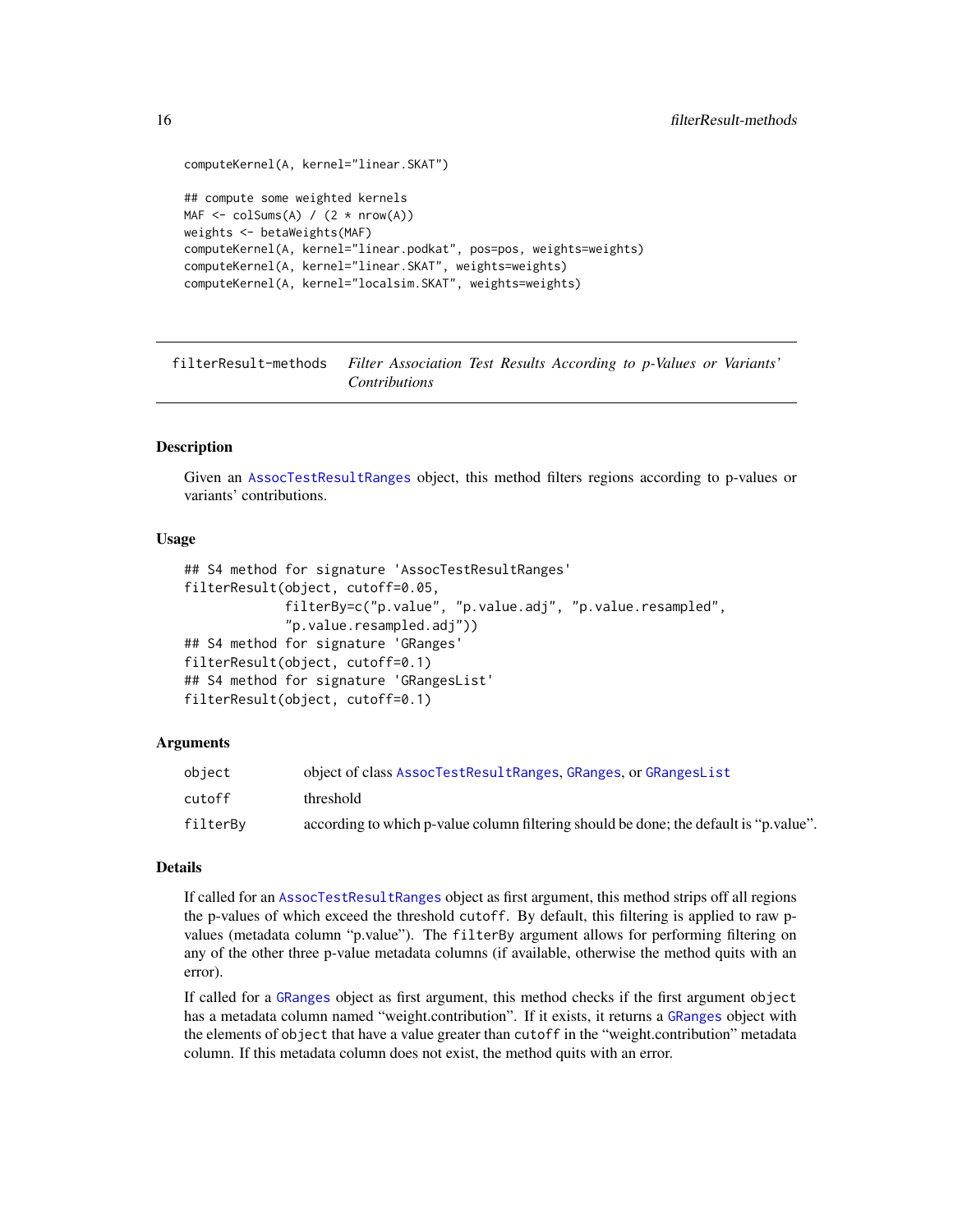# <span id="page-16-0"></span>filterResult-methods 17

If called for a [GRangesList](#page-0-0) object as first argument object, this method applies the filterResult method for each of its list components and returns a [GRangesList](#page-0-0) object. If any of the components of object does not have a metadata column named "weight.contribution", the method quits with an error.

# Value

an object of class [AssocTestResultRanges](#page-10-1), [GRanges](#page-0-0), or [GRangesList](#page-0-0) (see details above)

# Author(s)

Ulrich Bodenhofer <br/>bodenhofer@bioinf.jku.at>

# References

<http://www.bioinf.jku.at/software/podkat>

# See Also

[AssocTestResultRanges](#page-10-1), [p.adjust](#page-31-1)

# Examples

## load genome description data(hgA)

## partition genome into overlapping windows windows <- partitionRegions(hgA)

```
## load genotype data from VCF file
vcfFile <- system.file("examples/example1.vcf.gz", package="podkat")
Z <- readGenotypeMatrix(vcfFile)
```

```
## read phenotype data from CSV file (continuous trait + covariates)
phenoFile <- system.file("examples/example1lin.csv", package="podkat")
pheno <-read.table(phenoFile, header=TRUE, sep=",")
```

```
## train null model with all covariates in data frame 'pheno'
nm.lin <- nullModel(y ~ ., pheno)
```

```
## perform association test for multiple regions
res <- assocTest(Z, nm.lin, windows)
res.adj <- p.adjust(res, method="BH")
```

```
## show filtered results
res.f <- filterResult(res.adj)
print(res.f)
res.f <- filterResult(res.adj, filterBy="p.value.adj")
print(res.f)
```

```
## compute contributions
contrib <- weights(res.f, Z, nm.lin)
```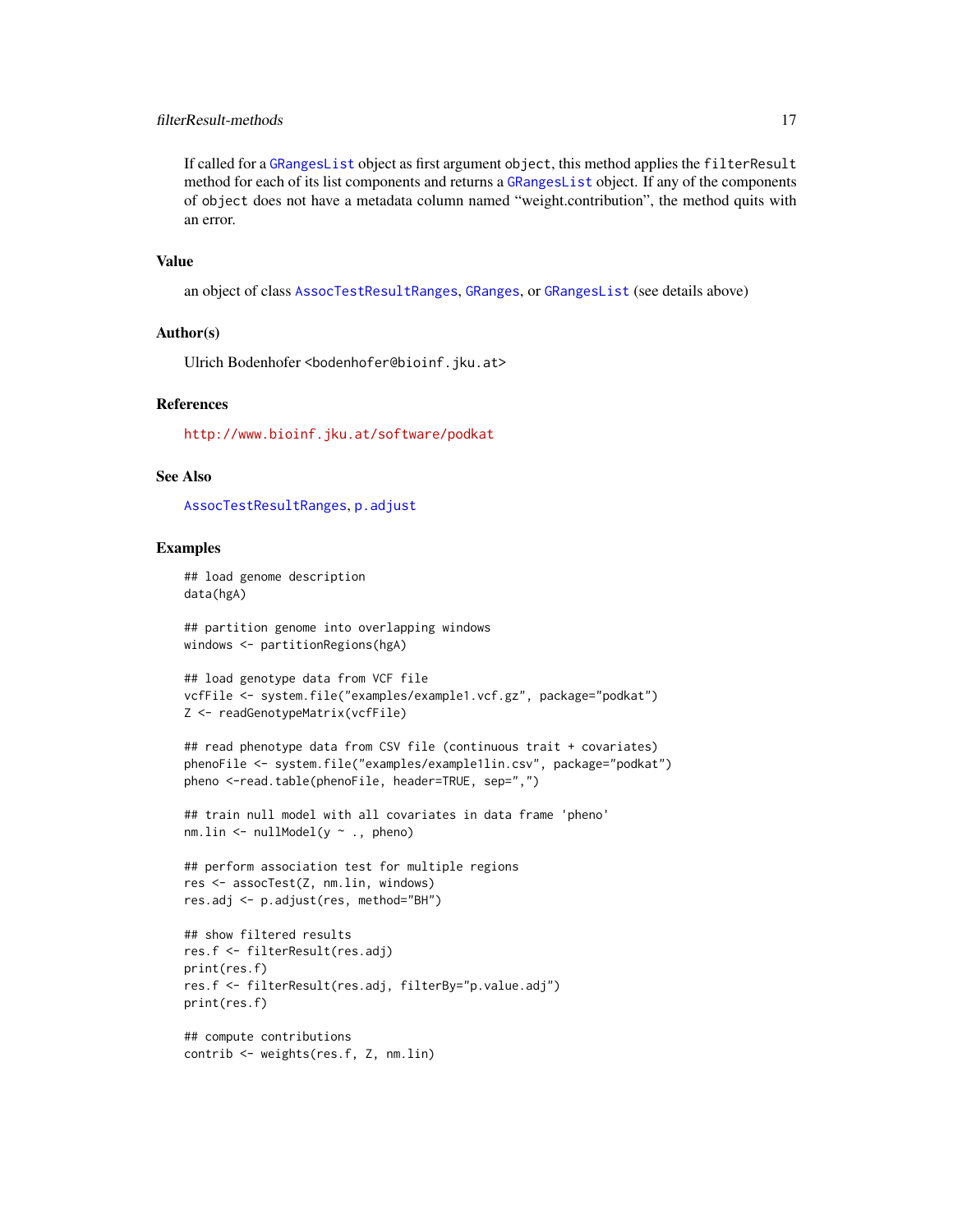contrib

```
## extract most indicative variants
filterResult(contrib[[1]])
filterResult(contrib)
```
<span id="page-17-1"></span>GenotypeMatrix-class *Class* GenotypeMatrix

#### Description

S4 class for storing genotypes efficiently as column-oriented sparse matrices along with variant info

# **Details**

This class stores genotypes as a column-oriented sparse numeric matrix, where rows correspond to samples and columns correspond to variants. This is accomplished by extending the [dgCMatrix](#page-0-0) class from which this class inherits all slots. Information about variants is stored in an additional slot named variantInfo. This slot must be of class [VariantInfo](#page-56-1) and have exactly as many elements as the genotype matrix has columns. The variantInfo slot has a dedicated metadata column named "MAF" that contains the minor allele frequencies (MAFs) of the variants. For convenience, accessor functions variantInfo and MAF are available (see below).

Objects of this class should only be created and manipulated by the constructors and accessors described below, as only these methods ensure the integrity of the created objects. Direct modification of object slots is strongly discouraged!

# **Constructors**

See help pages [genotypeMatrix](#page-19-1) and [readGenotypeMatrix](#page-42-1).

# Methods

show signature(object="GenotypeMatrix"): displays the matrix dimensions (i.e. the number of samples and variants) along with some basic statistics of the minor allele frequency (MAF).

#### Accessors

- variantInfo signature(object="GenotypeMatrix"): returns variant information as a [VariantInfo](#page-56-1) object.
- MAF signature(object="GenotypeMatrix"): returns a numeric vector with the minor allele frequencies (MAFs).

Row and column names can be set and get as usual for matrix-like objects with [rownames](#page-0-0) and [colnames](#page-0-0), respectively. When setting the column names of a GenotypeMatrix object, both the names of the variant info (slot variantInfo) and the column names of the matrix are set.

<span id="page-17-0"></span>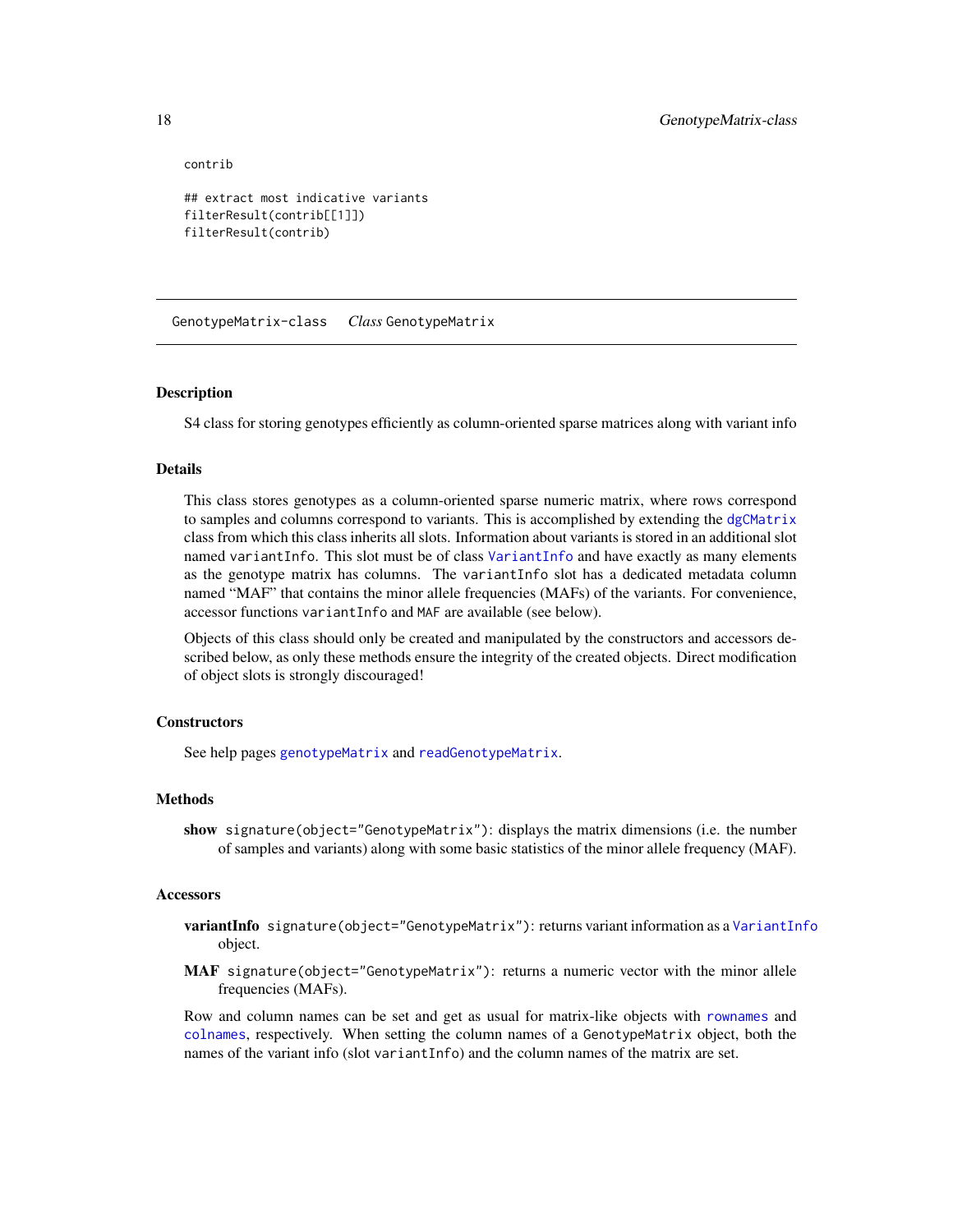# <span id="page-18-0"></span>Subsetting

In the following code snippets, x is a [GenotypeMatrix](#page-17-1) object.

- $x[i]$ . The statement a [GenotypeMatrix](#page-17-1) object that only contains the samples selected by the index vector i
- x[, j]: returns a [GenotypeMatrix](#page-17-1) object that only contains the variants selected by the index vector j
- x[i, j]: returns a [GenotypeMatrix](#page-17-1) object that only contains the samples selected by the index vector i and the variants selected by the index vector j

None of these subsetting functions support a drop argument. As soon as a drop argument is supplied, no matter whether TRUE or FALSE, all variant information is stripped off and a [dgCMatrix](#page-0-0) object is returned.

By default, MAFs are not altered by subsetting samples. However, if the optional argument recomputeMAF is set to TRUE (the default is FALSE), MAFs are recomputed for the resulting subsetted genotype matrix as described in [genotypeMatrix](#page-19-1). The ploidy for computing MAFs can be controlled by the optional ploidy argument (the default is 2).

# Author(s)

Ulrich Bodenhofer <br/>bodenhofer@bioinf.jku.at>

#### References

<http://www.bioinf.jku.at/software/podkat>

# See Also

[dgCMatrix](#page-0-0), [VariantInfo](#page-56-1), [genotypeMatrix](#page-19-1), [readGenotypeMatrix](#page-42-1)

# Examples

```
## create a toy example
A <- matrix(rbinom(50, 2, prob=0.2), 5, 10)
sA <- as(A, "dgCMatrix")
pos <- sort(sample(1:10000, ncol(A)))
seqname <- "chr1"
## variant with 'GRanges' object
gr <- GRanges(seqnames=seqname, ranges=IRanges(start=pos, width=1))
gtm <- genotypeMatrix(A, gr)
gtm
as.matrix(gtm)
variantInfo(gtm)
MAF(gtm)
## variant with 'pos' and 'seqnames' object
genotypeMatrix(sA, pos, seqname)
## variant with 'seqname:pos' strings passed through 'pos' argument
```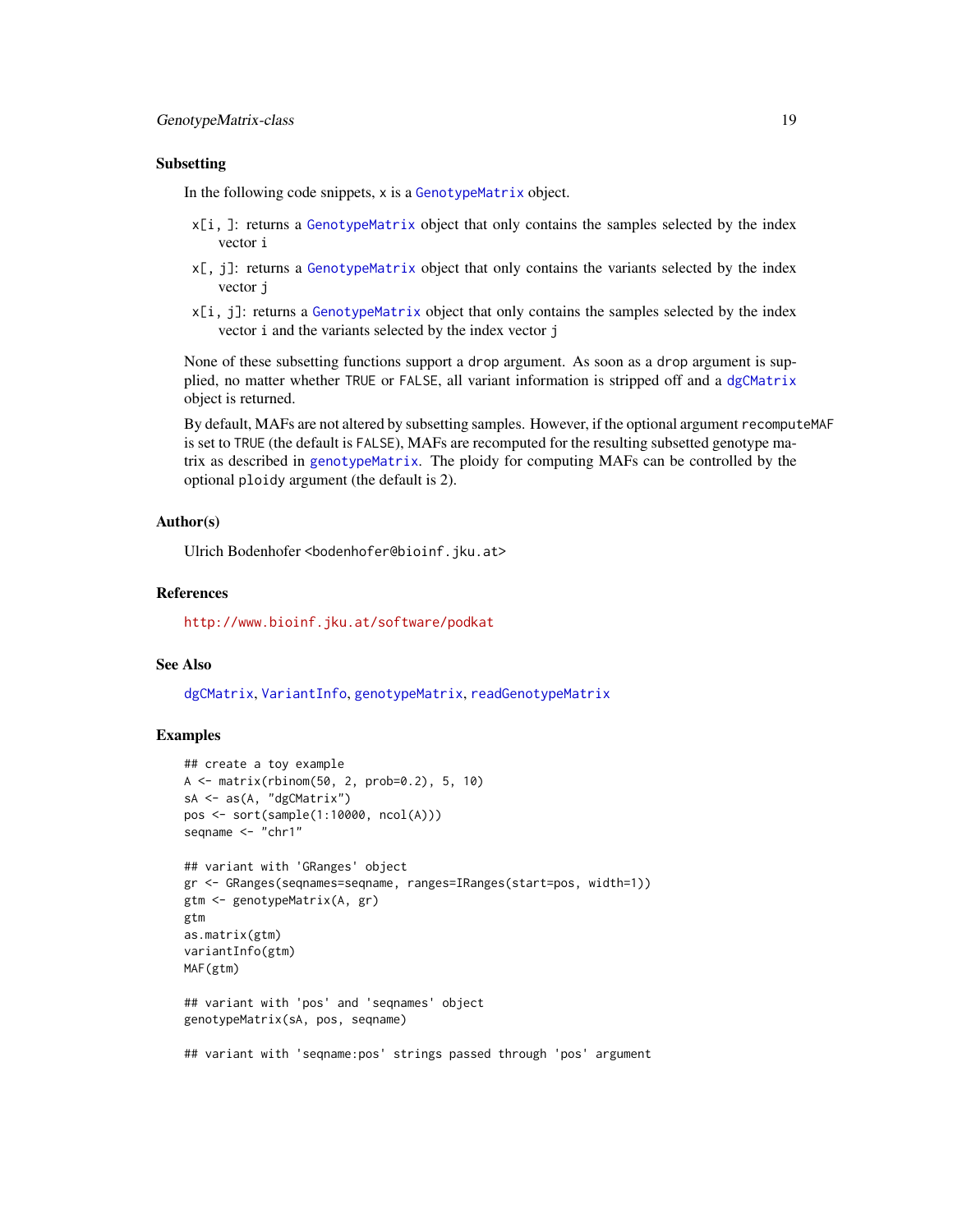```
spos <- paste(seqname, pos, sep=":")
spos
genotypeMatrix(sA, spos)
## read data from VCF file using 'readVcf()' from the 'VariantAnnotation'
## package
if (require(VariantAnnotation))
{
   vcfFile <- system.file("examples/example1.vcf.gz", package="podkat")
   sp <- ScanVcfParam(info=NA, genome="GT", fixed=c("ALT", "FILTER"))
   vcf <- readVcf(vcfFile, genome="hgA", param=sp)
    rowRanges(vcf)
    ## call constructor for 'VCF' object
   gtm <- genotypeMatrix(vcf)
   gtm
   variantInfo(gtm)
   ## alternatively, extract information from 'VCF' object and use
    ## variant with character matrix and 'GRanges' positions
    ## note that, in 'VCF' objects, rows correspond to variants and
    ## columns correspond to samples, therefore, we have to transpose the
    ## genotype
   gt <- t(geno(vcf)$GT)
   gt[1:5, 1:5]
   gr <- rowRanges(vcf)
    gtm <- genotypeMatrix(gt, gr)
   as.matrix(gtm[1:20, 1:5, recomputeMAF=TRUE])
}
```
genotypeMatrix-methods

*Constructors for Creating* [GenotypeMatrix](#page-17-1) *Objects*

# <span id="page-19-1"></span>**Description**

Create [GenotypeMatrix](#page-17-1) object from (sparse) matrix object and positions of variants

# Usage

```
## S4 method for signature 'ANY,GRanges,missing'
genotypeMatrix(Z, pos, seqnames,
       ploidy=2, na.string=NULL, na.limit=1, MAF.limit=1,
       na.action=c("impute.major", "omit", "fail"),
      MAF.action=c("invert", "omit", "ignore", "fail"),
       sex=NULL)
## S4 method for signature 'ANY,numeric,character'
genotypeMatrix(Z, pos, seqnames, ...)
## S4 method for signature 'ANY,character,missing'
```
<span id="page-19-0"></span>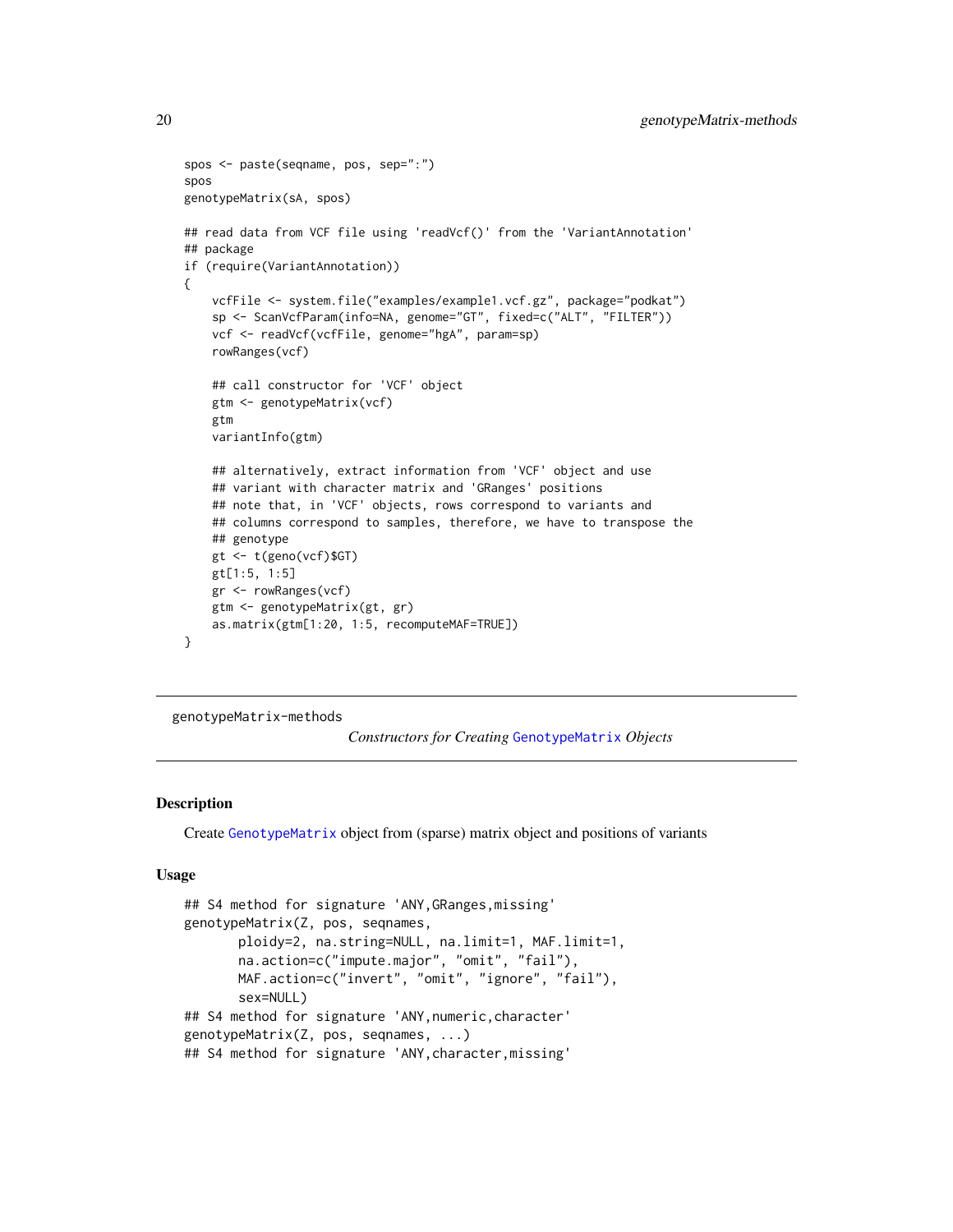```
genotypeMatrix(Z, pos, seqnames, ...)
## S4 method for signature 'ANY,missing,missing'
genotypeMatrix(Z, pos, seqnames, subset,
       noIndels=TRUE, onlyPass=TRUE, sex=NULL, ...)
## S4 method for signature 'eSet,numeric,character'
genotypeMatrix(Z, pos, seqnames, ...)
## S4 method for signature 'eSet, character, missing'
genotypeMatrix(Z, pos, seqnames, ...)
## S4 method for signature 'eSet, character, character'
genotypeMatrix(Z, pos, seqnames, ...)
```
# Arguments

| Z          | an object of class dgCMatrix, a numeric matrix, a character matrix, an object of<br>class VCF, or an object of class eSet (see details below)                                                                                                                                                                                                                                                                                                                                                                                                 |
|------------|-----------------------------------------------------------------------------------------------------------------------------------------------------------------------------------------------------------------------------------------------------------------------------------------------------------------------------------------------------------------------------------------------------------------------------------------------------------------------------------------------------------------------------------------------|
| pos        | an object of class GRanges, a numeric vector, or a character vector (see details<br>below)                                                                                                                                                                                                                                                                                                                                                                                                                                                    |
| seqnames   | a character vector (see details below)                                                                                                                                                                                                                                                                                                                                                                                                                                                                                                        |
| ploidy     | determines the ploidy of the genome for the computation of minor allele fre-<br>quencies (MAFs) and the possible inversion of columns with an MAF exceeding<br>0.5; the elements of Z may not exceed this value.                                                                                                                                                                                                                                                                                                                              |
| subset     | a numeric vector with indices or a character vector with names of samples to<br>restrict to                                                                                                                                                                                                                                                                                                                                                                                                                                                   |
| na.limit   | all columns with a missing value ratio above this threshold will be omitted from<br>the output object.                                                                                                                                                                                                                                                                                                                                                                                                                                        |
| MAF.limit  | all columns with an MAF above this threshold will be omitted from the output<br>object.                                                                                                                                                                                                                                                                                                                                                                                                                                                       |
| na.action  | if "impute.major", all missing values will be imputed by major alleles in the<br>output object. If "omit", all columns containing missing values will be omitted<br>in the output object. If "fail", the function stops with an error if Z contains any<br>missing values.                                                                                                                                                                                                                                                                    |
| MAF.action | if "invert", all columns with an MAF exceeding 0.5 will be inverted in the sense<br>that all minor alleles will be replaced by major alleles and vice versa. For nu-<br>merical Z, this is accomplished by subtracting the column from the ploidy value.<br>If "omit", all columns with an MAF greater than 0.5 are omitted in the output<br>object. If "ignore", no action is taken and MAFs greater than 0.5 are kept as<br>they are. If "fail", the function stops with an error if Z contains any column with<br>an MAF greater than 0.5. |
| noIndels   | if TRUE (default), only single nucleotide variants (SNVs) are considered and<br>indels are skipped; only works if the ALT column is present in the VCF object Z,<br>otherwise a warning is shown and the noIndels argument is ignored.                                                                                                                                                                                                                                                                                                        |
| onlyPass   | if TRUE (default), only variants are considered whose value in the FILTER column<br>is "PASS"; only works if the FILTER column is present in the VCF object Z,<br>otherwise a warning is shown and the onlyPass argument is ignored.                                                                                                                                                                                                                                                                                                          |
| na.string  | if not NULL, all "." entries in the character matrix or VCF genotype are replaced<br>with this string before parsing the matrix.                                                                                                                                                                                                                                                                                                                                                                                                              |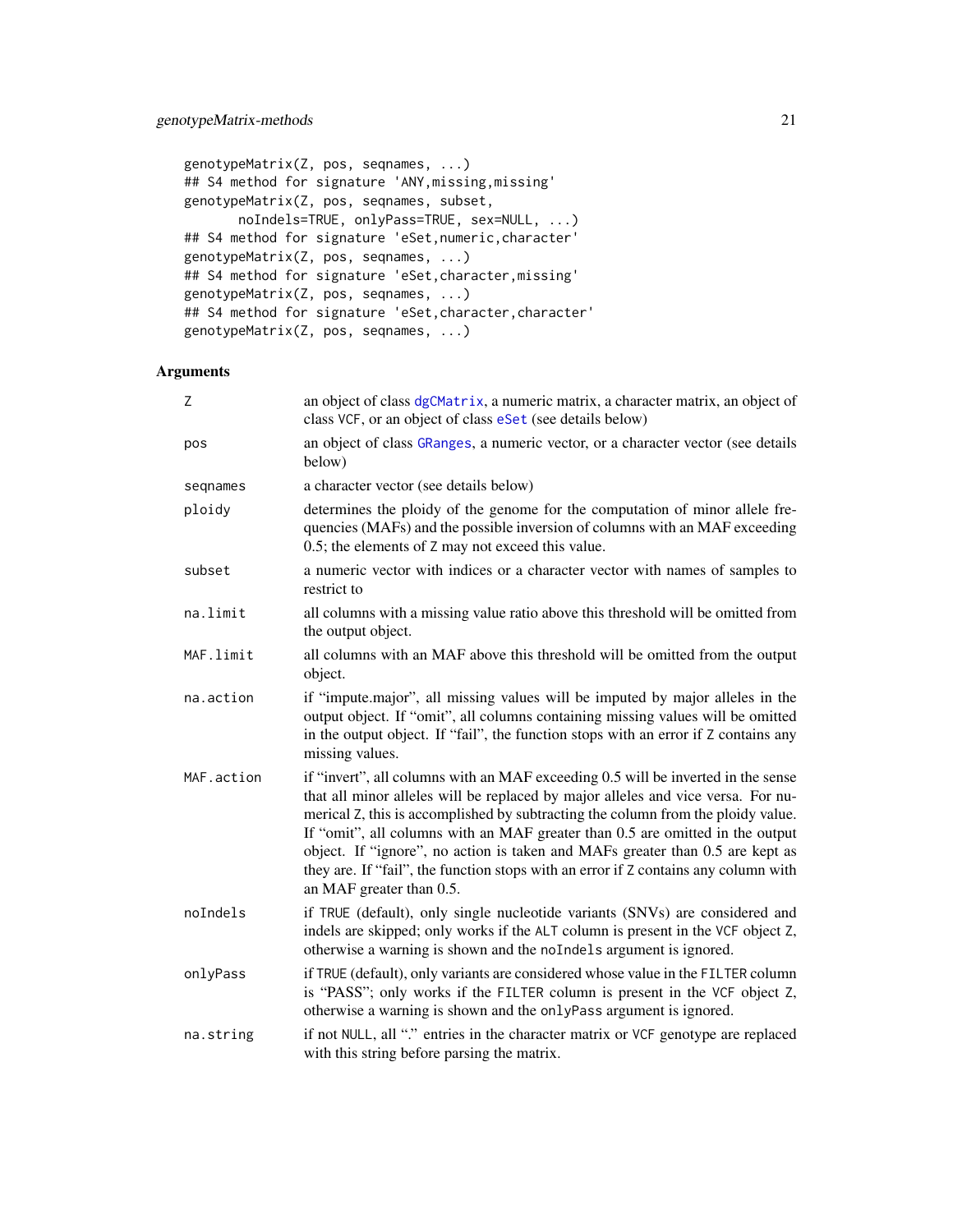<span id="page-21-0"></span>

| sex | if NULL, all rows of Z are treated the same without any modifications; if sex  |
|-----|--------------------------------------------------------------------------------|
|     | is a factor with levels F (female) and M (male) that is as long as Z has rows, |
|     | this argument is interpreted as the sex of the samples. In this case, the rows |
|     | corresponding to male samples are doubled before further processing. This is   |
|     | designed for mixed-sex analyses of the X chromosome outside of the pseudoau-   |
|     | tosomal regions.                                                               |

... all additional arguments are passed on internally to the genotypeMatrix method with signature ANY,GRanges,missing.

# Details

This method provides different ways of constructing an object of class [GenotypeMatrix](#page-17-1) from other types of objects. The typical case is when a matrix object is combined with positional information. The first three variants listed above work with Z being a [dgCMatrix](#page-0-0) object, a numeric matrix, or a character matrix.

If Z is a [dgCMatrix](#page-0-0) object or a matrix, rows are interpreted as samples and columns are interpreted as variants. For [dgCMatrix](#page-0-0) objects and numeric matrices, matrix entries are interpreted as the numbers of minor alleles (with 0 meaning only major alleles). In this case, minor allele frequencies (MAFs) are computed as column sums divided by the number of alleles, i.e. the number of samples/rows multiplied by the ploidy parameter. If Z is a character matrix, the matrix entries need to comply to the format of the "GT" field in VCF files. MAFs are computed as the actual relative frequency of minor alleles among all alleles in a column. For a diploid genome, therefore, this results in the same MAF estimate as mentioned above. However, some VCF readers, most importantly readVcf from the **VariantAnnotation** package, replace missing genotypes by a single "." even for non-haploid genomes, which would result in a wrong MAF estimate. To correct for this, the na.string parameter is available. If not NULL, all "." entries in the matrix are replaced by na.string before parsing the matrix. The correct setting for a diploid genome would be "./.".

Positional information can be passed to the function in three different ways:

- by supplying a [GRanges](#page-0-0) object as pos argument and omitting the seqnames argument,
- by supplying a numeric vector of positions as pos argument and sequence/chromosome names as seqnames argument, or
- by supplying a character vector with entries of the format "seqname:pos" as pos argument and omitting the seqnames argument.

In all three cases, the lengths of the arguments pos and seqnames (if not omitted) must match the number of columns of Z.

If the arguments pos and seqnames are not specified, argument Z can (and must) be an object of class VCF (cf. package VariantAnnotation). In this case, the genotypeMatrix method extracts both the genotype matrix and positional information directly from the VCF object. Consequently, the VCF object Z must contain genotype information. If so, the genotype matrix is parsed and converted as described above for character matrices. Moreover, indels and variants that did not pass all quality filters can be skipped (see description of arguments noIndels and onlyPass above).

For all variants, filters in terms of missing values and MAFs can be applied. Moreover, variants with MAFs greater than 0.5 can filtered out or inverted. For details, see descriptions of parameters na.limit, MAF.limit, na.action, and MAF.action above.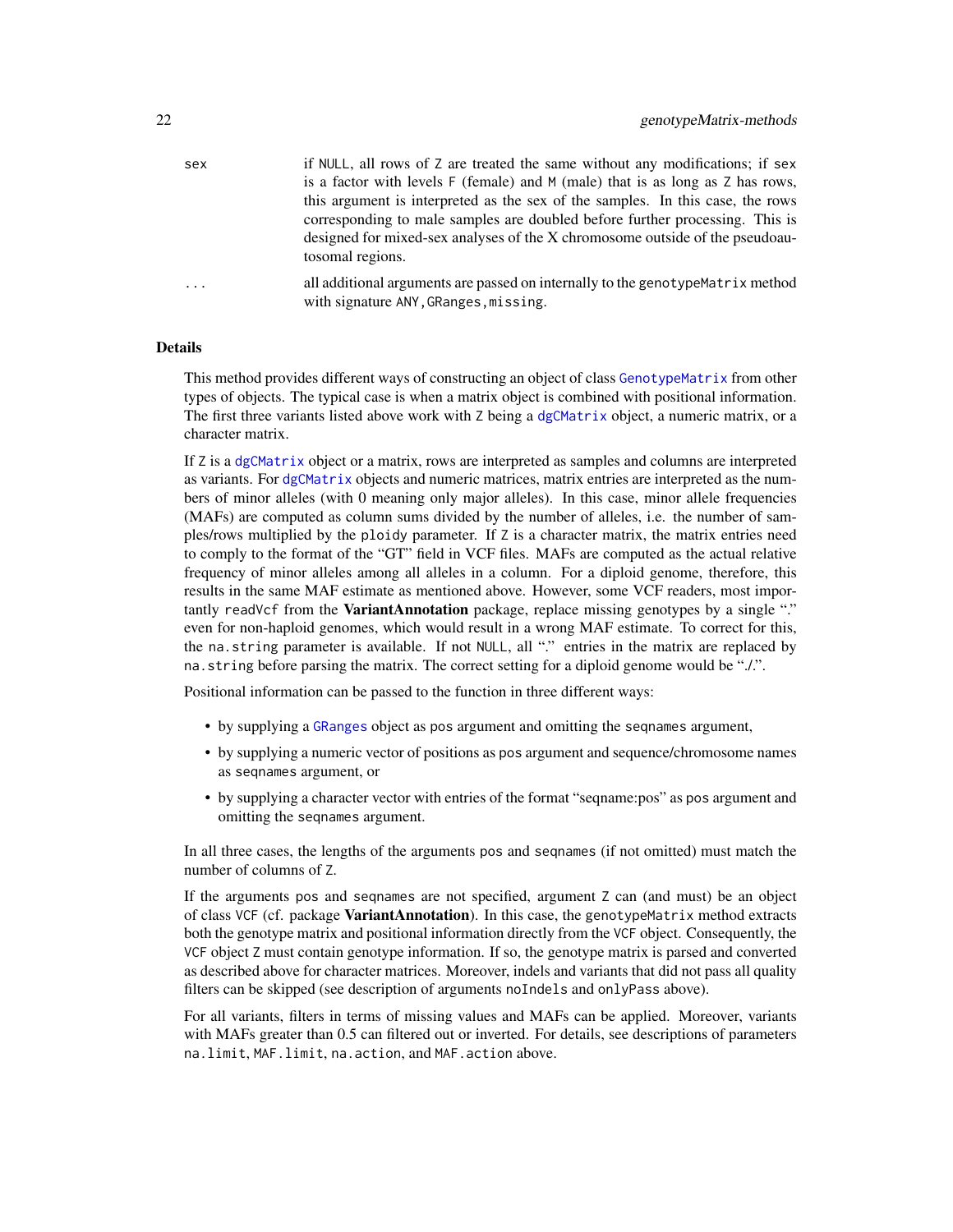<span id="page-22-0"></span>For convenience, genotypeMatrix also allows for converting SNP genotype matrices stored in [eSet](#page-0-0) objects, e.g. [SnpSet](#page-0-0) objects or SnpSetIllumina objects (cf. package beadarraySNP). If genotypeMatrix is called with an [eSet](#page-0-0) object as first argument Z, the method first checks whether there is a slot call in assayData(Z) and whether it is a matrix. If so, this matrix is interpreted as follows: 1 corresponds to genotype "AA", 2 corresponds to the genotype "Aa", and 3 corresponds to the genotype "aa", where "A" is the major allele and "a" is the minor allele. If pos is a numeric vector and seqnames is a character vector or if pos is a character vector and seqnames is missing, then these two arguments are interpreted as described above. However, if pos and seqnames are both single strings (character vectors of length 1), then pos is interpreted as the name of the feature data column that contains positional information and seqnames is interpreted as the feature data column that contains the chromosome on which each variant is located. Correspondingly, featureData(Z)[[pos]] must be available and must be a numeric vector. Correspondingly,

 $featureData(Z)[[sequences]]$  must be available and must be a character vector (or a data type

#### Value

returns an object of class [GenotypeMatrix](#page-17-1)

that can be cast to a character vector).

#### Author(s)

Ulrich Bodenhofer <bodenhofer@bioinf.jku.at>

#### References

<http://www.bioinf.jku.at/software/podkat>

<http://www.1000genomes.org/wiki/analysis/variant-call-format/vcf-variant-call-format-version-42>

Obenchain, V., Lawrence, M., Carey, V., Gogarten, S., Shannon, P., and Morgan, M. (2014) VariantAnnotation: a Bioconductor package for exploration and annotation of genetic variants. *Bioinformatics* 30, 2076-2078.

# See Also

[GenotypeMatrix](#page-17-1), [dgCMatrix](#page-0-0), [GRanges](#page-0-0)

# Examples

```
## create a toy example
A <- matrix(rbinom(50, 2, prob=0.2), 5, 10)
sA \leq -as(A, "dgCMatrix")pos <- sort(sample(1:10000, ncol(A)))
seqname <- "chr1"
## variant with 'GRanges' object
gr <- GRanges(seqnames=seqname, ranges=IRanges(start=pos, width=1))
gtm <- genotypeMatrix(A, gr)
gtm
as.matrix(gtm)
variantInfo(gtm)
MAF(gtm)
```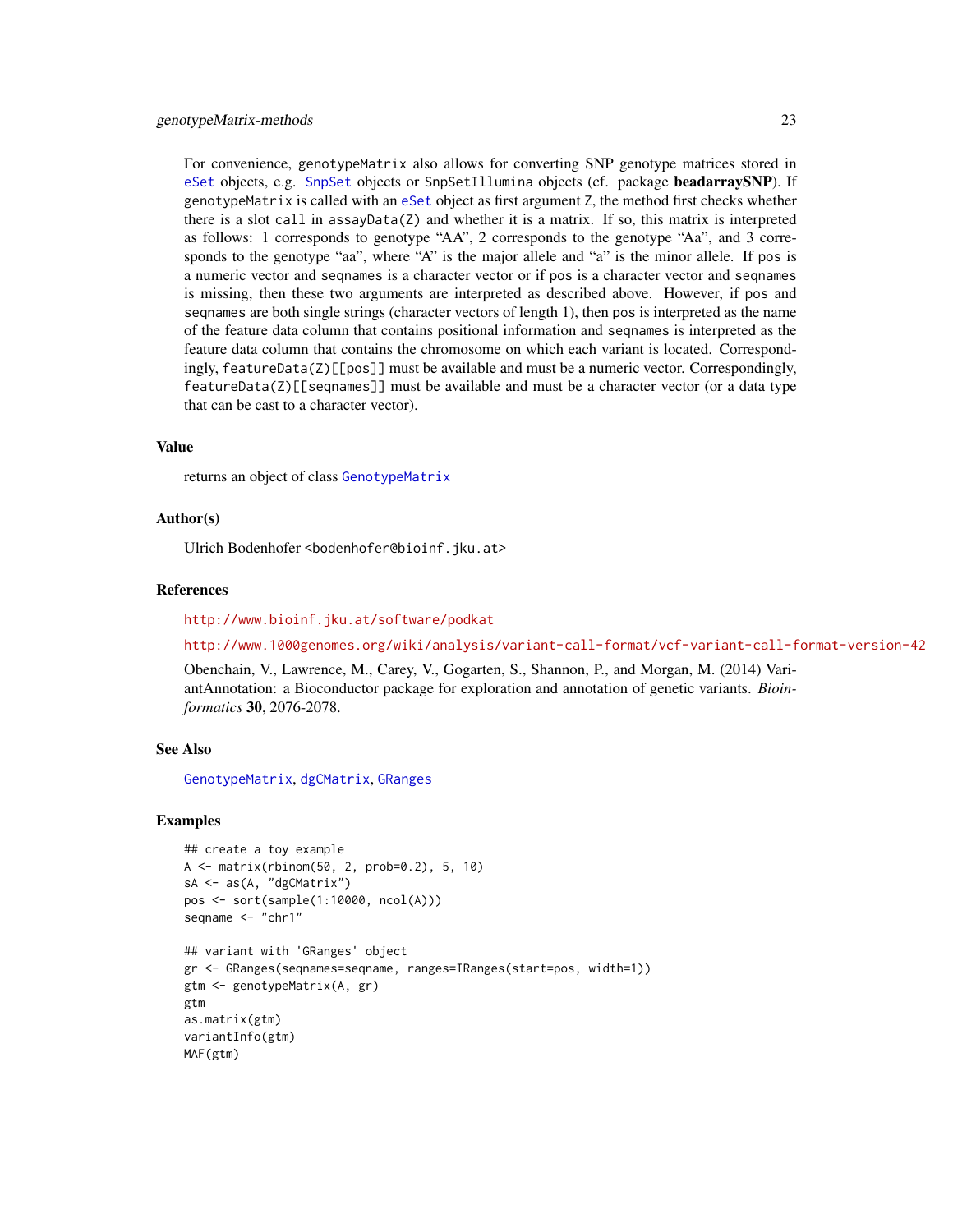```
## variant with 'pos' and 'seqnames' object
genotypeMatrix(sA, pos, seqname)
## variant with 'seqname:pos' strings passed through 'pos' argument
spos <- paste(seqname, pos, sep=":")
spos
genotypeMatrix(sA, spos)
## read data from VCF file using 'readVcf()' from the 'VariantAnnotation'
## package
if (require(VariantAnnotation))
{
   vcfFile <- system.file("examples/example1.vcf.gz", package="podkat")
    sp <- ScanVcfParam(info=NA, genome="GT", fixed=c("ALT", "FILTER"))
   vcf <- readVcf(vcfFile, genome="hgA", param=sp)
    rowRanges(vcf)
   ## call constructor for 'VCF' object
   gtm <- genotypeMatrix(vcf)
   gtm
   variantInfo(gtm)
    ## alternatively, extract information from 'VCF' object and use
    ## variant with character matrix and 'GRanges' positions
    ## note that, in 'VCF' objects, rows correspond to variants and
    ## columns correspond to samples, therefore, we have to transpose the
    ## genotype
    gt <- t(geno(vcf)$GT)
   gt[1:5, 1:5]
   gr <- rowRanges(vcf)
   gtm <- genotypeMatrix(gt, gr)
    as.matrix(gtm[1:20, 1:5, recomputeMAF=TRUE])
}
```
hgA *Artificial Human Chromosome for Testing Purposes*

# Description

A [GRanges](#page-0-0) object defining a minimalistic artificial human chromosome with 200,000 bp length

# Usage

hgA

#### Format

Real human genome-based examples would require the supply of massive data and would require lengthy computation times. Therefore, the examples supplied with this package are based on a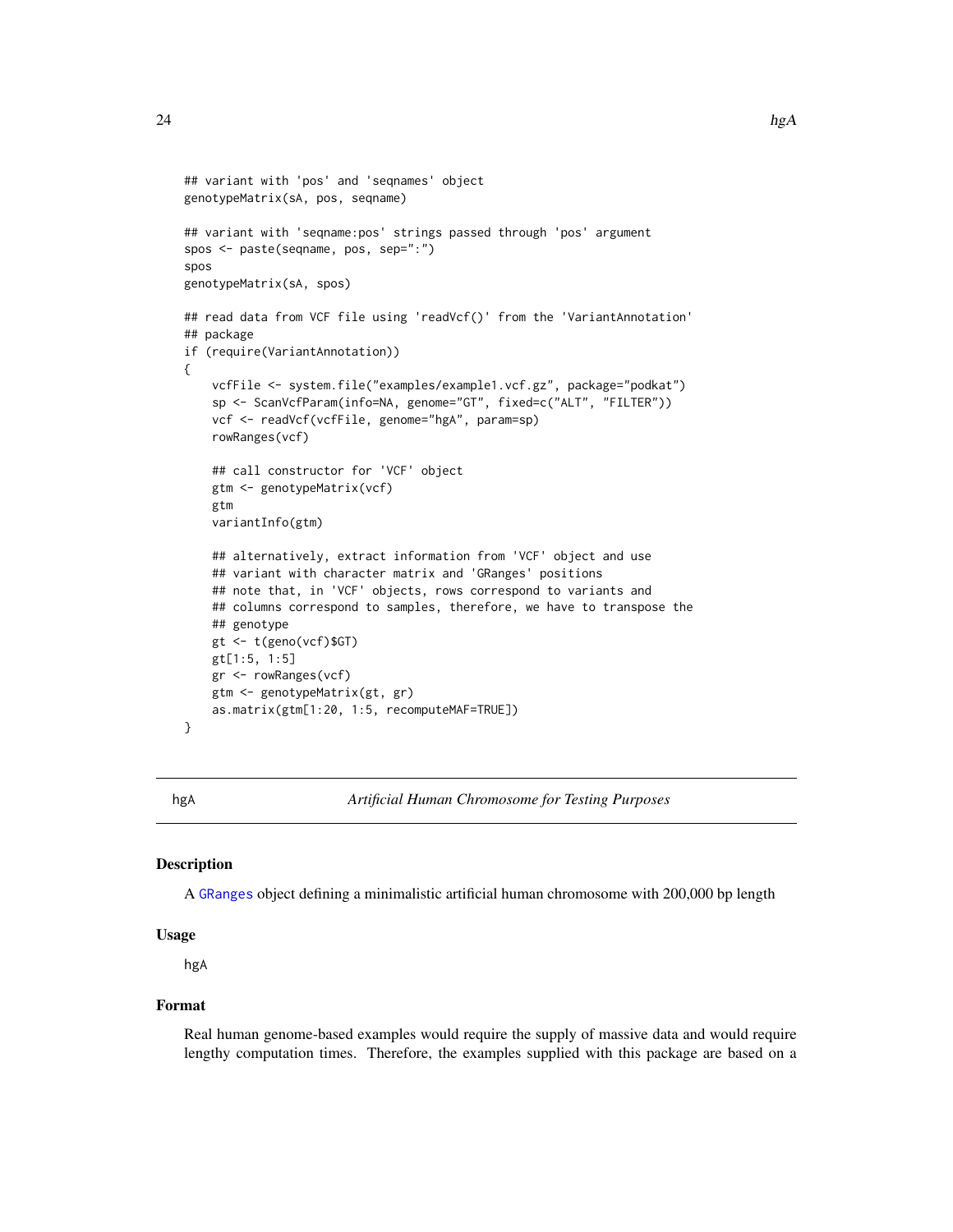#### <span id="page-24-0"></span>nullModel 25

small single-chromosome artificial genome. The [GRanges](#page-0-0) object hgA provides a description of this artificial genome that can be used for further processing, e.g. by the [partitionRegions](#page-32-1) function.

# Author(s)

Ulrich Bodenhofer <bodenhofer@bioinf.jku.at>

# References

<http://www.bioinf.jku.at/software/podkat>

#### See Also

[GRanges](#page-0-0), [partitionRegions](#page-32-1)

# Examples

## load data set data(hgA)

## display hgA show(hgA) genome(hgA)

## partition hgA into overlapping regions of length 10,000 bp partitionRegions(hgA, width=10000)

<span id="page-24-1"></span>nullModel *Create Null Model for Association Test*

# <span id="page-24-2"></span>**Description**

Method for creating a null model that can be used for association testing using assocTest

# Usage

```
## S4 method for signature 'formula,data.frame'
nullModel(X, y, data,
          type=c("automatic", "logistic", "linear", "bernoulli"),
          n.resampling=0,
          type.resampling=c("bootstrap", "permutation"),
          adj=c("automatic", "none", "force"), adjExact=FALSE,
         n.resampling.adj=10000, checkData=TRUE)
## S4 method for signature 'formula,missing'
nullModel(X, y, data,
          type=c("automatic", "logistic", "linear", "bernoulli"),
          n.resampling=0,
          type.resampling=c("bootstrap", "permutation"),
          adj=c("automatic", "none", "force"), adjExact=FALSE,
```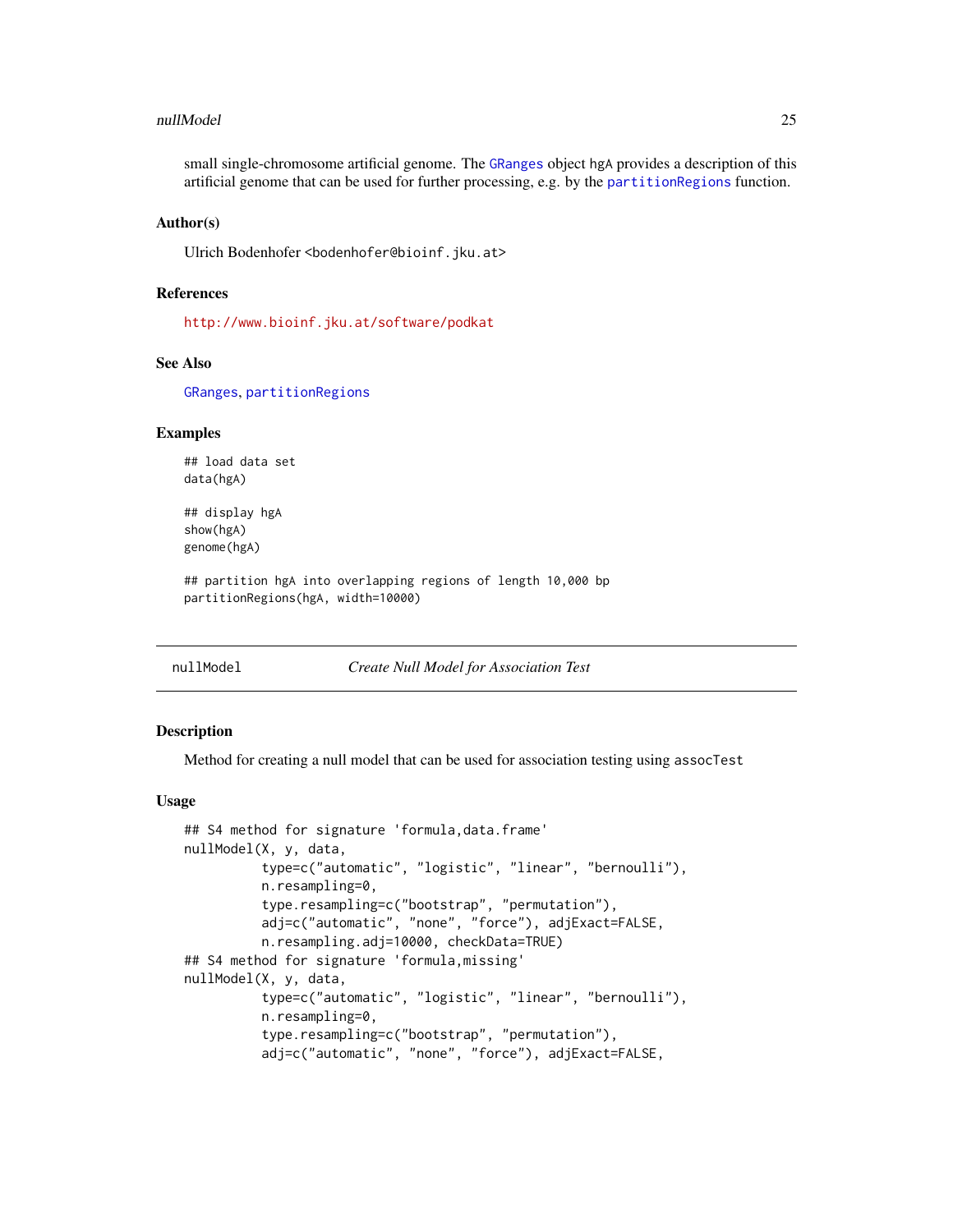```
n.resampling.adj=10000, checkData=TRUE)
## S4 method for signature 'matrix,numeric'
nullModel(X, y,
          type=c("automatic", "logistic", "linear"), ...)
## S4 method for signature 'matrix,factor'
nullModel(X, y,
          type=c("automatic", "logistic", "linear"), ...)
## S4 method for signature 'missing,numeric'
nullModel(X, y,
          type=c("automatic", "logistic", "linear", "bernoulli"),
          ...)
## S4 method for signature 'missing,factor'
nullModel(X, y,
          type=c("automatic", "logistic", "linear", "bernoulli"),
          ...)
```
# Arguments

| χ               | a formula or matrix                                                                                                                                                                                                                                                                                                                                                                                                                                                                                                                              |
|-----------------|--------------------------------------------------------------------------------------------------------------------------------------------------------------------------------------------------------------------------------------------------------------------------------------------------------------------------------------------------------------------------------------------------------------------------------------------------------------------------------------------------------------------------------------------------|
| у               | if the formula interface is used, y can be used to pass a data frame with the<br>table in which both covariates and traits are contained (alternatively, the data<br>argument can be used for that purpose). The other methods (if X is not a formula)<br>expect y to be the trait vector. Trait vectors can either be numeric vectors or a<br>factor with two levels (see details below).                                                                                                                                                       |
| data            | for consistency with standard R methods from the <b>stats</b> package, the data frame<br>can also be passed to nullModel via the data argument. In this case, the y must<br>be empty. If y is specified, data is ignored.                                                                                                                                                                                                                                                                                                                        |
| type            | type of model to train (see details below)                                                                                                                                                                                                                                                                                                                                                                                                                                                                                                       |
| n.resampling    | number of null model residuals to sample; set to zero (default) to turn resampling<br>off; resampling is not supported for plain trait vectors without covariates                                                                                                                                                                                                                                                                                                                                                                                |
| type.resampling |                                                                                                                                                                                                                                                                                                                                                                                                                                                                                                                                                  |
|                 | method how to sample null model residuals; the choice "permutation" refers<br>to simple random permutations of the model's residuals. If "bootstrap" is cho-<br>sen (default), the following strategy is applied for linear models (continuous<br>trait): residuals are sampled as normally distributed values with mean 0 and<br>the same standard deviation as the model's residuals. For logistic models (bi-<br>nary trait), the choice "bootstrap" selects the same bootstrapping method that is<br>implemented in the <b>SKAT</b> package. |
| adj             | whether or not to use small sample correction for logistic models (binary trait<br>with covariates). The choice "none" turns off small sample correction. If "force"<br>is chosen, small sample correction is turned on unconditionally. If "automatic"<br>is chosen (default), small sample correction is turned on if the number of sam-<br>ples does not exceed 2,000. This argument is ignored for any type of model<br>except "logistic" and small sample correction is switched off.                                                       |
| adjExact        | in case small sample correction is switched on (see above), this argument in-<br>dicates whether or not the exact square root of the matrix $P_0$ should be pre-<br>computed (see Subsection 9.5 of the package vignette). The default is FALSE.<br>This argument is ignored if small sample correction is not switched on.                                                                                                                                                                                                                      |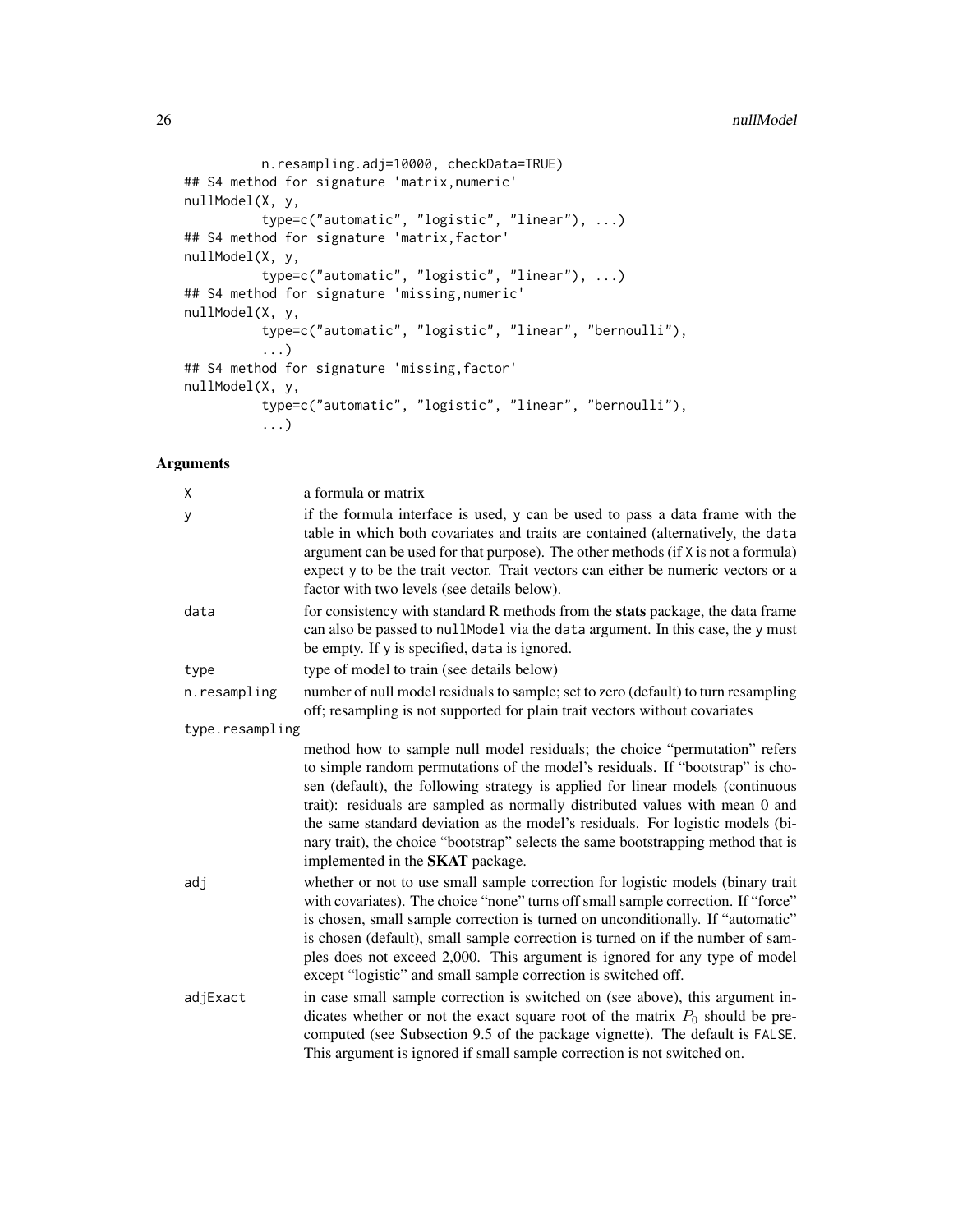#### <span id="page-26-0"></span>nullModel 27

| n.resampling.adj |                                                                                                                                                                                                                                                                                                                            |
|------------------|----------------------------------------------------------------------------------------------------------------------------------------------------------------------------------------------------------------------------------------------------------------------------------------------------------------------------|
|                  | number of null model residuals to sample for the adjustment of higher moments;<br>ignored if small sample correction is switched off.                                                                                                                                                                                      |
| checkData        | if FALSE, only a very limited set of input checks is performed. The purpose<br>of this option is to save computational effort for repeated input checks if the<br>function is called from a function that has already performed input checks. The<br>default is TRUE. Only change to FALSE if you know what you are doing! |
| $\cdots$         | all other parameters are passed on to the null model method with signature<br>formula, data. frame.                                                                                                                                                                                                                        |

# Details

The podkat package assumes a mixed model in which the trait under investigation depends both on covariates (if any) and the genotype. The nullModel method models the relationship between the trait and the covariates (if any) without taking the genotype into account, which corresponds to the null assumption that the trait and the genotype are independent. Therefore, we speak of *null models*. The following types of models are presently available:

- Linear model (type "linear"): a linear model is trained for a continuous trait and a given set of covariates (if any); this is done by standard linear regression using the [lm](#page-0-0) function.
- Logistic linear model (type "logistic"): a generalized linear model is trained for a binary trait and a given set of covariates (if any); this is done by logistic regression using the [glm](#page-0-0) function.
- Bernoulli-distributed trait (type "bernoulli"): a binary trait without covariates is interpreted as instances of a simple Bernoulli process with  $p$  being the relative frequencies 1's/cases.

The type argument can be used to select the type of model, where the following restrictions apply:

- For linear models, the trait vector must be numerical. Factors/factor columns are not accepted.
- For logistic models and Bernoulli-distributed traits, both numerical vectors and factors are acceptable. In any case, only 0's (controls) and 1's (cases) are accepted. Furthermore, nullModel quits with an error if the trait shows no variation. In other words, trait vectors that only contain 0's or only contain 1's are not accepted (as association testings makes little sense for such traits anyway).

The following interfaces are available to specify the traits and the covariates (if any):

- Formula interface: the first argument X can be a formula that specifies the trait vector/column, the covariate matrix/columns (if any), and the intercept (if any). If neither the y argument nor the data argument is specified, nullModel searches the environment from which the function has been called. This interface is largely analogous to the functions  $\text{Im}$  and g[lm](#page-0-0).
- Trait vector without covariates: if the X argument is omitted and y is a numeric vector or factor, y is interpreted as trait vector, and a null model is created from y without covariates. Linear and logistic models are trained with an intercept. For type "bernoulli", the trait vector is written to the output object as is.
- Trait vector plus covariate matrix: if the X argument is a matrix and y is a numeric vector or factor, y is interpreted as trait vector and X is interpreted as covariate matrix. In this case, linear and logistic models are trained as (generalized) linear regressors that predict the trait from the covariates plus an intercept. The type "bernoulli" is not available for this variant, since this type of model cannot consider covariates.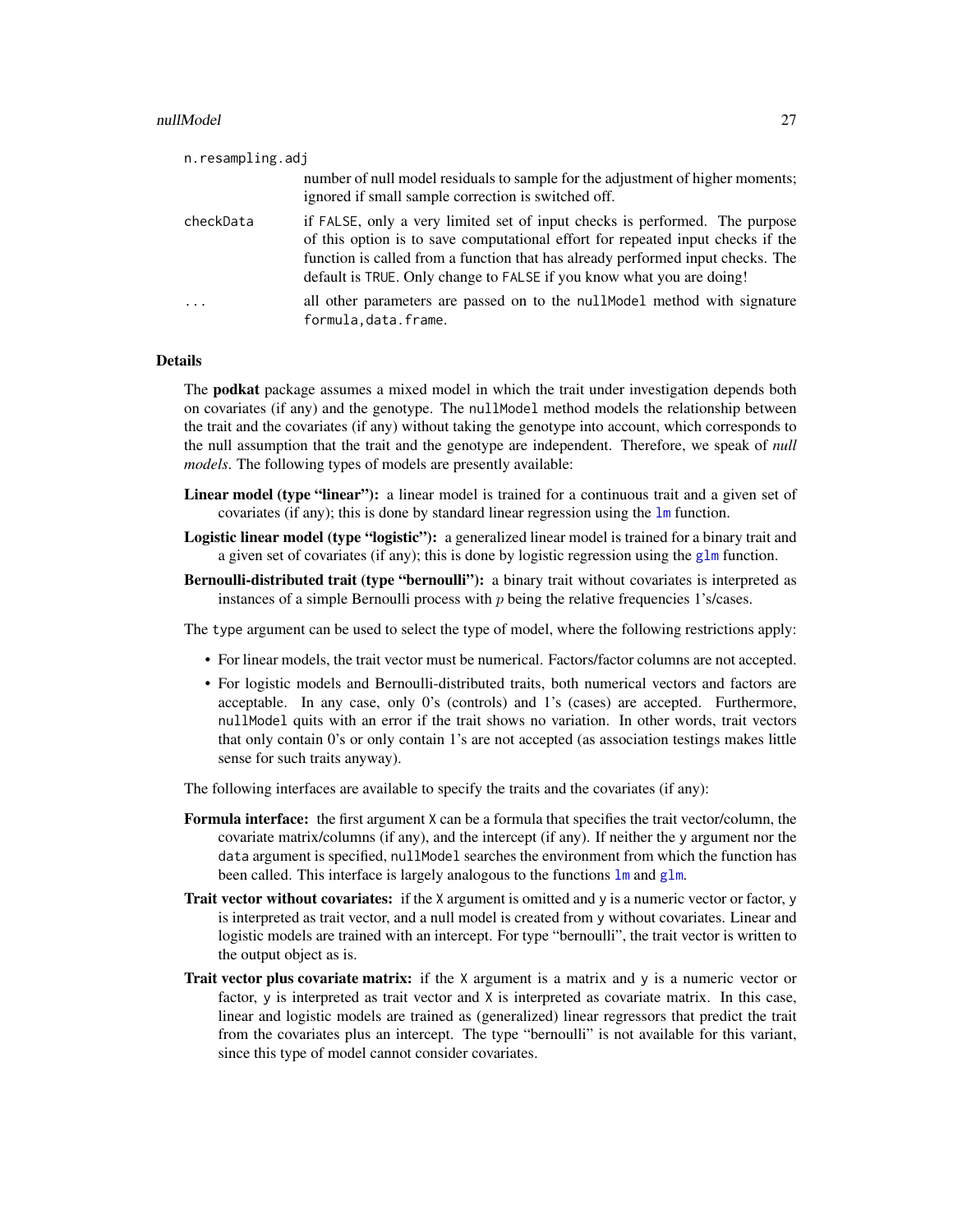<span id="page-27-0"></span>All nullModel methods also support the choice type="automatic". In this case, nullModel guesses the most reasonable type of model in the following way: If the trait vector/column is a factor or a numeric vector containing only 0's and 1's (where both values must be present, as noted above already), the trait is supposed to be binary and the type "logistic" is assumed, unless the following conditions are satisfied:

- 1. The number of samples does not exceed 100.
- 2. No intercept and no covariates have been specified. This condition can be met by supplying an empty model to the formula interface (e.g.  $y \sim \theta$ ) or by supplying the trait vector as argument y while omitting X.

If these two conditions are fulfilled for a binary trait, nullModel chooses the type "bernoulli". If the trait is not binary and the trait vector/column is numeric, nullModel assumes type "linear".

For consistency with the SKAT package, the podkat package also offers *resampling*, i.e. a certain number of vectors of residuals are sampled according to the null model. This can be done when training the null model by setting the n.resampling parameter (number of residual vectors that are sampled) to a value larger than 0. Then, when association testing is performed, p-values are computed also for all these sampled residuals, and an additional estimated p-value is computed as the relative frequency of p-values of sampled residuals that are at least as significant as the test's p-value. The procedure to sample residuals is controlled with the type.resampling argument (see above).

For logistic models (type "logistic"), [assocTest](#page-3-1) offers the small sample correction as introduced by Lee et al. (2012). If the adjustment of higher moments should be applied, some preparations need to be made already when training the null model. Which preparations are carried out, can be controlled by the arguments adj, adjExact, n.resampling.adj, and type.resampling (see descriptions of arguments above and Subsection 9.5 of the package vignette).

If any missing values are found in the trait vector/column or the covariate matrix/columns, the respective samples are omitted from the resulting model (which is the standard behavior of  $\text{Im}$  and [glm](#page-0-0) anyway). The indices of the omitted samples are stored in the na.omit slot of the returned [NullModel](#page-28-1) object.

#### Value

returns a [NullModel](#page-28-1) object

# Author(s)

Ulrich Bodenhofer <bodenhofer@bioinf.jku.at>

# References

<http://www.bioinf.jku.at/software/podkat>

Lee, S., Emond, M. J., Bamshad, M. J., Barnes, K. C., Rieder, M. J., Nickerson, D. A., NHLBI Exome Sequencing Project - ESP Lung Project Team, Christiani, D. C., Wurfel, M. M., and Lin, X. (2012) Optimal unified approach for rare-variant association testing with application to smallsample case-control whole-exome sequencing studies. *Am. J. Hum. Genet.* 91, 224-237. DOI: [10.1016/j.ajhg.2012.06.007.](http://dx.doi.org/10.1016/j.ajhg.2012.06.007)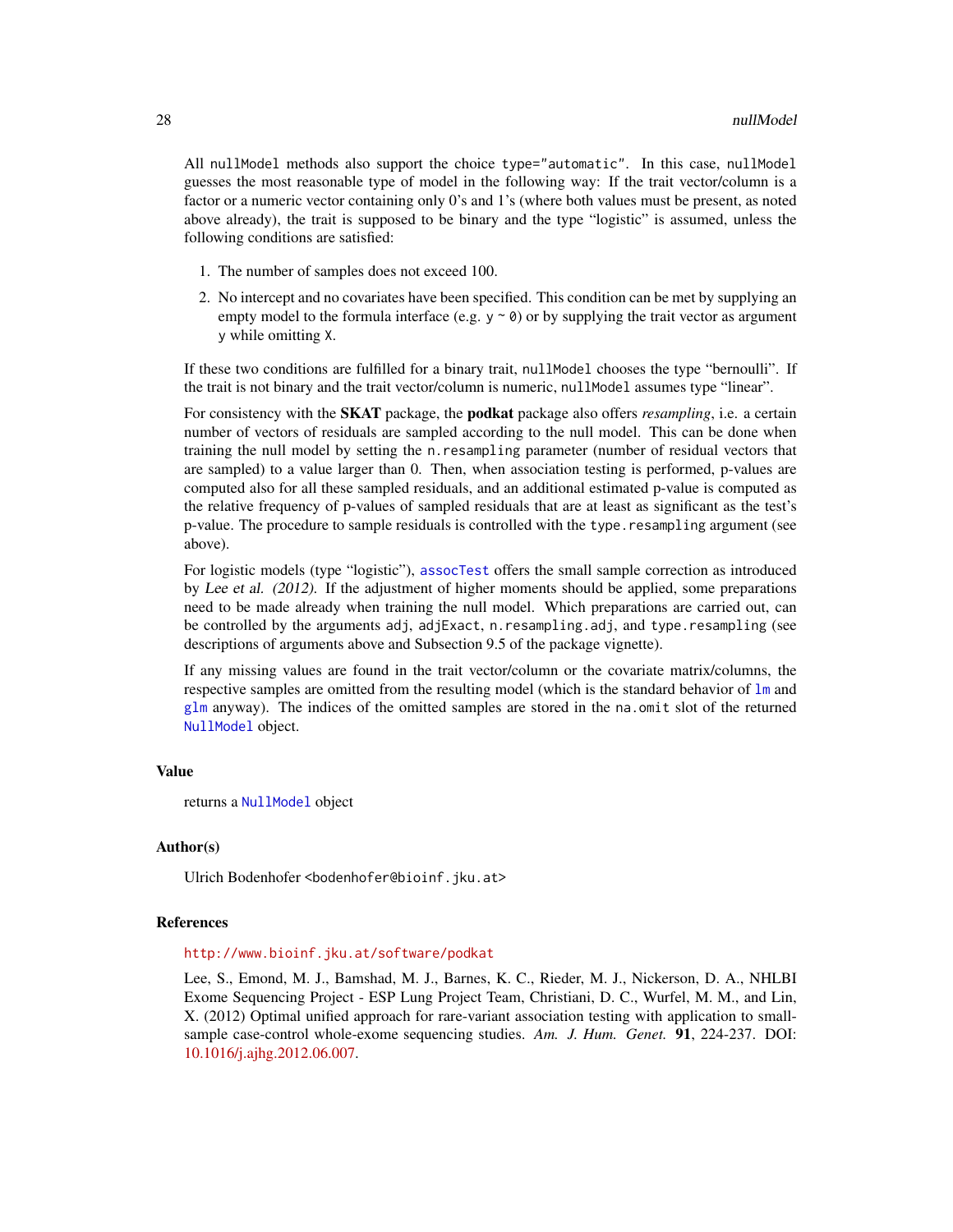# <span id="page-28-0"></span>NullModel-class 29

# See Also

[NullModel](#page-28-1), [lm](#page-0-0), [glm](#page-0-0)

# Examples

```
## read phenotype data from CSV file (continuous trait + covariates)
phenoFile <- system.file("examples/example1lin.csv", package="podkat")
pheno <-read.table(phenoFile, header=TRUE, sep=",")
## train null model with all covariates in data frame 'pheno'
model <- nullModel(y ~ ., pheno)
model
length(model)
residuals(model)
## read phenotype data from CSV file (binary trait + covariates)
phenoFile <- system.file("examples/example1log.csv", package="podkat")
pheno <-read.table(phenoFile, header=TRUE, sep=",")
## train null model with all covariates in data frame 'pheno'
model <- nullModel(y ~ ., pheno)
model
length(model)
residuals(model)
## "train" simple Bernoulli model on a subset of 100 samples
model \le nullModel(y \sim 0, pheno[1:100, ])
model
length(model)
residuals(model)
## alternatively, use the interface that only supplies the
## trait vector
model <- nullModel(y=pheno[1:100, ]$y)
model
```
<span id="page-28-1"></span>NullModel-class *Class* NullModel

#### Description

S4 class for storing null models for later usage with the [assocTest](#page-3-1) method

# **Objects**

Objects of this class are created by calling [nullModel](#page-24-1).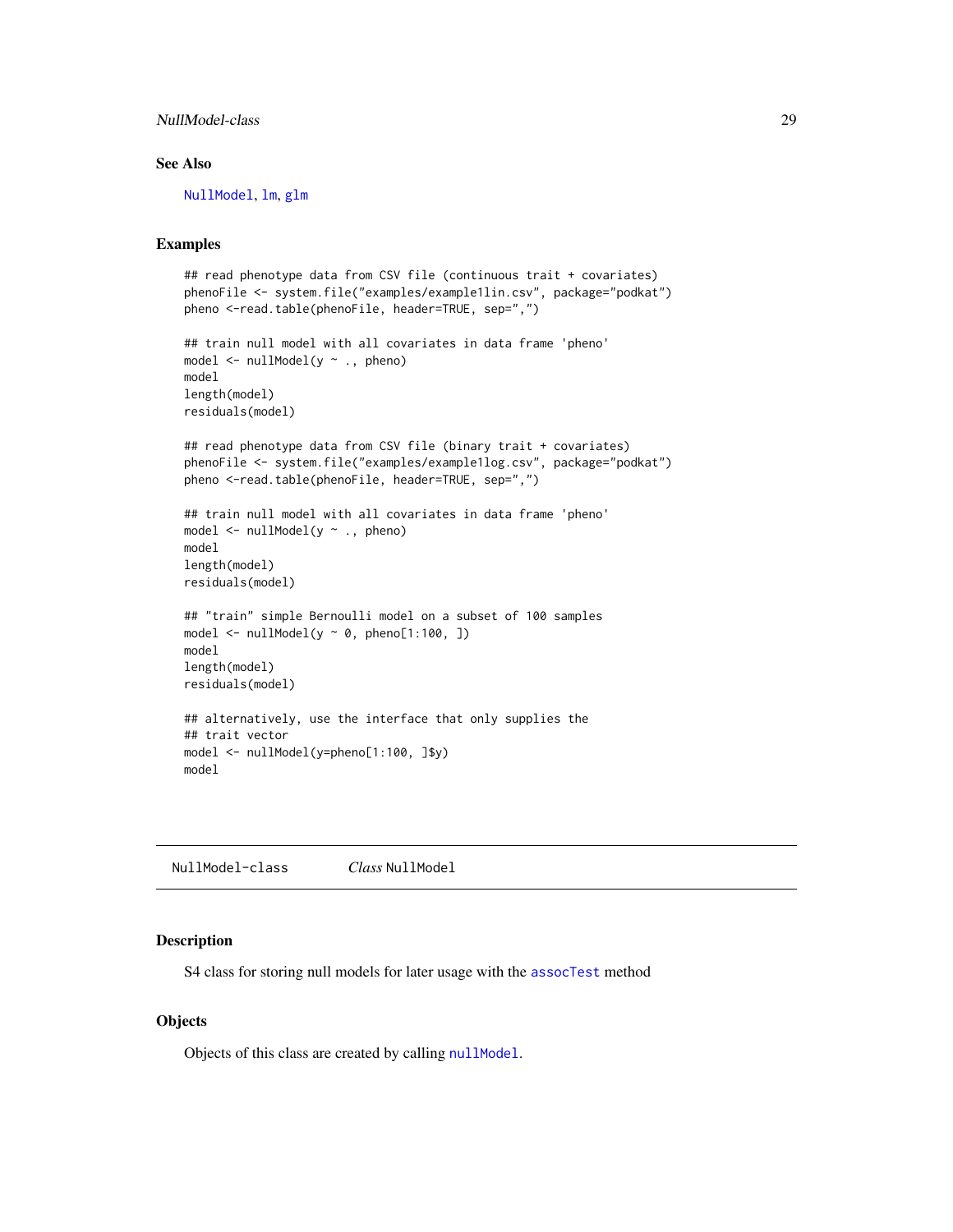# **Slots**

The following slots are defined for NullModel objects:

type: type of model

- residuals: residuals of linear model; for type "bernoulli", this is simply the trait vector (see [nullModel-methods](#page-24-2) for details)
- model.matrix: model matrix of the (generalized) linear model trained for the covariates (if any)
- inv.matrix: pre-computed inverse of some matrix needed for computing the null distribution; only used for types "logistic" and "linear"
- P0sqrt: pre-computed square root of matrix  $P_0$  (see Subsections 9.1 and 9.5 of the package vignette); needed for computing the null distribution in case the small sample correction is used for a logistic model; computed only if [nullModel](#page-24-1) is called with adjExact=TRUE.
- coefficients: coefficients of (generalized) linear model trained for the covariates (if any)
- na.omit: indices of samples omitted from (generalized) linear model because of missing values in target or covariates
- n.cases: for binary traits (types "logistic" and "bernoulli"), the number of cases, i.e. the number of 1's in the trait vector
- variance: for continuous traits (type "linear"), this is a single numeric value with the variance of residuals of the linear model; for logistic models with binary traits (type "logistic"), this is a vector with variances of the per-sample Bernoulli distributions; for later use of the exact mixture-of-Bernoulli test (type "bernoulli"), this is the variance of the Bernoulli distribution
- prob: for logistic models with binary traits (type "logistic"), this is a vector with probabilities of the per-sample Bernoulli distributions; for later use of the exact mixture-of-Bernoulli test (type "bernoulli"), this is the probability of the Bernoulli distribution
- type.resampling: which resampling algorithm was used
- res.resampling: matrix with residuals sampled under the null hypothesis (if any)
- res.resampling.adj: matrix with residuals sampled under the null hypothesis for the purpose of higher moment correction (if any; only used for logistic models with small sample correction)
- call: the matched call with which the object was created

# **Details**

This class serves as the general interface for storing the necessary phenotype information for a later association test. Objects of this class should only be created by the [nullModel](#page-24-1) function. Direct modification of object slots is strongly discouraged!

#### Methods

show signature(object="NullModel"): displays basic information about the null model, such as, the type of the model and the numbers of covariates.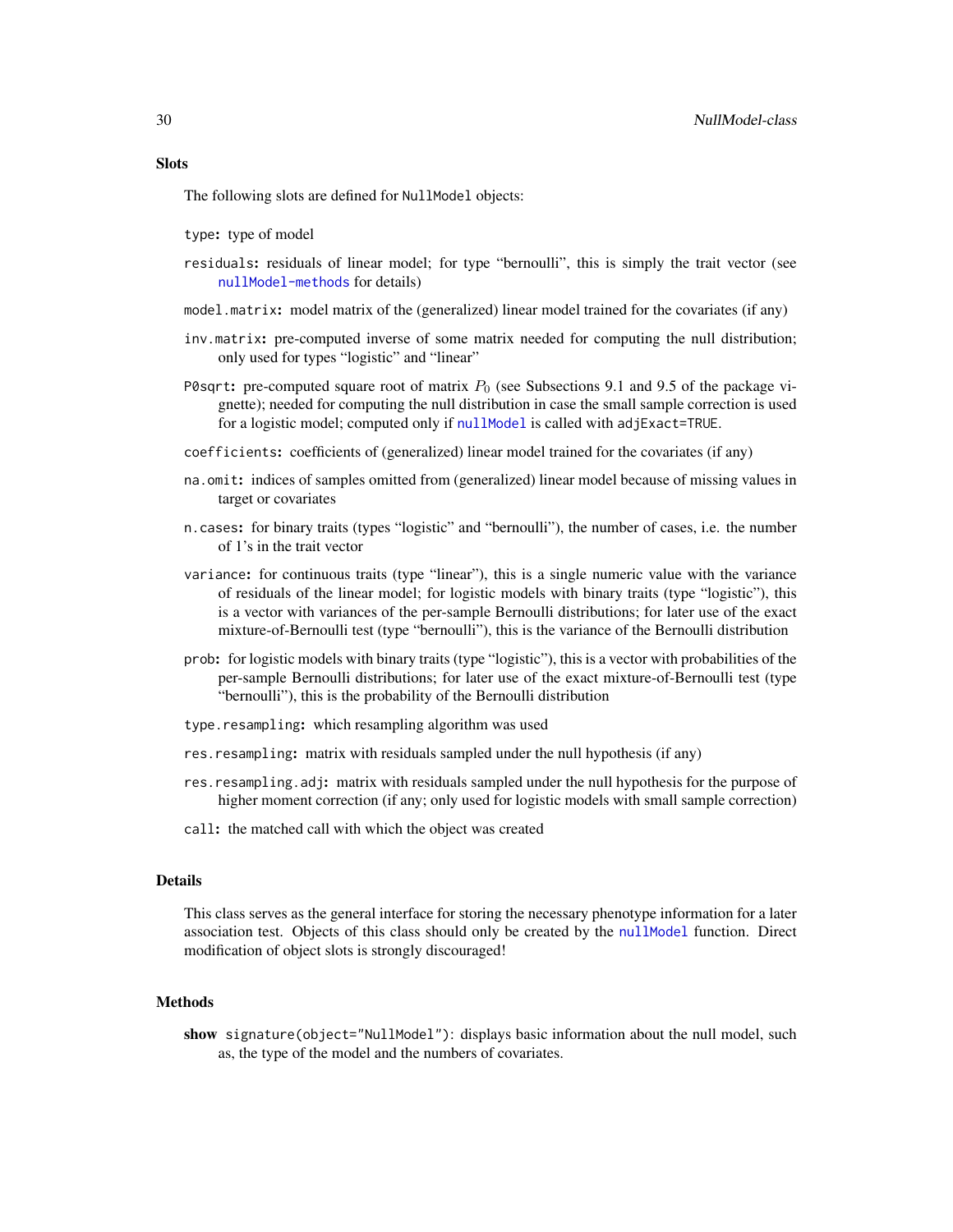# <span id="page-30-0"></span>NullModel-class 31

#### **Accessors**

residuals signature(object="NullModel"): returns the residuals slot.

names signature(object="NullModel"): returns the names of samples in the null model.

coefficients signature(object="NullModel"): returns the coefficients slot.

length signature(x="NullModel"): returns the number of samples that was used to train the null model.

# Subsetting

For a NullModel object x and an index vector i that is a permutation of 1: length(x),  $x[i]$  returns a new NullModel object in which the samples have been rearranged according to the permutation i. This is meant for applications in which the order of the samples in a subsequent association test is different from the order of the samples when the null model was trained/created.

# Author(s)

Ulrich Bodenhofer <bodenhofer@bioinf.jku.at>

# References

<http://www.bioinf.jku.at/software/podkat>

#### See Also

[nullModel](#page-24-1)

# Examples

```
## read phenotype data from CSV file (continuous trait + covariates)
phenoFile <- system.file("examples/example1lin.csv", package="podkat")
pheno <-read.table(phenoFile, header=TRUE, sep=",")
## train null model with all covariates in data frame 'pheno'
model <- nullModel(y ~ ., pheno)
```

```
model
length(model)
residuals(model)
```

```
## read phenotype data from CSV file (binary trait + covariates)
phenoFile <- system.file("examples/example1log.csv", package="podkat")
pheno <-read.table(phenoFile, header=TRUE, sep=",")
```

```
## train null model with all covariates in data frame 'pheno'
model \le nullModel(y \sim ., pheno)
model
length(model)
residuals(model)
```

```
## "train" simple Bernoulli model on a subset of 100 samples
model \le nullModel(y \sim 0, pheno[1:100, ])
```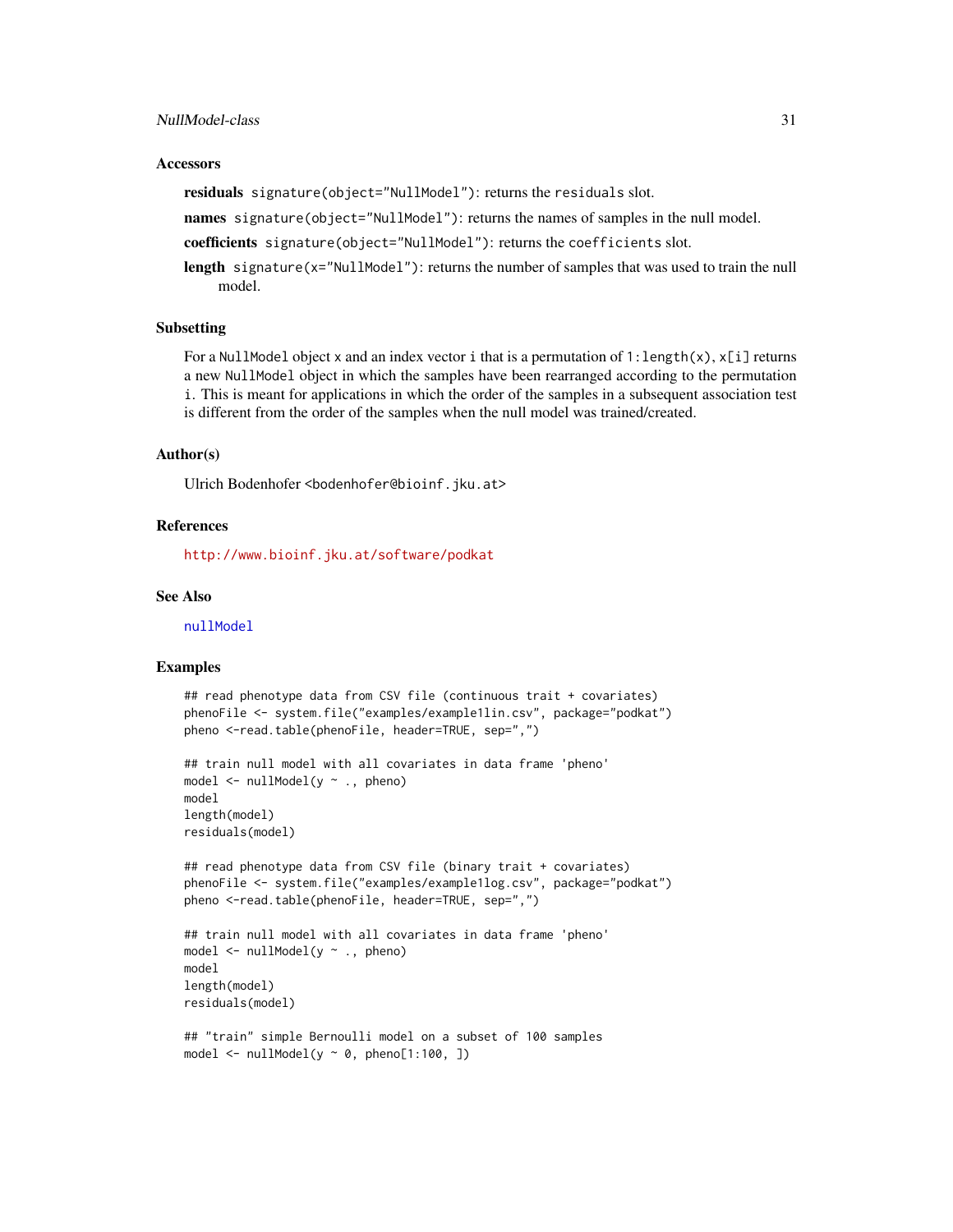```
model
length(model)
residuals(model)
```
p.adjust-methods *Adjust p-Value for Multiple Tests*

# <span id="page-31-1"></span>**Description**

Given an [AssocTestResultRanges](#page-10-1) object, this method adds a metadata column with adjusted pvalues.

# Usage

## S4 method for signature 'AssocTestResultRanges' p.adjust(p, method=p.adjust.methods, n=length(p))

# Arguments

|        | object of class AssocTestResultRanges                                        |
|--------|------------------------------------------------------------------------------|
| method | correction method (see p. adjust. methods)                                   |
| n      | parameter available for consistency with standard p adjust function; ignored |
|        | in this implementation                                                       |

#### Details

This function is a wrapper around the standard  $p$ . adjust function from the **stats** package. It takes the p.value metadata column from the [AssocTestResultRanges](#page-10-1) object p, applies the multiple testing correction method specified as method argument. The method returns a copy of p with an additional metadata column p.value.adj that contains the adjusted p-values. If p already contained a metadata column p.value.adj, this column is overwritten with the new adjusted p-values.

If p also contains a metadata column p. value. resampled, multiple testing correction is also applied to resampled p-values. The resulting adjusted p-values are placed in the metadata column p.value.resampled.adj.

Note that, for consistency with the standard  $p$  adjust function, the default correction method is "holm".

# Value

an [AssocTestResultRanges](#page-10-1) object (see details above)

# Author(s)

Ulrich Bodenhofer <bodenhofer@bioinf.jku.at>

# References

<http://www.bioinf.jku.at/software/podkat>

<span id="page-31-0"></span>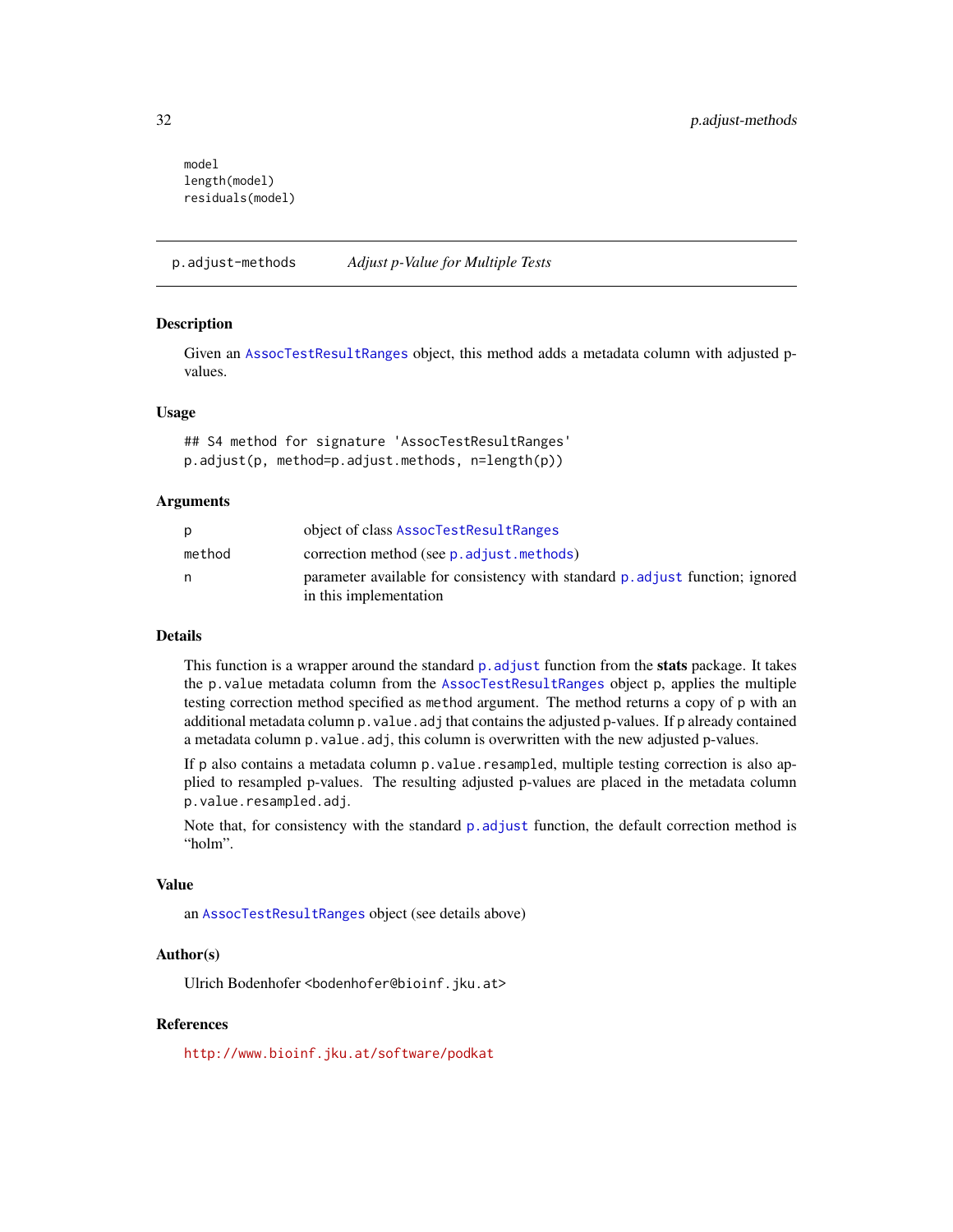```
partitionRegions-methods 33
```
# See Also

[AssocTestResultRanges](#page-10-1), [p.adjust](#page-31-1)

# Examples

## load genome description data(hgA)

```
## partition genome into overlapping windows
windows <- partitionRegions(hgA)
```

```
## load genotype data from VCF file
vcfFile <- system.file("examples/example1.vcf.gz", package="podkat")
Z <- readGenotypeMatrix(vcfFile)
```

```
## read phenotype data from CSV file (continous trait + covariates)
phenoFile <- system.file("examples/example1lin.csv", package="podkat")
pheno <-read.table(phenoFile, header=TRUE, sep=",")
```

```
## train null model with all covariates in data frame 'pheno'
nm.lin \le nullModel(y \sim ., pheno)
```

```
## perform association test for multiple regions
res <- assocTest(Z, nm.lin, windows)
print(res)
```

```
## perform multiple testing correction
res.adj <- p.adjust(res, method="BH")
print(res.adj)
```
partitionRegions-methods

*Partition Genomic Regions*

#### <span id="page-32-1"></span>Description

Partitions genomic regions into windows of fixed size

# Usage

```
## S4 method for signature 'GRanges'
partitionRegions(x, chrs=character(), width=5000, overlap=0.5)
## S4 method for signature 'GRangesList'
partitionRegions(x, chrs=character(), width=5000, overlap=0.5)
## S4 method for signature 'MaskedBSgenome'
partitionRegions(x, chrs=character(), width=5000, overlap=0.5, ...)
```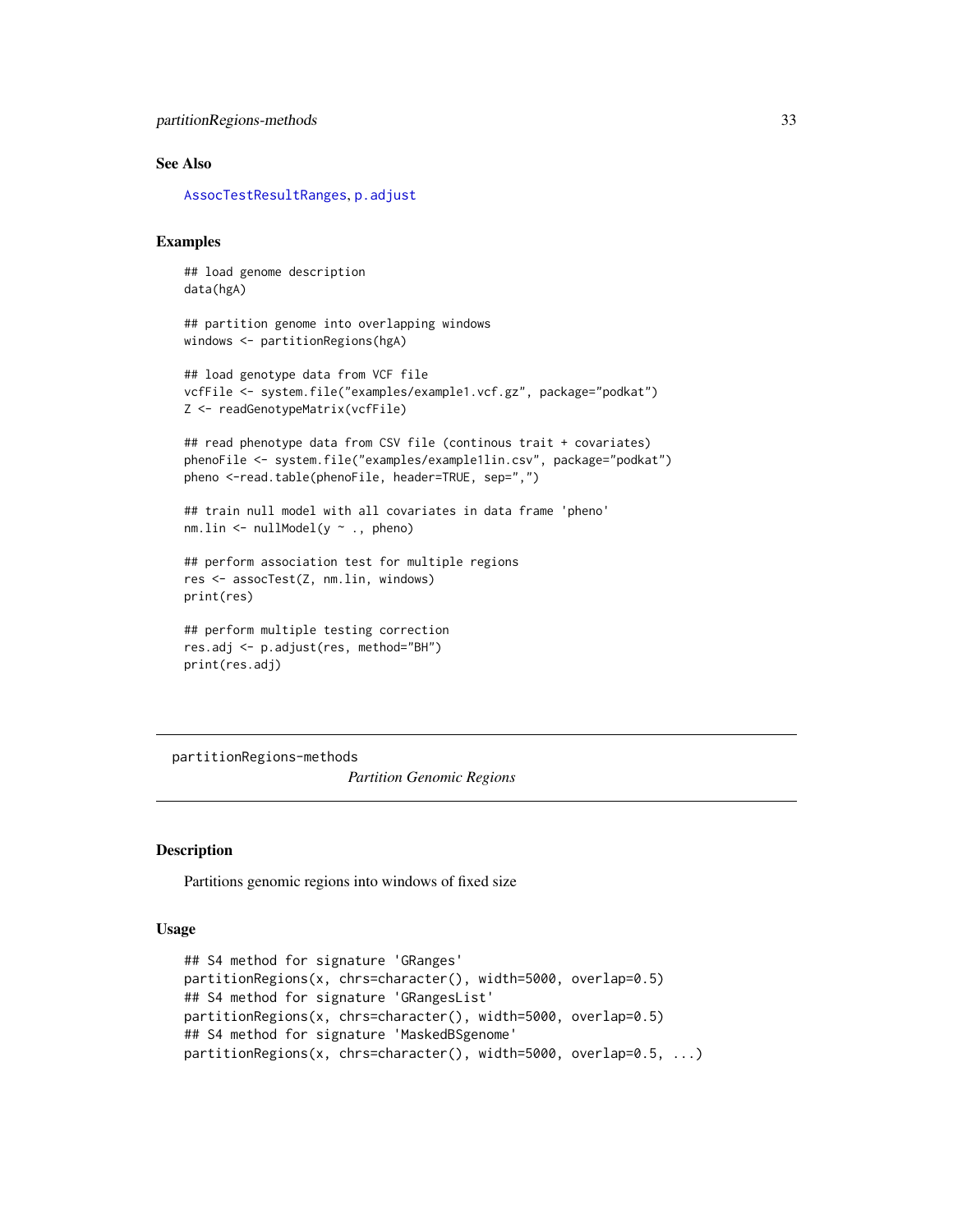# <span id="page-33-0"></span>Arguments

| $\mathsf{x}$ | an object of class GRanges, GRangesList, or MaskedBSgenome                                                                                                                                                   |
|--------------|--------------------------------------------------------------------------------------------------------------------------------------------------------------------------------------------------------------|
| chrs         | a character vector (possibly empty) with names of chromosomes to limit to                                                                                                                                    |
| width        | window size                                                                                                                                                                                                  |
| overlap      | amount of overlap; a zero value corresponds to non-overlapping windows and<br>the default 0.5 corresponds to 50% overlap. The largest possible value is $0.8$<br>which corresponds to an overlap of $80\%$ . |
| $\ddotsc$    | further arguments are passed on to unmasked Regions.                                                                                                                                                         |

# Details

For a [GRanges](#page-0-0) object x, this method partitions each genomic region into possibly overlapping, equally large windows of size width. The amount of overlap is controlled with the overlap parameter. The windows are placed such that possible overhangs are balanced at the beginning and end of the region. As an example, suppose we have a region from bases 1 to 14,000 and that we want to cover it with windows of 10,000bp length and 50% overlap. The straightforward approach would be to have two windows 1-10,000 and 5,001-15,000, and to crop the latter to 5,001-14,000. As said, the partitionRegions balances the overhangs, so it will return two windows 1-9,500 and 4,501-14,000 instead.

If chrs is not empty, partitionRegions will only consider regions from those chromosomes (i.e. regions in the [GRanges](#page-0-0) object whose seqnames occur in chrs).

If called for a [GRangesList](#page-0-0) object, all componentes of the [GRangesList](#page-0-0) object are partitioned separately as described above.

For convenience, this function can also be called for a [MaskedBSgenome](#page-0-0) object. In this case, [unmaskedRegions](#page-54-1) is called before partitioning.

# Value

If x is a [GRanges](#page-0-0) object, the function also returns a [GRanges](#page-0-0) object. In the other two cases, a [GRangesList](#page-0-0) object is returned.

#### Author(s)

Ulrich Bodenhofer <bodenhofer@bioinf.jku.at>

# References

<http://www.bioinf.jku.at/software/podkat>

# See Also

[assocTest](#page-3-1), [unmaskedRegions](#page-54-1), [unmasked-datasets](#page-53-1), [GRangesList](#page-0-0), [GRanges](#page-0-0)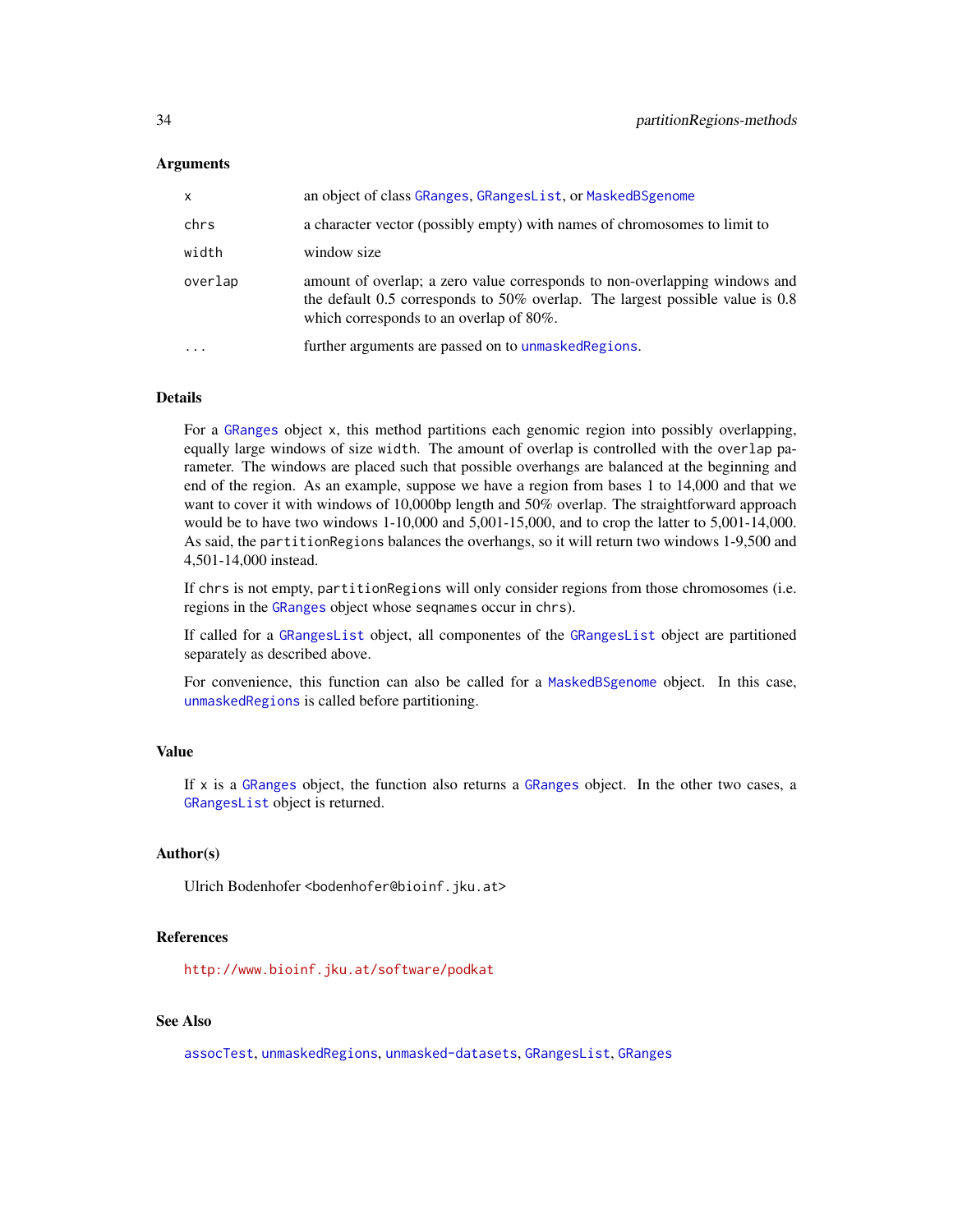# <span id="page-34-0"></span>plot the state of  $\sim$  35

# Examples

```
## create a toy example
gr <- GRanges(seqnames="chr1", ranges=IRanges(start=1, end=14000))
partitionRegions(gr, width=10000, overlap=0.5)
partitionRegions(gr, width=10000, overlap=0.8)
partitionRegions(gr, width=10000, overlap=0)
## a toy example of a 'GRangesList'
grL <- GRangesList(gr, GRanges(seqnames="chr2",
                               ranges=IRanges(start=1, end=22000)))
partitionRegions(grL, width=10000, overlap=0.5)
partitionRegions(grL, width=10000, overlap=0.8)
## real-world example
data(hg38Unmasked)
partitionRegions(hg38Unmasked, chrs="chr22", width=20000)
```
#### <span id="page-34-1"></span>plot *Plotting functions*

# Description

Functions for visualizing association test results by means of a Manhattan plot and for visualizing genotypes

#### Usage

```
## S4 method for signature 'AssocTestResultRanges,missing'
plot(x, y, cutoff=0.05,
     which=c("p.value", "p.value.adj", "p.value.resampled",
             "p.value.resampled.adj"), showEmpty=FALSE,
     as.dots=FALSE, pch=19, col=c("darkgrey", "grey"), scol="red",
     lcol="red", xlab=NULL, ylab=NULL, ylim=NULL, lwd=1, cex=1,
     cexXaxs=1, cexYaxs=1, srt=0, adj=c(0.5, 1), ...## S4 method for signature 'AssocTestResultRanges,character'
plot(x, y, cutoff=0.05,
     which=c("p.value", "p.value.adj", "p.value.resampled",
             "p.value.resampled.adj"), showEmpty=FALSE,
     as.dots=FALSE, pch=19, col=c("darkgrey", "grey"), scol="red",
     lcol="red", xlab=NULL, ylab=NULL, ylim=NULL, lwd=1, cex=1,
     cexXaxs=1, cexYaxs=1, srt=0, adj=c(0.5, 1), ...## S4 method for signature 'AssocTestResultRanges, GRanges'
plot(x, y, cutoff=0.05,
     which=c("p.value", "p.value.adj", "p.value.resampled",
             "p.value.resampled.adj"), showEmpty=FALSE,
     as.dots=FALSE, pch=19, col="darkgrey", scol="red", lcol="red",
     xlab=NULL, ylab=NULL, ylim=NULL, lwd=1, cex=1,
     cexXaxs=1, cexYaxs=1, ...)
```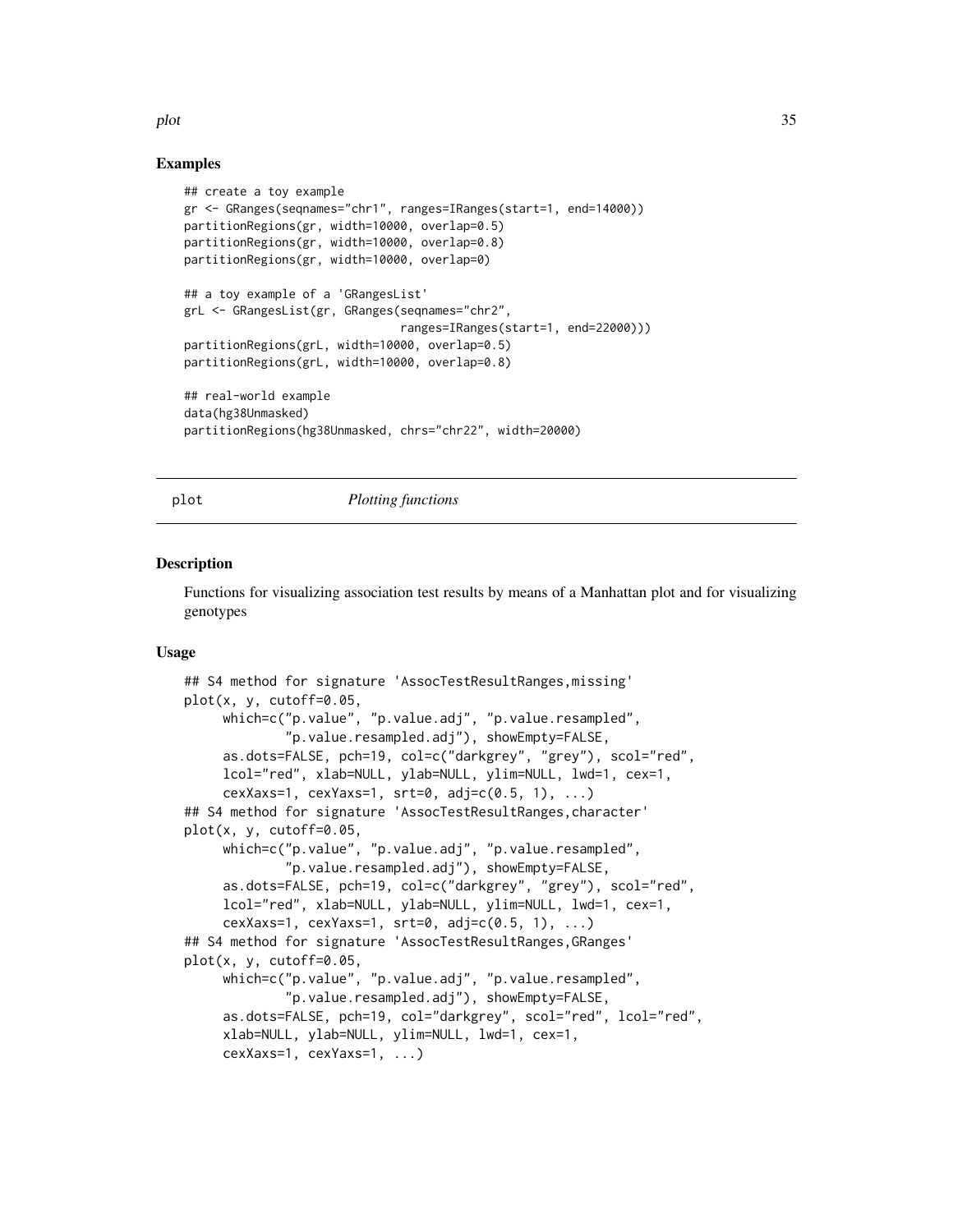```
## S4 method for signature 'GenotypeMatrix,missing'
plot(x, y, col="black",
     labRow=NULL, labCol=NULL, cexXaxs=(0.2 + 1 / log10(ncol(x))),
     cexYaxs=(0.2 + 1 / log10(nrow(x))), str=90, adj=c(1, 0.5))## S4 method for signature 'GenotypeMatrix,factor'
plot(x, y, col=rainbow(length(levels(y))),
     labRow=NULL, labCol=NULL, cexXaxs=(0.2 + 1 / log10(ncol(x))),
     cexYaxs=(0.2 + 1 / \log 10(nrow(x))), srt=90, adj=c(1, 0.5))## S4 method for signature 'GenotypeMatrix,numeric'
plot(x, y, col="black", ccol="red", lwd=2,
     labRow=NULL, labCol=NULL, cexXaxs=(0.2 + 1 / log10(ncol(x))),cexYaxs=(0.2 + 1 / log10(nrow(x))), srt=90, adj=c(1, 0.5))
## S4 method for signature 'GRanges,character'
plot(x, y, alongGenome=FALSE,
     type=c("r", "s", "S", "l", "p", "b", "c", "h", "n"),
     xlab=NULL, ylab=NULL, col="red", lwd=2,
     cexXaxs=(0.2 + 1 / log10(length(x))), cexYaxs=1,frame.plot=TRUE, str=90, adj=c(1, 0.5), ...
```
# Arguments

| X         | an object of class AssocTestResultRanges, GenotypeMatrix, or GRanges                                                                                                                                                                                                                                                                                                                   |  |
|-----------|----------------------------------------------------------------------------------------------------------------------------------------------------------------------------------------------------------------------------------------------------------------------------------------------------------------------------------------------------------------------------------------|--|
| у         | a character string, GRanges object, or factor                                                                                                                                                                                                                                                                                                                                          |  |
| cutoff    | significance threshold                                                                                                                                                                                                                                                                                                                                                                 |  |
| which     | a character string specifying which p-values to plot; if "p.value" (default), raw p-<br>values are plotted. Other options are "p.value.adj" (adjusted p-values), "p.value.resampled"<br>(resampled p-values), and "p.value.resampled.adj" (adjusted resampled p-values).<br>If the requested column is not present in the input object x, the function stops<br>with an error message. |  |
| showEmpty | if FALSE (default), p-values of regions that did not contain any variants are omit-<br>ted from the plot.                                                                                                                                                                                                                                                                              |  |
| as.dots   | if TRUE, p-values are plotted as dots/characters in the center of the genomic<br>region. If FALSE (default), p-values are plotted as lines stretching from the starts<br>to the ends of the corresponding genomic regions.                                                                                                                                                             |  |
| pch       | plotting character used to plot a single p-value, ignored if as . dots=FALSE; see<br>points for details.                                                                                                                                                                                                                                                                               |  |
| col       | plotting color(s); see details below                                                                                                                                                                                                                                                                                                                                                   |  |
| scol      | color for plotting significant p-values (i.e. the ones passing the significance<br>threshold)                                                                                                                                                                                                                                                                                          |  |
| lcol      | color for plotting the significance threshold line                                                                                                                                                                                                                                                                                                                                     |  |
| xlab      | x axis label; if NULL (default) or NA, plot makes an automatic choice                                                                                                                                                                                                                                                                                                                  |  |
| ylab      | y axis label; if NULL (default) or NA, plot makes an automatic choice                                                                                                                                                                                                                                                                                                                  |  |
| ylim      | y axis limits; if NULL (default) or NA, plot makes an automatic choice; if user-<br>specified, ylim must be a two-element numeric vector with the first element<br>being 0 and the second element being a positive value.                                                                                                                                                              |  |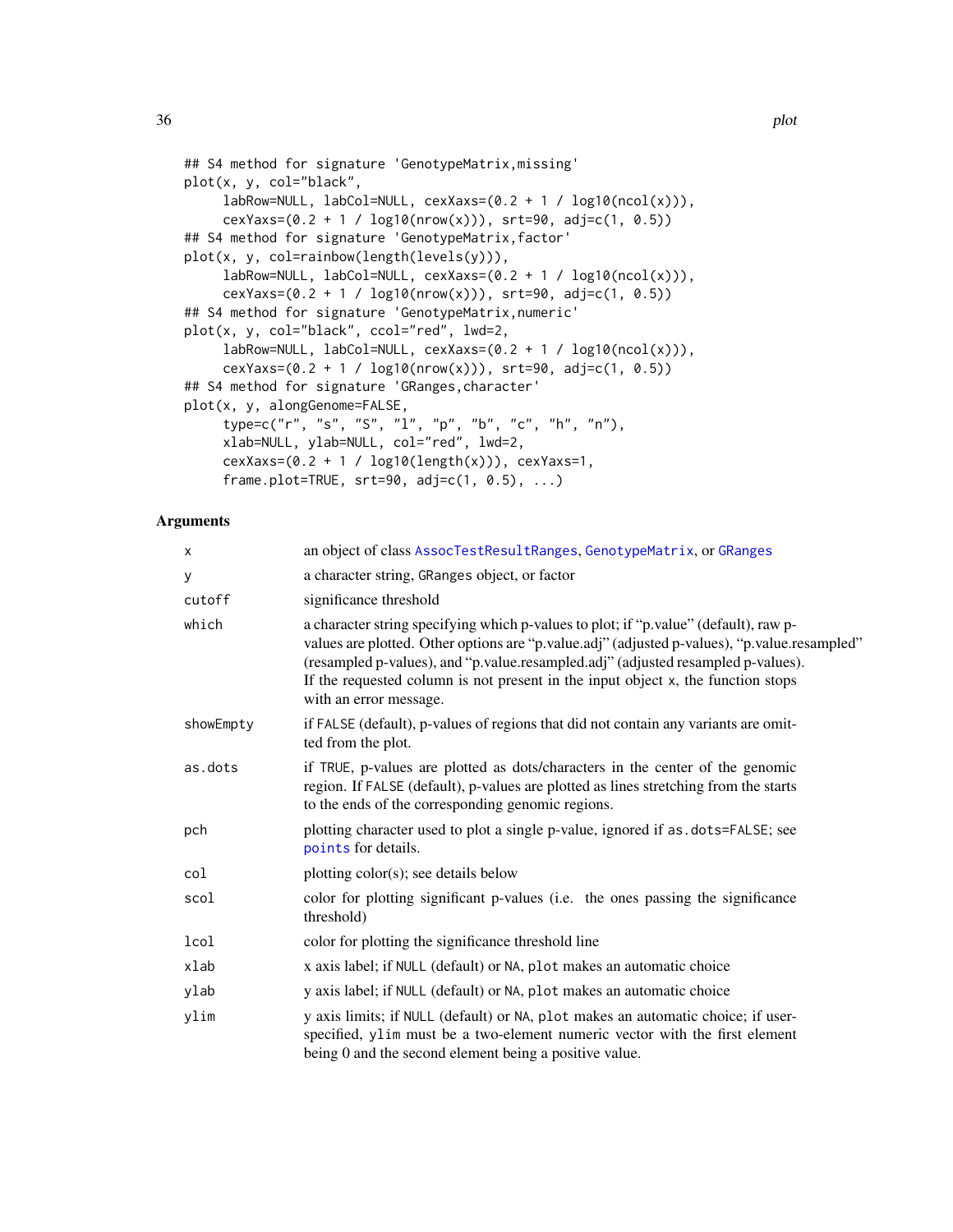<span id="page-36-0"></span>plot the state of the state of the state of the state of the state of the state of the state of the state of the state of the state of the state of the state of the state of the state of the state of the state of the state

| lwd              | line thickness; in Manhattan plots, this parameter corresponds to the thickness<br>of the significance threshold line. When plotting genotype matrices along with<br>continuous traits, this is the thickness of the line that corresponds to the trait. |  |
|------------------|----------------------------------------------------------------------------------------------------------------------------------------------------------------------------------------------------------------------------------------------------------|--|
| cex              | scaling factor for plotting p-values; see points for details.                                                                                                                                                                                            |  |
| labRow, labCol   | row and column labels; set to NA to switch labels off; if NULL, rows are labeled<br>by sample names (rownames $(x)$ ) and columns are labeled by variant names<br>(names(variantInfo(x))).                                                               |  |
| cexXaxs, cexYaxs |                                                                                                                                                                                                                                                          |  |
|                  | scaling factors for axes labels                                                                                                                                                                                                                          |  |
| ccol             | color of the line that plots the continuous trait along with a genotype matrix                                                                                                                                                                           |  |
| srt              | rotation angle of text labels on horizontal axis (see text for details); ignored if<br>standard numerical ticks and labels are used.                                                                                                                     |  |
| adj              | adjustment of text labels on horizontal axis (see text for details); ignored if<br>standard numerical ticks and labels are used.                                                                                                                         |  |
| alongGenome      | plot along the genome or per region (default); see details below.                                                                                                                                                                                        |  |
| type             | type of plot; see plot. default for details. Additionally, the type "r" is available<br>(default) which plots horizontal lines along the regions of x.                                                                                                   |  |
| frame.plot       | whether or not to frame the plotting area (see plot; default: TRUE)                                                                                                                                                                                      |  |
| .                | all other arguments are passed to plot.                                                                                                                                                                                                                  |  |

# Details

If plot is called for an [AssocTestResultRanges](#page-10-1) object without specifying the second argument y, a so-called Manhattan plot is produced. The x axis corresponds to the genome on which the [AssocTestResultRanges](#page-10-1) x is based and the y axis shows absolute values of log-transformed pvalues. The which argument determines which p-value is plotted, i.e. raw p-values, adjusted p-values, resampled p-values, or adjusted resampled p-values. The cutoff argument allows for setting a significance threshold above which p-values are plotted in a different color (see above).

The optional y argument can be used for two purposes: (1) if it is a character vector containing chromosome names (sequence names), it can be used for specifying a subset of one or more chromosomes to be plotted. (2) if y is a [GRanges](#page-0-0) object of length 1 (if longer, plot stops with an error), only the genomic region corresponding to y is plotted.

The col argument serves for specifying the color for plotting insignificant p-values (i.e. the ones above the significance threshold); if the number of colors is smaller than the number of chromosomes, the vector is recycled. If col is a single color, all insignificant p-values are plotted in the same color. If col has two elements (like the default value), the insignificant p-values of different chromosomes are plotted with alternating colors. It is also possible to produce density plots of p-values by using semi-transparent colors (see, e.g., [rgb](#page-0-0) or [hsv](#page-0-0) for information on how to use the alpha channel).

If plot is called for a [GenotypeMatrix](#page-17-1) object x and no y argument, the matrix is visualized in a heatmap-like fashion, where two major alleles are displayed in white, two minor alleles are displayed in the color passed as col argument, and the heterozygotous case (one minor, one major) is displayed in the color passed as col argument, but with 50% transparency. The arguments cexYaxs and cexXaxs can be used to change the scaling of the axis labels.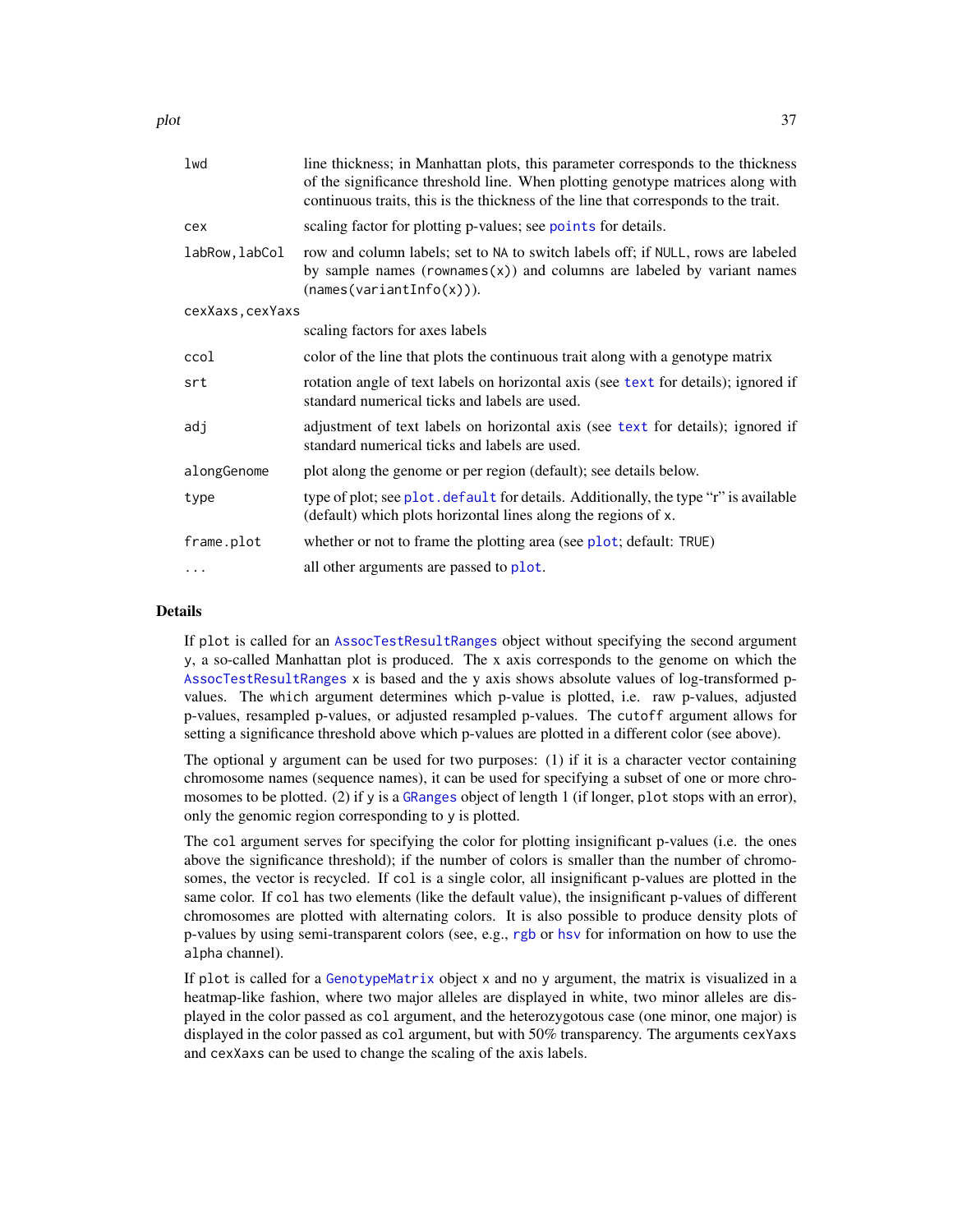<span id="page-37-0"></span>If plot is called for a [GenotypeMatrix](#page-17-1) object x and a factor y, then the factor y is interpreted as a binary trait. In this case, the rows of the genotype matrix x are reordered such that rows/samples with the same label are plotted next to each other. Each such group can be plotted in a different color. For this purpose, a vector of colors can be passed as col argument.

If plot is called for a [GenotypeMatrix](#page-17-1) object x and a numeric vector y, then the vector y is interpreted as a continuous trait. In this case, the rows of the genotype matrix x are reordered according to the trait vector y and the genotype matrix is plotted as described above. The trait y is superimposed in the plot in color ccol and with line width lwd. If the null model has been trained with covariates, it also makes sense to plot the genotype against the null model residuals, since these are exactly the values that the genotypes were tested against.

If plot is called for a [GRanges](#page-0-0) object  $x$  and a character string  $y$ , then plot checks whether  $x$ has a metadata column named y. If it exists, this column is plotted against the regions in x. If alongGenome is FALSE (which is the default), the regions in x are arranged along the horizontal plot axis with equal widths and in the same order as contained in x. If the regions in x are named, then the names are used as axis labels and the argument cexXaxs can be used to scale the font size of the names. If alongGenome is TRUE, the metadata column is plotted against genomic positions. The knots of the curves are then positioned at the positions given in the [GRanges](#page-0-0) object x. For types "s", "S", "l", "p", "b", "c", and "h", knots are placed in the middle of the genomic regions contained in  $x$  if they are longer than one base. For type "r", regions are plotted as lines exactly stretching between the start and end coordinates of each region in x.

# Value

returns an invisible numeric vector of length 2 containing the y axis limits

# Author(s)

Ulrich Bodenhofer <bodenhofer@bioinf.jku.at>

#### References

<http://www.bioinf.jku.at/software/podkat>

#### See Also

[AssocTestResultRanges](#page-10-1), [GRanges](#page-0-0)

# Examples

## load genome description data(hgA)

## partition genome into overlapping windows windows <- partitionRegions(hgA)

## load genotype data from VCF file vcfFile <- system.file("examples/example1.vcf.gz", package="podkat") Z <- readGenotypeMatrix(vcfFile)

## plot some fraction of the genotype matrix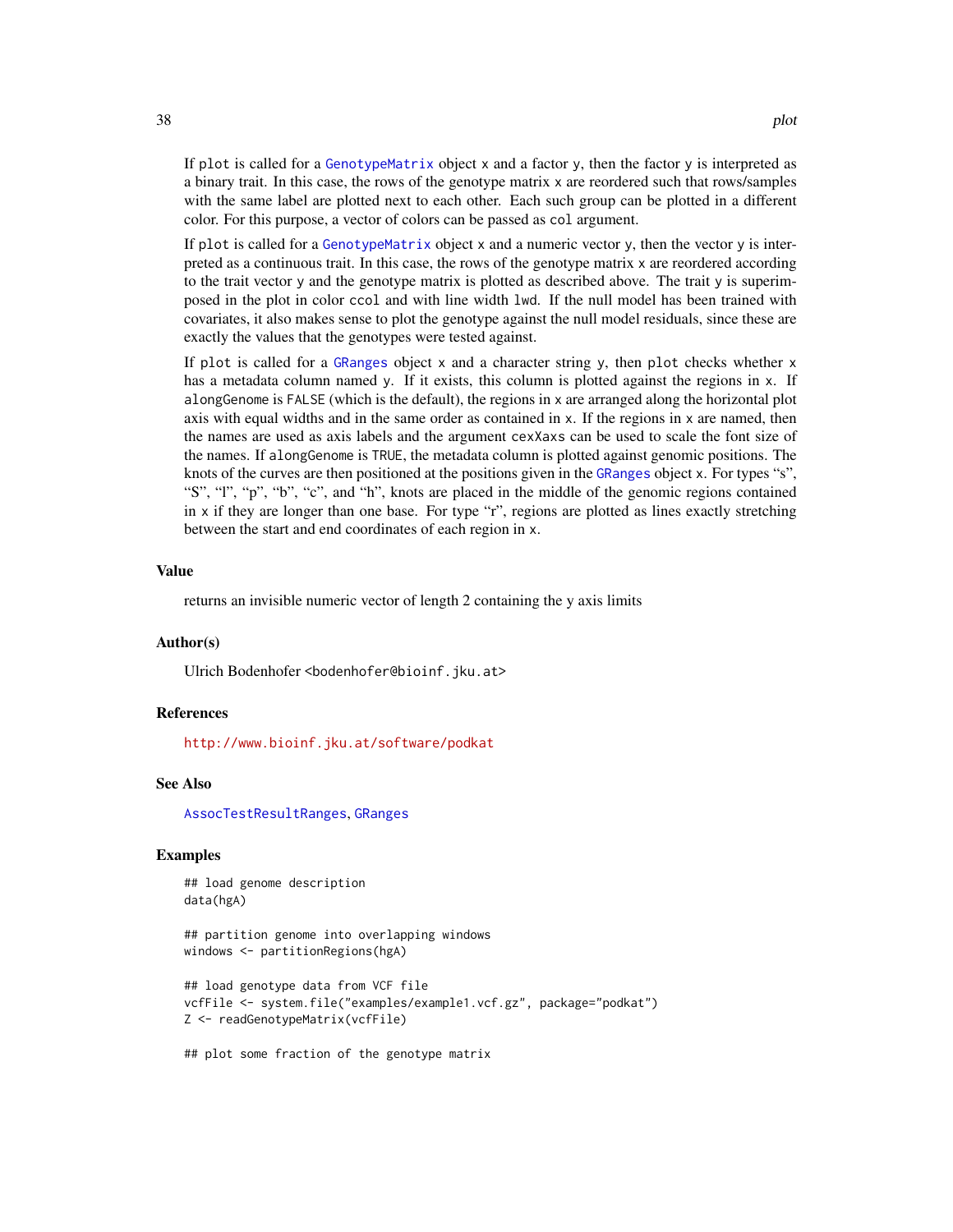# <span id="page-38-0"></span>print-methods 39

```
plot(Z[, 1:25])
## read phenotype data from CSV file (continuous trait + covariates)
phenoFile <- system.file("examples/example1log.csv", package="podkat")
pheno <-read.table(phenoFile, header=TRUE, sep=",")
## train null model with all covariates in data frame 'pheno'
nm.log <- nullModel(y ~ ., pheno)
## perform association test
res <- assocTest(Z, nm.log, windows)
res.adj <- p.adjust(res)
## plot results
plot(res)
plot(res, cutoff=1.e-5, as.dots=TRUE)
plot(res.adj, which="p.value.adj")
plot(res.adj, reduce(windows[3:5]), which="p.value.adj")
## filter regions
res.adj.f <- filterResult(res.adj, filterBy="p.value.adj")
## plot genotype grouped by target
sel <- which(overlapsAny(variantInfo(Z), reduce(res.adj.f)))
plot(Z[, sel], factor(pheno$y))
plot(Z[, sel], residuals(nm.log), srt=45)
## compute contributions
contrib <- weights(res.adj.f, Z, nm.log)
contrib[[1]]
## plot contributions
plot(contrib[[1]], "weight.raw")
plot(contrib[[1]], "weight.contribution", type="b", alongGenome=TRUE)
```
print-methods *Print Association Test Results*

# <span id="page-38-1"></span>Description

Display method for S4 class [AssocTestResultRanges](#page-10-1)

#### Usage

```
## S4 method for signature 'AssocTestResultRanges'
print(x, cutoff=0.05,
       sortBy=c("p.value", "p.value.adj", "p.value.resampled",
                 "p.value.resampled.adj", "genome", "none"),
       max.show=10)
```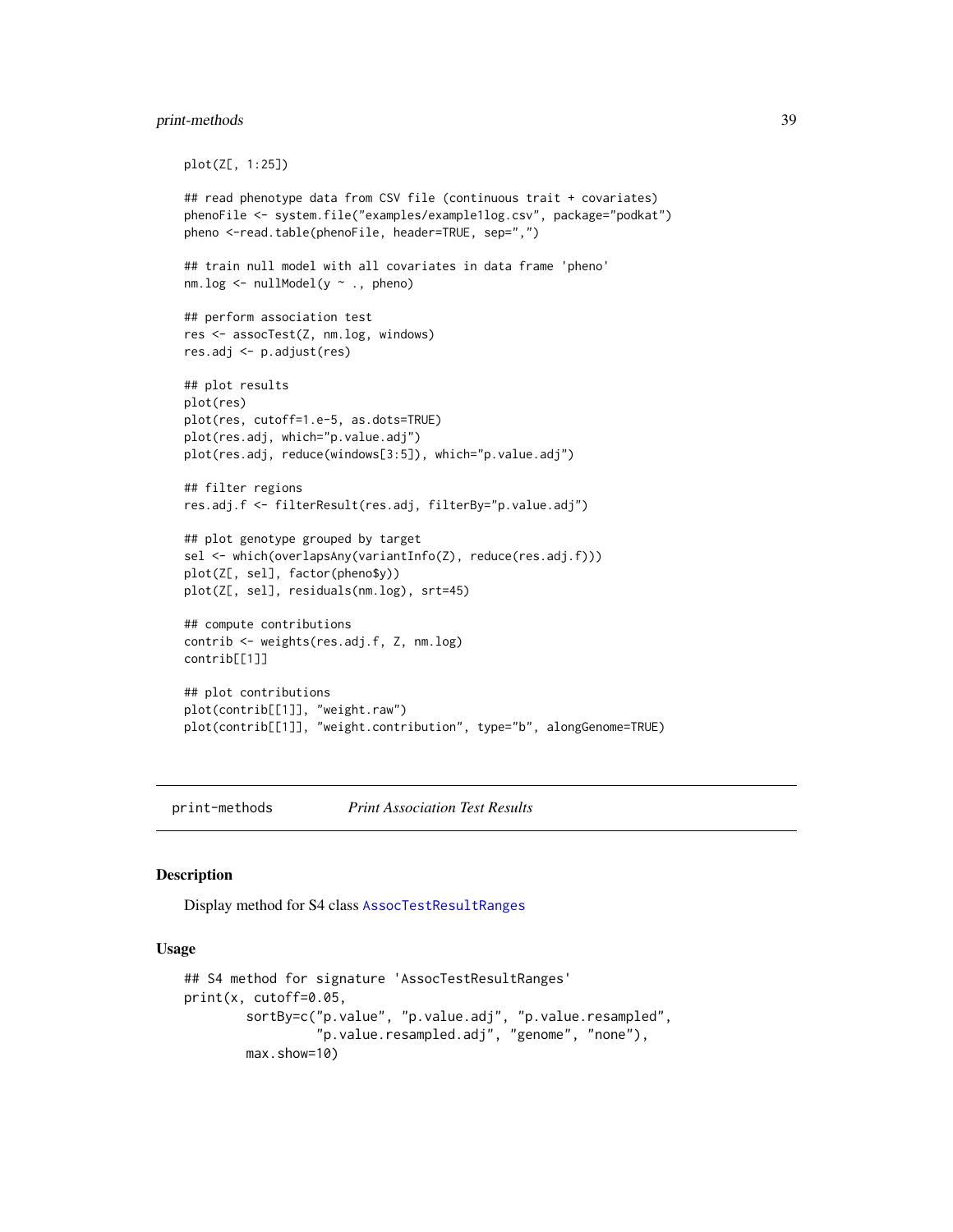# <span id="page-39-0"></span>Arguments

| X        | an object of class AssocTestResultRanges                                                                                                                                                                                                                                                                                                                                                                                                                                                                                                                                                                                                                                                                                                                                                                                                                                                |
|----------|-----------------------------------------------------------------------------------------------------------------------------------------------------------------------------------------------------------------------------------------------------------------------------------------------------------------------------------------------------------------------------------------------------------------------------------------------------------------------------------------------------------------------------------------------------------------------------------------------------------------------------------------------------------------------------------------------------------------------------------------------------------------------------------------------------------------------------------------------------------------------------------------|
| cutoff   | a numerical vector with one or more p-value thresholds; if present (otherwise<br>NA or an empty vector must be passed), print displays the number of tested<br>regions with a p-value below each threshold. If the AssocTestResultRanges<br>object also contains adjusted p-values, the numbers of tested regions with p-<br>values below each of the thresholds are printed too. If max show is greater than<br>0, the max . show most significant regions up to an (adjusted) p-value (depending<br>on the sort By argument) up to the largest threshold are shown.                                                                                                                                                                                                                                                                                                                   |
| sortBy   | a character string that determines (1) how regions are sorted and (2) according to<br>which p-value the cutoff threshold is applied when printing regions; if sortBy<br>is "p.value" (default), regions are sorted according to raw p-values and only<br>the max show most significant regions are printed - as long as the raw p-value<br>is not larger than the largest value in the cutoff argument. For "p.value.adj",<br>regions are sorted and filtered according to adjusted p-values, analogously for<br>choices "p.value.resampled" and "p.value.resampled.adj". In case that sortBy<br>is "genome", the p-values are ignored and the first max show regions in the<br>genome are displayed. In case that sortBy is "none", the p-values are also<br>ignored and the first max. show regions are displayed in the order as they appear<br>in the AssocTestResultRanges object. |
| max.show | maximum number of regions to display; if 0, no regions are displayed at all.                                                                                                                                                                                                                                                                                                                                                                                                                                                                                                                                                                                                                                                                                                                                                                                                            |

# Details

print displays the most important information stored in an [AssocTestResultRanges](#page-10-1) object x. That includes the type of null model, the numbers of samples and tested regions, the kernel that was used for testing, etc. Depending on the cutoff argument, a certain number of significant tests is printed. If max show is larger than 0, then some regions are shown along with association test results. Which regions are selected and how they are sorted, depends on the arguments sortBy and cutoff (see above).

# Value

print returns its argument x invisibly.

# Author(s)

Ulrich Bodenhofer <br/>bodenhofer@bioinf.jku.at>

# References

<http://www.bioinf.jku.at/software/podkat>

# See Also

[GenotypeMatrix](#page-17-1), [NullModel](#page-28-1), [AssocTestResult](#page-9-1), [AssocTestResultRanges](#page-10-2)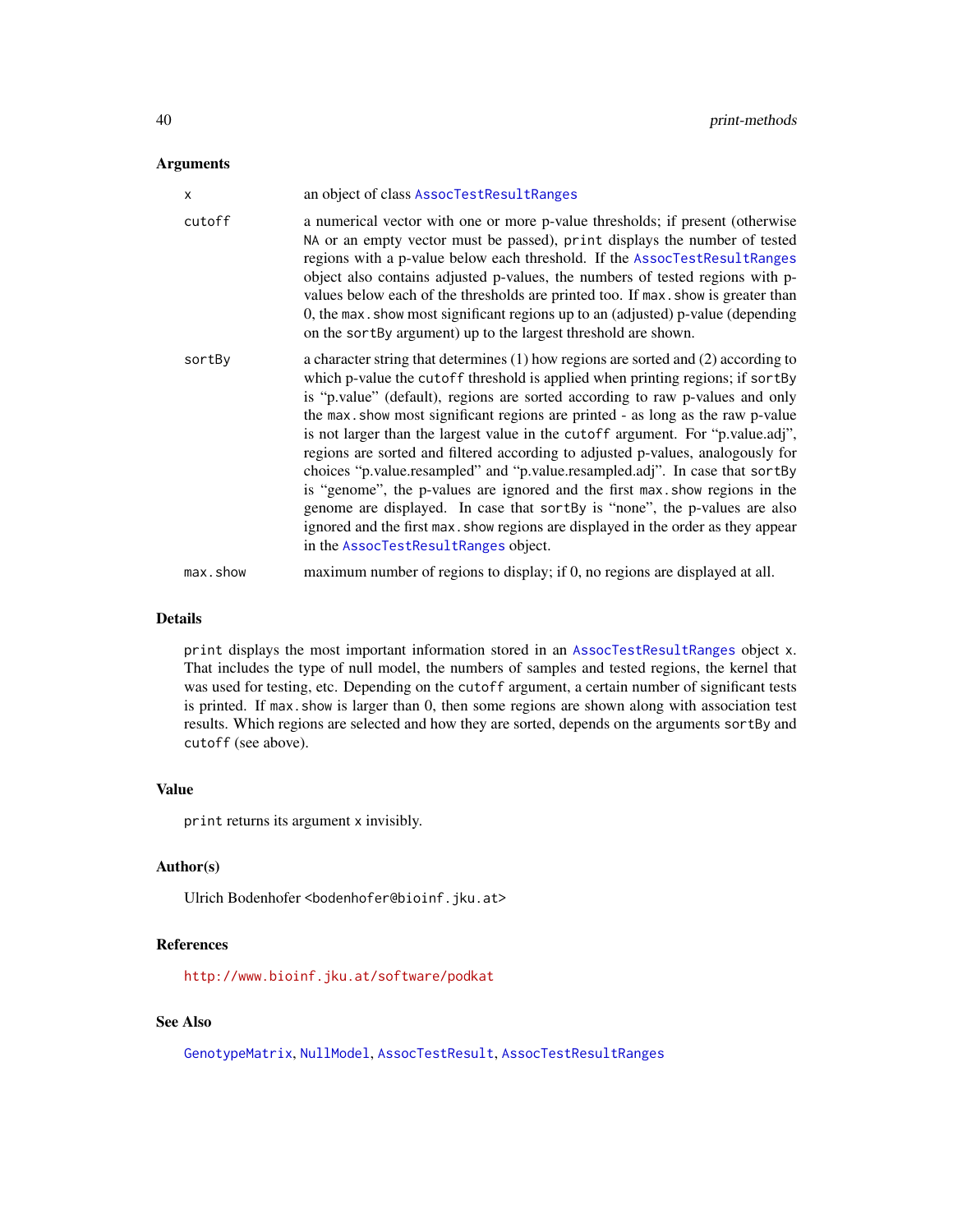# <span id="page-40-0"></span> $qqplot$  41

# Examples

```
## load genome description
data(hgA)
## partition genome into overlapping windows
windows <- partitionRegions(hgA)
## load genotype data from VCF file
vcfFile <- system.file("examples/example1.vcf.gz", package="podkat")
Z <- readGenotypeMatrix(vcfFile)
## read phenotype data from CSV file (continuous trait + covariates)
phenoFile <- system.file("examples/example1lin.csv", package="podkat")
pheno <-read.table(phenoFile, header=TRUE, sep=",")
## train null model with all covariates in data frame 'pheno'
nm.lin \le nullModel(y \sim ., pheno)
## perform association test for multiple regions
res <- assocTest(Z, nm.lin, windows)
## perform multiple testing correction
res.adj <- p.adjust(res)
## print 'AssocTestResultRanges' object
print(res)
print(res, max.show=0)
print(res.adj, cutoff=c(0.005, 0.01, 0.05))
print(res.adj, cutoff=0.05, sortBy="p.value.adj")
print(res.adj, cutoff=NA, sortBy="none", max.show=40)
```
qqplot *Quantile-Quantile Plots*

# Description

Functions for visualizing association test results by means of a quantile-quantile (Q-Q) plot

# Usage

```
## S4 method for signature 'AssocTestResultRanges,missing'
qqplot(x, y,
       xlab=deparse(substitute(x)), ylab=deparse(substitute(y)),
      common.scale=TRUE, preserveLabels=FALSE, lwd=1,
      lcol="red", ...,## S4 method for signature 'AssocTestResultRanges, AssocTestResultRanges'
qqplot(x, y,
      xlab=deparse(substitute(x)), ylab=deparse(substitute(y)),
      common.scale=TRUE, preserveLabels=FALSE, lwd=1,
      lcol="red", ...)
```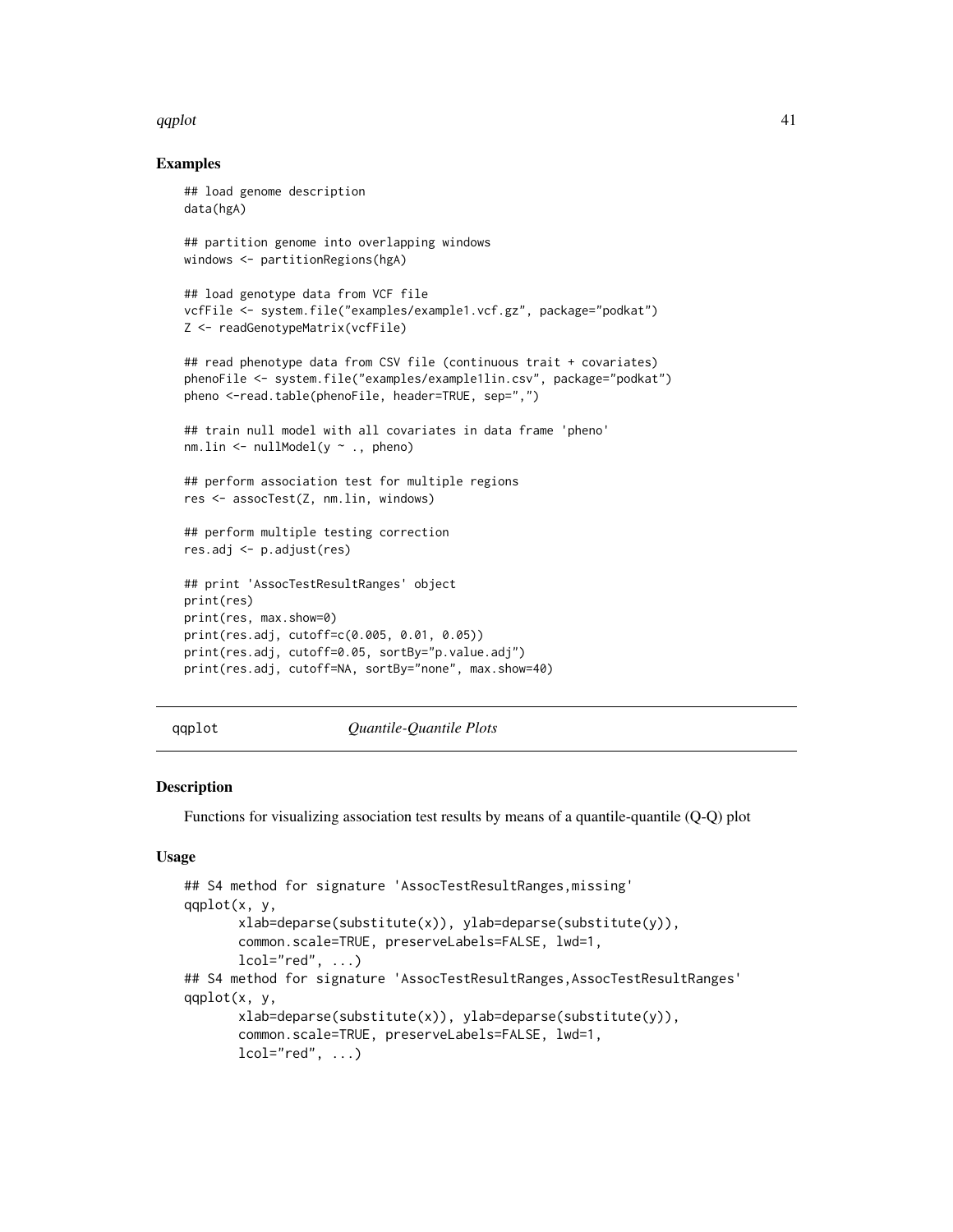# <span id="page-41-0"></span>Arguments

| x, y         | objects of class AssocTestResultRanges                                                                                                                                                                                                                                              |
|--------------|-------------------------------------------------------------------------------------------------------------------------------------------------------------------------------------------------------------------------------------------------------------------------------------|
| xlab         | if preserveLabels is TRUE, xlab is interpreted as axis label for the horizontal<br>axis; if preserveLabels is FALSE, xlab can be a character string or expression<br>that is interpreted as a name/label for the object x and is used for determining an<br>appropriate axis label. |
| ylab         | if preservelabels is TRUE, ylab is interpreted as axis label for the vertical<br>axis; if preserveLabels is FALSE, ylab can be a character string or expression<br>that is interpreted as a name/label for the object y and is used for determining an<br>appropriate axis label.   |
| common.scale | if TRUE (default), the same plotting ranges are used for both axes; if FALSE, the<br>two axes are scaled independently.                                                                                                                                                             |
|              | preserveLabels if TRUE, xlab and ylab are used as axis labels without any change; if FALSE<br>(default), the function interprets xlab and ylab as object labels for x and y and<br>uses them for determining axis labels appropriately                                              |
| lwd          | line width for drawing the diagonal line which theoretically corresponds to the<br>equality of the two distributions; if zero, no diagonal line is drawn.                                                                                                                           |
| lcol         | color for drawing the diagonal line                                                                                                                                                                                                                                                 |
| $\ddots$     | all other arguments are passed to plot;                                                                                                                                                                                                                                             |
|              |                                                                                                                                                                                                                                                                                     |

# Details

If qqplot is called for an [AssocTestResultRanges](#page-10-1) object without specifying the second argument y, a Q-Q plot of the raw p-values in x against a uniform distribution of expected p-values is created, where the theoretical p-values are computed using the [ppoints](#page-0-0) function. In this case, the log-transformed observed p-values contained in x are plotted on the vertical axis and the logtransformed expected p-values are plotted on the horizontal axis. If preserveLabels is TRUE, xlab and ylab are used as axis labels as usual. However, if preserveLabels is FALSE, which is the default, xlab is interpreted as object label for x, i.e. the object whose p-values are plotted on the vertical axis.

If qqplot is called for two [AssocTestResultRanges](#page-10-1) object x and y, the log-transformed raw pvalues of x and y are plotted against each other, where the p-values of x are plotted on the horizontal axis and the p-values of x are plotted on the vertical axis.

#### Value

like the standard [qqplot](#page-40-1) function from the **stats** package, qqplot returns an invisible list containing the two sorted vectors of p-values.

# Author(s)

Ulrich Bodenhofer <bodenhofer@bioinf.jku.at>

# References

<http://www.bioinf.jku.at/software/podkat>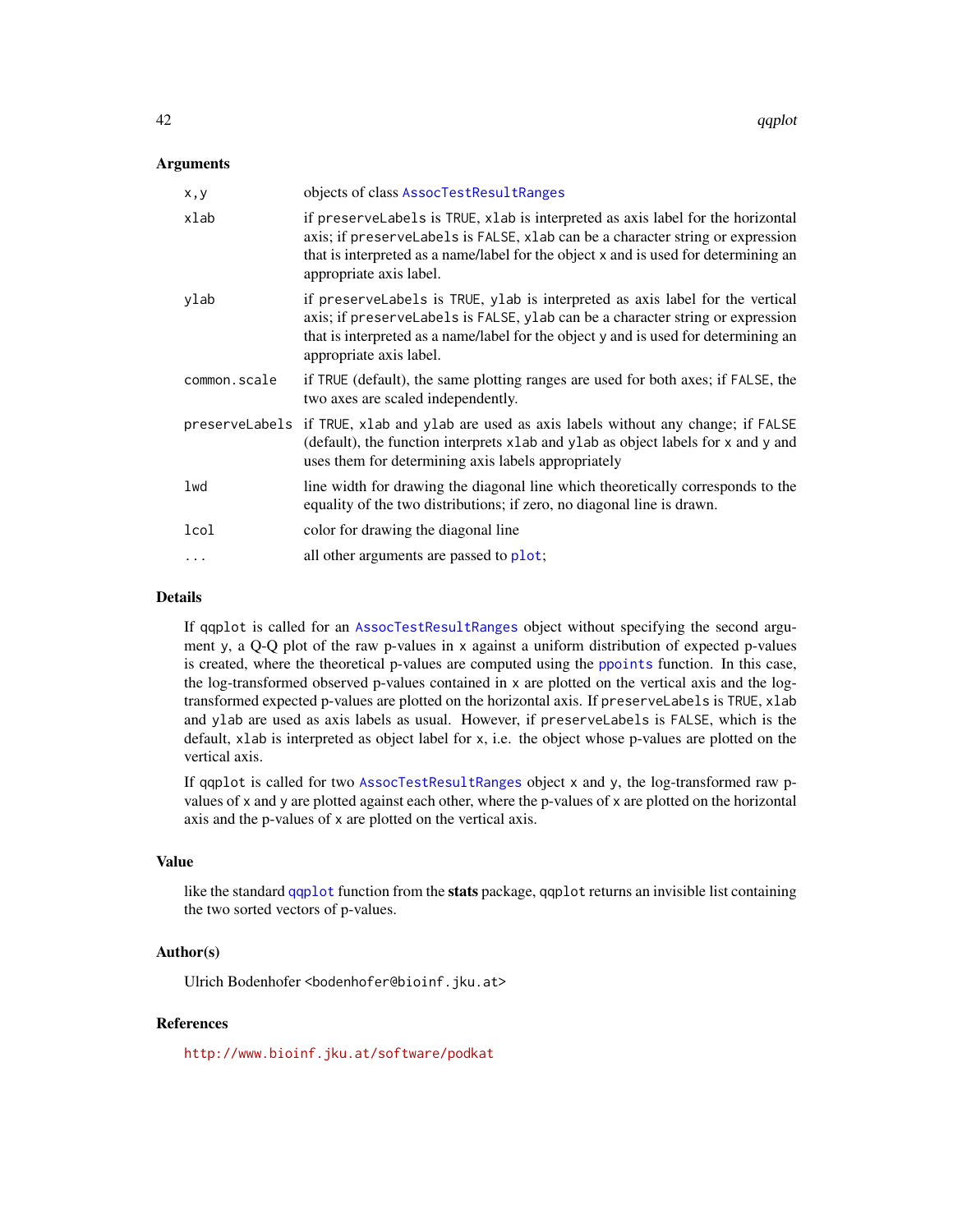# <span id="page-42-0"></span>See Also

[AssocTestResultRanges](#page-10-1)

# Examples

```
## load genome description
data(hgA)
```

```
## partition genome into overlapping windows
windows <- partitionRegions(hgA)
```

```
## load genotype data from VCF file
vcfFile <- system.file("examples/example1.vcf.gz", package="podkat")
Z <- readGenotypeMatrix(vcfFile)
```

```
## read phenotype data from CSV file (continuous trait + covariates)
phenoFile <- system.file("examples/example1lin.csv", package="podkat")
pheno <-read.table(phenoFile, header=TRUE, sep=",")
```

```
## train null model with all covariates in data frame 'pheno'
nm.lin \le nullModel(y \sim ., pheno)
```

```
## perform association tests
res.p <- assocTest(Z, nm.lin, windows, kernel="linear.podkat")
res.s <- assocTest(Z, nm.lin, windows, kernel="linear.SKAT")
```

```
## plot results
qqplot(res.p)
qqplot(res.p, res.s, xlab="PODKAT results", ylab="SKAT results")
qqplot(res.p, res.s, xlab="PODKAT results", ylab="SKAT results",
      preserveLabels=TRUE)
qqplot(res.p, res.s, common.scale=FALSE)
```
readGenotypeMatrix-methods

*Read from VCF File*

# <span id="page-42-1"></span>Description

A fast lightweight function that reads from a VCF file and returns the result as a [GenotypeMatrix](#page-17-1) object

#### Usage

```
## S4 method for signature 'TabixFile,GRanges'
readGenotypeMatrix(file, regions, subset,
                   noIndels=TRUE, onlyPass=TRUE,
                   na.limit=1, MAF.limit=1,
                   na.action=c("impute.major", "omit", "fail"),
```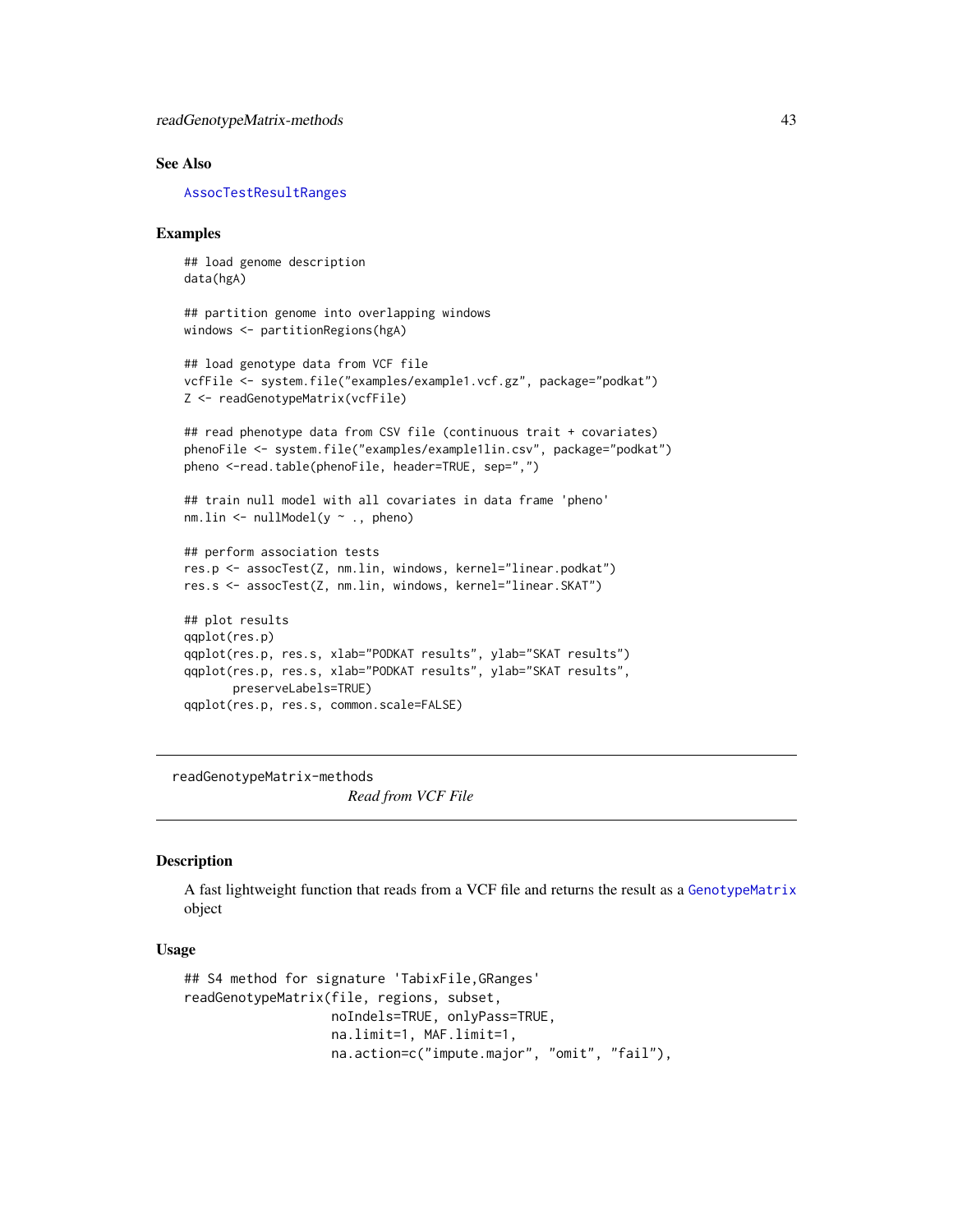```
MAF.action=c("invert", "omit", "ignore", "fail"),
                   sex=NULL)
## S4 method for signature 'TabixFile,missing'
readGenotypeMatrix(file, regions, ...)
## S4 method for signature 'character,GRanges'
readGenotypeMatrix(file, regions, ...)
## S4 method for signature 'character,missing'
readGenotypeMatrix(file, regions, ...)
```
# Arguments

| file       | a TabixFile object or a character string with a file name of the VCF file to read<br>from; if file is a file name, the method internally creates a TabixFile object<br>for this file name.                                                                                                                                                                                                                                                                          |  |
|------------|---------------------------------------------------------------------------------------------------------------------------------------------------------------------------------------------------------------------------------------------------------------------------------------------------------------------------------------------------------------------------------------------------------------------------------------------------------------------|--|
| regions    | a GRanges object that specifies which genomic regions to read from the VCF<br>file; if missing, the entire VCF file is read.                                                                                                                                                                                                                                                                                                                                        |  |
| subset     | a numeric vector with indices or a character vector with names of samples to<br>restrict to; if specified, only these samples' genotypes are read from the VCF<br>file and all other samples are ignored and omitted from the GenotypeMatrix<br>object that is returned. Moreover, minor allele frequencies (MAFs) are only<br>computed from the genotypes of the samples specified by subset.                                                                      |  |
| noIndels   | if TRUE (default), only single-nucleotide variants (SNVs) are considered and in-<br>dels are skipped.                                                                                                                                                                                                                                                                                                                                                               |  |
| onlyPass   | if TRUE (default), only variants are considered whose value in the FILTER column<br>is "PASS".                                                                                                                                                                                                                                                                                                                                                                      |  |
| na.limit   | all variants with a missing value ratio above this threshold will be omitted from<br>the output object.                                                                                                                                                                                                                                                                                                                                                             |  |
| MAF.limit  | all variants with an MAF above this threshold will be omitted from the output<br>object.                                                                                                                                                                                                                                                                                                                                                                            |  |
| na.action  | if "impute.major", all missing values will be imputed by major alleles in the<br>output object. If "omit", all variants containing missing values will be omitted<br>in the output object. If "fail", the function stops with an error if a variant contains<br>any missing values.                                                                                                                                                                                 |  |
| MAF.action | if "invert", all variants with an MAF exceeding 0.5 will be inverted in the sense<br>that all minor alleles will be replaced by major alleles and vice versa. If "omit",<br>all variants with an MAF greater than 0.5 are omitted in the output object. If<br>"ignore", no action is taken and MAFs greater than 0.5 are kept as they are. If<br>"fail", the function stops with an error if any variant has an MAF greater than<br>0.5.                            |  |
| sex        | if NULL, all samples are treated the same without any modifications; if sex is a<br>factor with levels F (female) and M (male) that is as long as subset or as the<br>VCF file has samples, this argument is interpreted as the sex of the samples. In<br>this case, the genotypes corresponding to male samples are doubled before fur-<br>ther processing. This is designed for mixed-sex analyses of the X chromosome<br>outside of the pseudoautosomal regions. |  |
|            | for the three latter methods above, all other parameters are passed on to the<br>method with signature TabixFile, GRanges.                                                                                                                                                                                                                                                                                                                                          |  |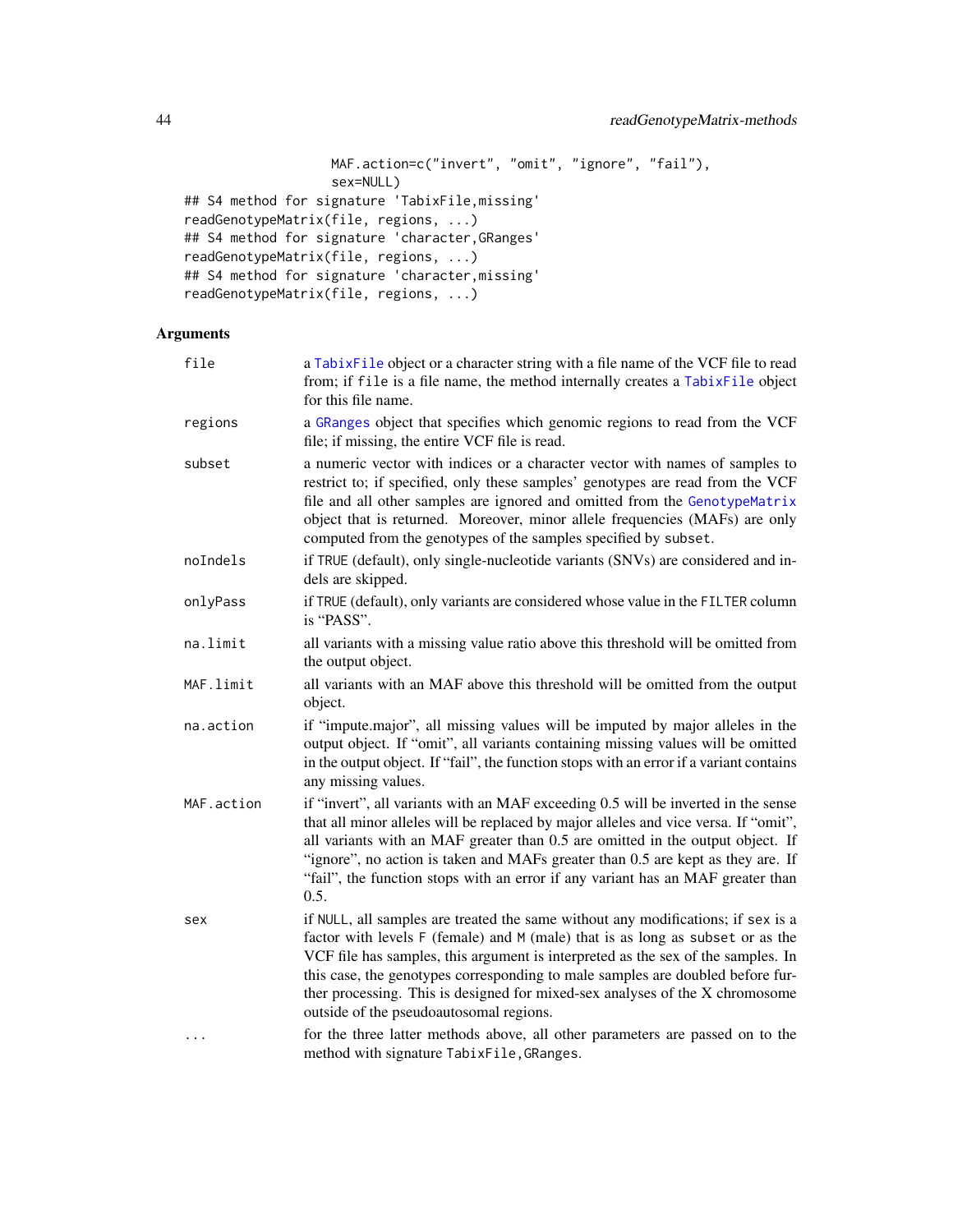#### <span id="page-44-0"></span>Details

This method uses the tabix API provided by the Rsamtools package to read from a VCF file, parses the result into a sparse matrix along with positional information, and returns the result as a [GenotypeMatrix](#page-17-1) object. Reading can be restricted to certain regions by specifying the regions object. Note that it might not be possible to read a very large VCF file as a whole.

For all variants, filters in terms of missing values and MAFs can be applied. Moreover, variants with MAFs greater than 0.5 can filtered out or inverted. For details, see descriptions of parameters na.limit, MAF.limit, na.action, and MAF.action above.

# Value

returns an object of class [GenotypeMatrix](#page-17-1)

# Author(s)

Ulrich Bodenhofer <bodenhofer@bioinf.jku.at>

# References

<http://www.bioinf.jku.at/software/podkat>

<http://www.1000genomes.org/wiki/analysis/variant-call-format/vcf-variant-call-format-version-42>

Li, H., Handsaker, B., Wysoker, A., Fenell, T., Ruan, J., Homer, N., Marth, G., Abecasis, G., Durbin, R., and 1000 Genome Project Data Processing Subgroup (2009) The Sequence Alignment/Map format and SAMtools. *Bioinformatics* 25, 2078-2079.

# See Also

#### [GenotypeMatrix](#page-17-1)

# Examples

```
vcfFile <- system.file("examples/example1.vcf.gz", package="podkat")
readGenotypeMatrix(vcfFile)
readGenotypeMatrix(vcfFile, onlyPass=FALSE, MAF.action="ignore")
```
readRegionsFromBedFile

*Read Genomic Regions from BED File*

# Description

Reads a BED file and returns the genomic regions as GRanges object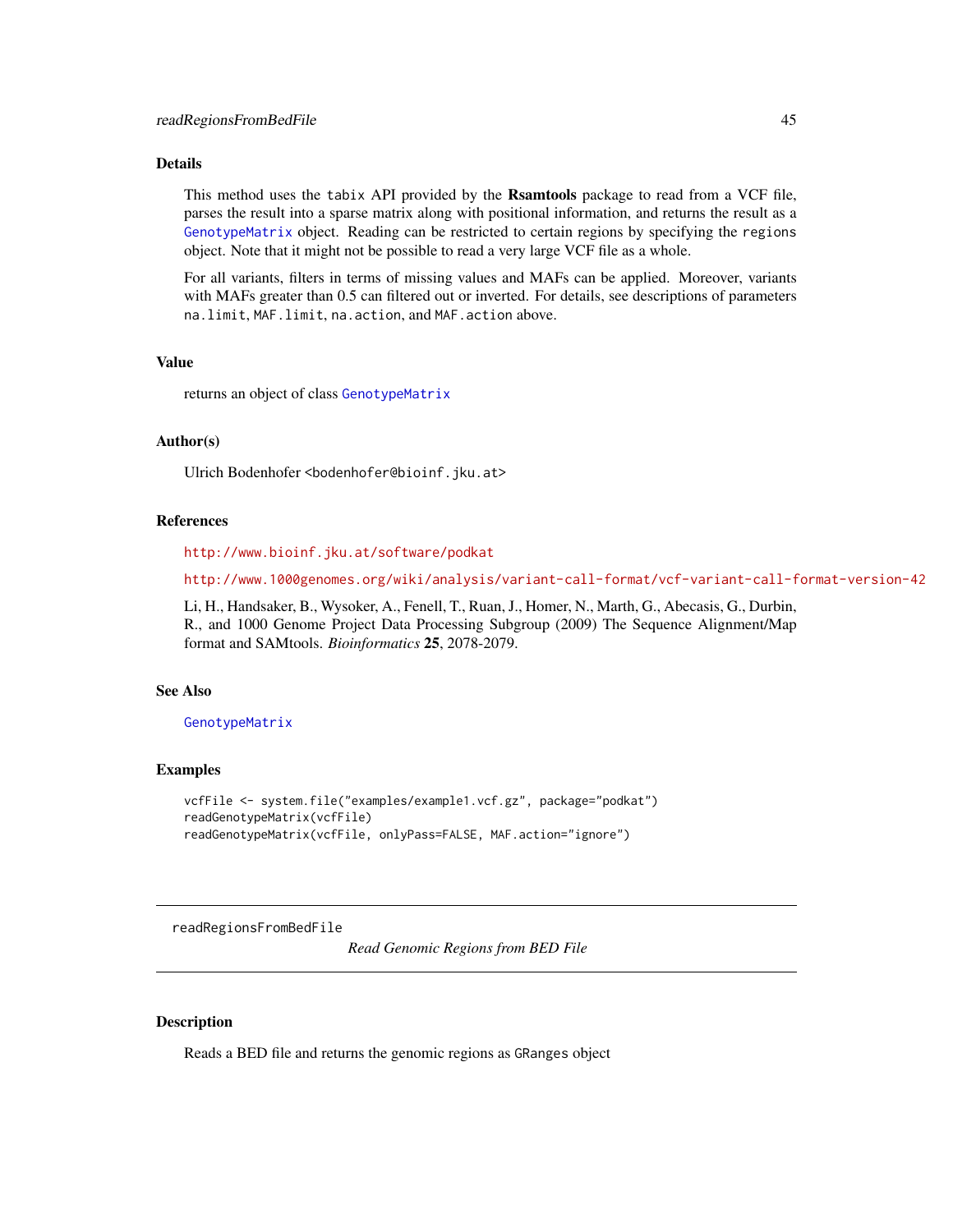# <span id="page-45-0"></span>Usage

```
readRegionsFromBedFile(file, header=FALSE, sep="\t",
                       col.names=c("chrom", "chromStart",
                                   "chromEnd", "names"),
                       ignoreMcols=TRUE, seqInfo=NULL)
```
#### Arguments

| file                 | the name of the file, text-mode connection, or URL to read data from                                                                                                |  |
|----------------------|---------------------------------------------------------------------------------------------------------------------------------------------------------------------|--|
| header,sep,col.names |                                                                                                                                                                     |  |
|                      | arguments passed on to read. table                                                                                                                                  |  |
| ignoreMcols          | if TRUE (default), further columns are ignored; if FALSE, further columns are ap-<br>pended to the resulting GRanges object as metadata colums (see details below). |  |
| segInfo              | can be NULL (default) or an object of class Seginfo (see details below).                                                                                            |  |

# Details

This function is a simple wrapper around the [read.table](#page-0-0) function that reads from a BED file and returns the genomic regions as a [GRanges](#page-0-0) object. How the file is split into columns can be controlled by the arguments header, sep, and col.names. These arguments are passed on to [read.table](#page-0-0) as they are. The choice of the col.names argument is crucial. A wrong col.names argument results in erroneous assignment of columns. The function readRegionsFromBedFile requires columns named "chrom", "chromStart", and "chromEnd" to be present in the object returned from read. table upon reading from the BED file. If a column named "strands" is contained in the BED file, this column is used as strand info in the resulting [GRanges](#page-0-0) object.

If ignoreMcols=TRUE (default), further columns are ignored. If ignoreMcols=FALSE, all columns other than "chrom", "chromStart", "chromEnd", "names", "strand", and "width" are appended to the resulting [GRanges](#page-0-0) object as metadata columns.

Note that the default for col.names has changed in version 1.23.2 of the package. Starting with this version, the BED is no longer assumed to contain strand and width information.

The seqInfo argument can be used to assign the right metadata, such as, genome, chromosome names, and chromosome lengths to the resulting [GRanges](#page-0-0) object.

# Value

a [GRanges](#page-0-0) object

# Author(s)

Ulrich Bodenhofer <bodenhofer@bioinf.jku.at>

# References

<http://www.bioinf.jku.at/software/podkat> <http://genome.ucsc.edu/FAQ/FAQformat.html#format1>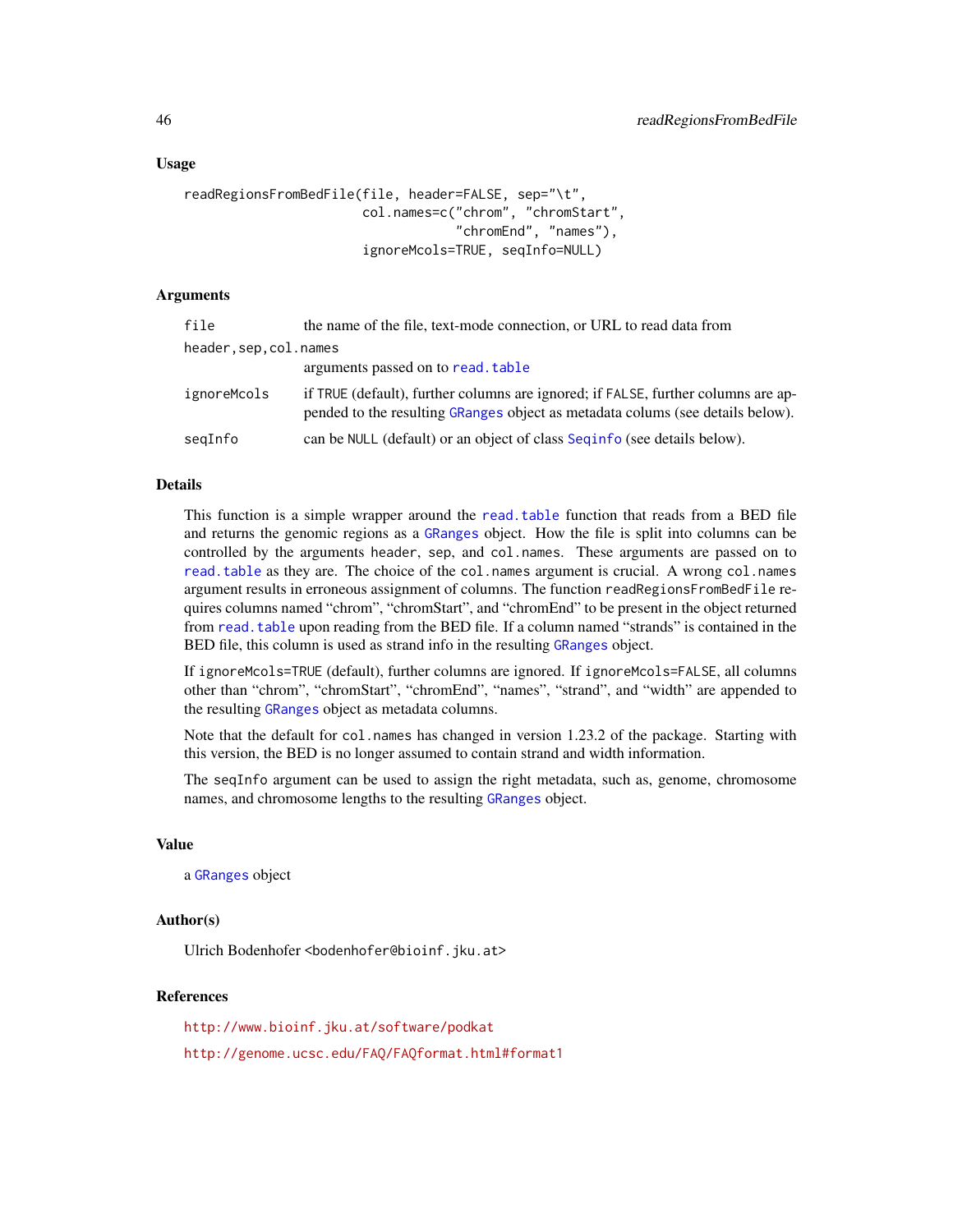# <span id="page-46-0"></span>readSampleNamesFromVcfHeader 47

# See Also

[read.table](#page-0-0)

# Examples

```
## basic example (hg38 regions of HBA1 and HBA2)
bedFile <- system.file("examples/HBA.bed", package="podkat")
readRegionsFromBedFile(bedFile)
## example with enforcing seqinfo
data(hg38Unmasked)
readRegionsFromBedFile(bedFile, seqInfo=seqinfo(hg38Unmasked))
##
## example with regions targeted by Illumina TruSeq Exome Enrichment kit:
## download file "truseq_exome_targeted_regions.hg19.bed.chr.gz" from
## http://support.illumina.com/downloads/truseq_exome_targeted_regions_bed_file.ilmn
## (follow link "TruSeq Exome Targeted Regions BED file"; these regions
## are based on hg19)
##
## Not run:
readRegionsFromBedFile("truseq_exome_targeted_regions.hg19.bed.chr.gz")
data(hg19Unmasked)
readRegionsFromBedFile("truseq_exome_targeted_regions.hg19.bed.chr.gz",
                       seqInfo=seqinfo(hg19Unmasked))
## End(Not run)
```

```
readSampleNamesFromVcfHeader
```
# *Read Sample Names from VCF File Header*

# Description

Reads the header of a VCF file and returns sample names as character vector

# Usage

```
readSampleNamesFromVcfHeader(file, ...)
```
# Arguments

| file                    | a TabixFile object or a character string with a file name of the VCF file to read<br>from; if file is a file name, the method internally creates a TabixFile object<br>for this file name. |
|-------------------------|--------------------------------------------------------------------------------------------------------------------------------------------------------------------------------------------|
| $\cdot$ $\cdot$ $\cdot$ | all additional arguments are passed on internally to scander fleader function<br>from the Rsamtools package.                                                                               |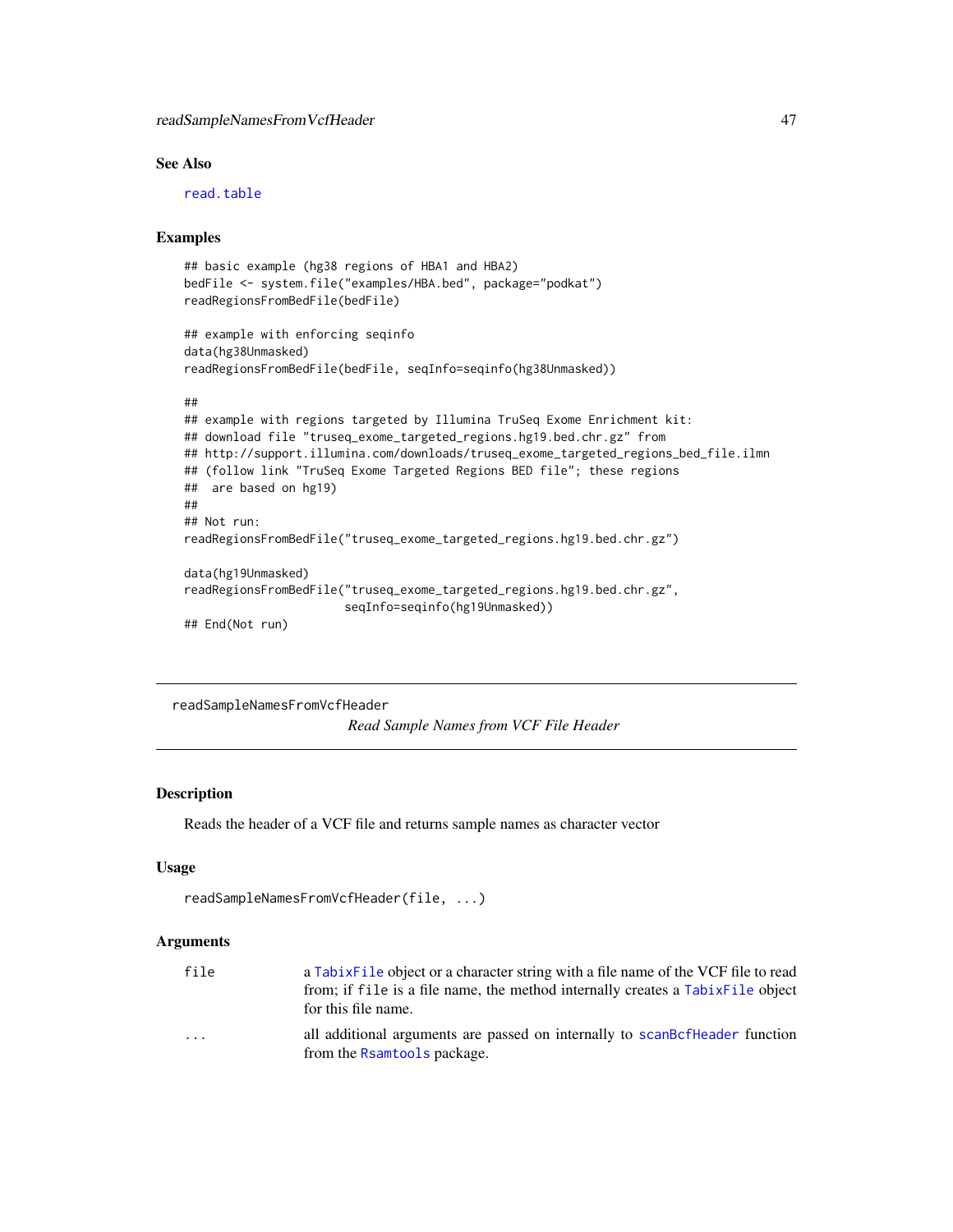# Details

This function is a simple wrapper around the [scanBcfHeader](#page-0-0) function from the [Rsamtools](#page-0-0) package that scans the header of a VCF file and returns the sample names as a character vector.

# Value

a character vector with sample names

# Author(s)

Ulrich Bodenhofer <bodenhofer@bioinf.jku.at>

# References

<http://www.bioinf.jku.at/software/podkat>

<http://www.1000genomes.org/wiki/analysis/variant-call-format/vcf-variant-call-format-version-42>

Li, H., Handsaker, B., Wysoker, A., Fenell, T., Ruan, J., Homer, N., Marth, G., Abecasis, G., Durbin, R., and 1000 Genome Project Data Processing Subgroup (2009) The Sequence Alignment/Map format and SAMtools. *Bioinformatics* 25, 2078-2079.

# See Also

[scanBcfHeader](#page-0-0)

#### Examples

```
vcfFile <- system.file("examples/example1.vcf.gz", package="podkat")
readSampleNamesFromVcfHeader(vcfFile)
```
readVariantInfo-methods

*Read information about variants from VCF file*

# <span id="page-47-1"></span>Description

A fast lightweight function that determines information on variants ocurring in a VCF file and returns the result as a [VariantInfo](#page-56-1) object

# Usage

```
## S4 method for signature 'TabixFile,GRanges'
readVariantInfo(file, regions, subset,
                noIndels=TRUE, onlyPass=TRUE,
                na.limit=1, MAF.limit=1,
                na.action=c("impute.major", "omit", "fail"),
                MAF.action=c("ignore", "omit","invert", "fail"),
                omitZeroMAF=TRUE, refAlt=FALSE, sex=NULL)
```
<span id="page-47-0"></span>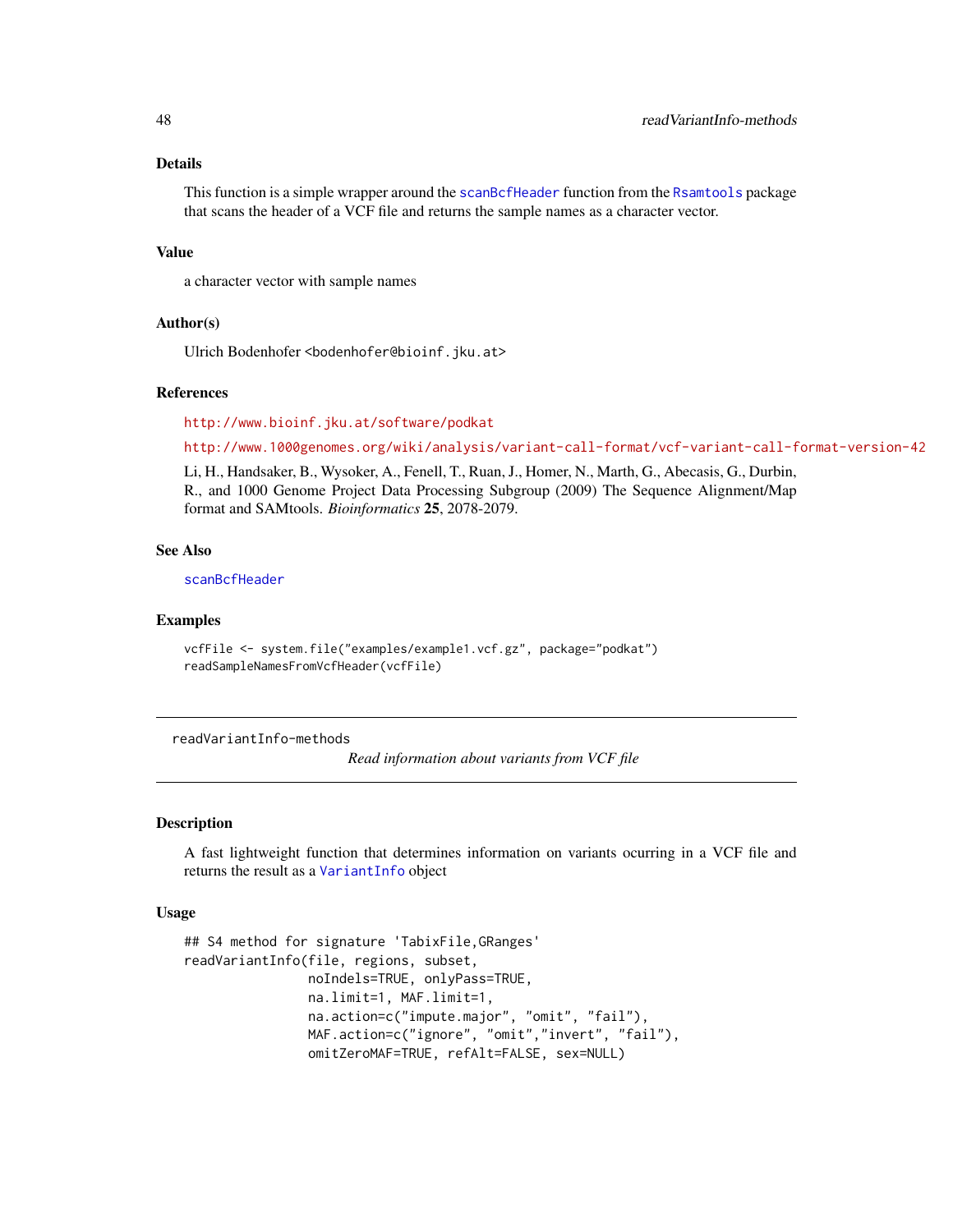```
## S4 method for signature 'TabixFile,missing'
readVariantInfo(file, regions, ...)
## S4 method for signature 'character,GRanges'
readVariantInfo(file, regions, ...)
## S4 method for signature 'character,missing'
readVariantInfo(file, regions, ...)
```
# Arguments

| file        | a TabixFile object or a character string with a file name of the VCF file to read<br>from; if file is a file name, the method internally creates a TabixFile object<br>for this file name.                                                                                                                                                                                                                                                                                                                                                                                                                                                                                                          |  |
|-------------|-----------------------------------------------------------------------------------------------------------------------------------------------------------------------------------------------------------------------------------------------------------------------------------------------------------------------------------------------------------------------------------------------------------------------------------------------------------------------------------------------------------------------------------------------------------------------------------------------------------------------------------------------------------------------------------------------------|--|
| regions     | a GRanges object that specifies which genomic regions to read from the VCF<br>file; if missing, the entire VCF file is read.                                                                                                                                                                                                                                                                                                                                                                                                                                                                                                                                                                        |  |
| subset      | a numeric vector with indices or a character vector with names of samples to<br>restrict to; if specified, only these samples' genotypes are considered when de-<br>termining the minor allele frequencies (MAFs) of variants.                                                                                                                                                                                                                                                                                                                                                                                                                                                                      |  |
| noIndels    | if TRUE (default), only single-nucleotide variants (SNVs) are considered and in-<br>dels are skipped.                                                                                                                                                                                                                                                                                                                                                                                                                                                                                                                                                                                               |  |
| onlyPass    | if TRUE (default), only variants are considered whose value in the FILTER column<br>is "PASS".                                                                                                                                                                                                                                                                                                                                                                                                                                                                                                                                                                                                      |  |
| na.limit    | all variants with a missing value ratio above this threshold will be omitted from<br>the output object.                                                                                                                                                                                                                                                                                                                                                                                                                                                                                                                                                                                             |  |
| MAF.limit   | all variants with an MAF above this threshold will be omitted from the output<br>object.                                                                                                                                                                                                                                                                                                                                                                                                                                                                                                                                                                                                            |  |
| na.action   | if "impute.major", all missing values are considered as major alleles when com-<br>puting MAFs. If "omit", all variants containing missing values will be omitted in<br>the output object. If "fail", the function stops with an error if a variant contains<br>any missing values.                                                                                                                                                                                                                                                                                                                                                                                                                 |  |
| MAF.action  | if "ignore" (default), no action is taken for variants with an MAF greater than<br>0.5, these variants are kept and included in the output object as they are. If<br>"omit", all variants with an MAF greater than 0.5 are omitted in the output<br>object. If "fail", the function stops with an error if any variant has an MAF<br>greater than 0.5. If "invert", all variants with an MAF exceeding 0.5 will be<br>inverted in the sense that all minor alleles will be replaced by major alleles and<br>vice versa. Note: if this setting is used in conjunction with refAlt=TRUE, the<br>MAFs of the variants that have been inverted do no longer correspond to the true<br>alternate allele. |  |
| omitZeroMAF | if TRUE (default), variants with an MAF of 0 are not considered and omitted from<br>the output object.                                                                                                                                                                                                                                                                                                                                                                                                                                                                                                                                                                                              |  |
| refAlt      | if TRUE, two metadata columns named "ref" and "alt" are added to the output<br>object that contain reference and alternate alleles. Note that these sequences can<br>be quite long for indels, which may result in large memory consumption. The<br>default is FALSE.                                                                                                                                                                                                                                                                                                                                                                                                                               |  |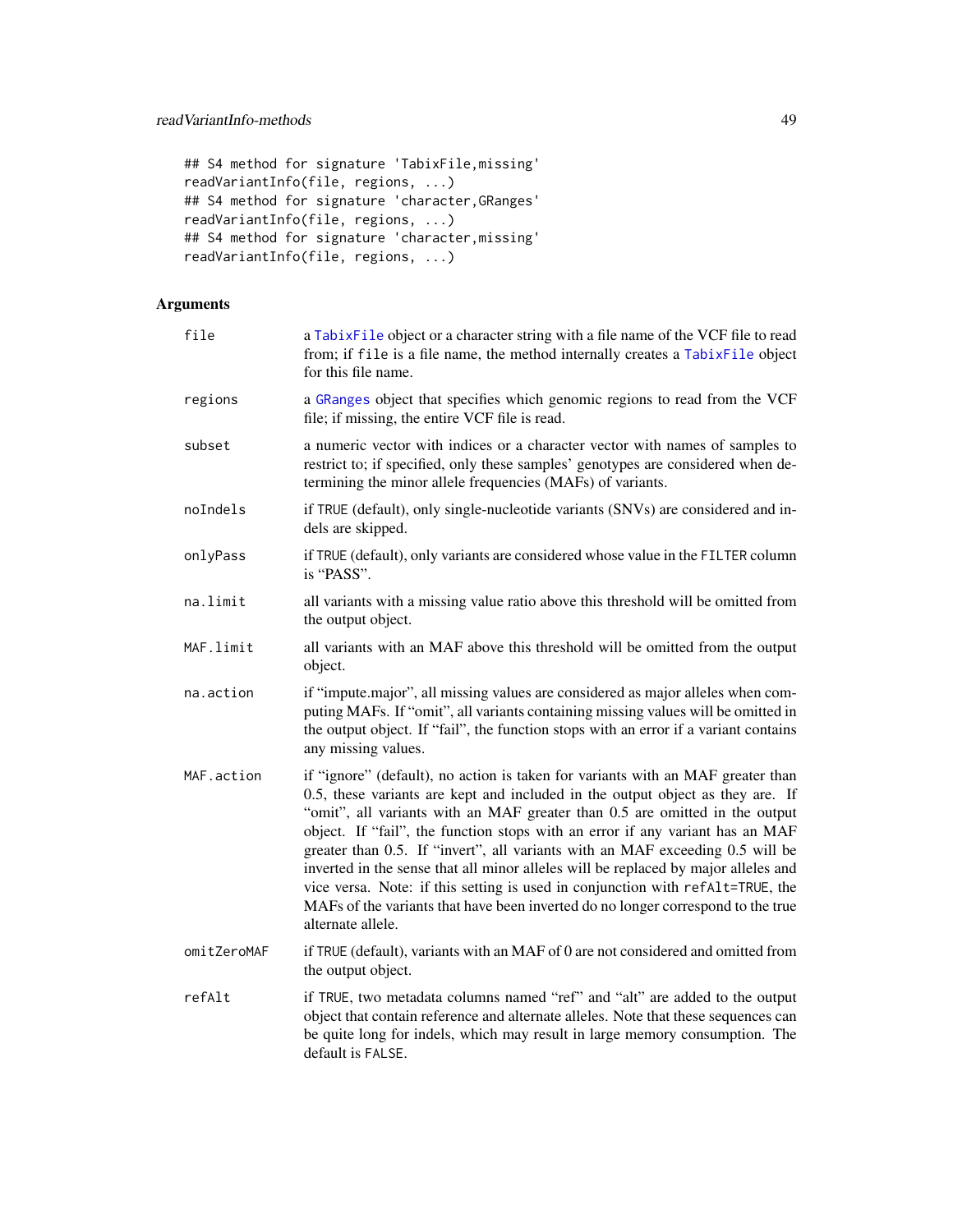<span id="page-49-0"></span>

| sex | if NULL, all samples are treated the same without any modifications; if sex is a |
|-----|----------------------------------------------------------------------------------|
|     | factor with levels F (female) and M (male) that is as long as subset or as the   |
|     | VCF file has samples, this argument is interpreted as the sex of the samples.    |
|     | In this case, the genotypes corresponding to male samples are doubled before     |
|     | computing MAFs. The option to supply the sex argument is meant to allow for      |
|     | a correct estimate of MAFs as read Genotype Matrix and assoctest compute         |
|     | it. Note, however, that the MAFs computed in this way do not correspond to the   |
|     | true MAFs contained in the data.                                                 |
|     | for the three letter methods above all other perspecters are passed on to the    |

# ... for the three latter methods above, all other parameters are passed on to the method with signature TabixFile,GRanges.

#### Details

This method uses the "tabix" API provided by the Rsamtools package to parse a VCF file. The readVariantInfo method considers each variant and determines its minor allele frequency (MAF) and the type of the variant. The result is returned as a [VariantInfo](#page-56-1) object, i.e. a [GRanges](#page-0-0) object with two metadata columns "MAF" and "type". The former contains the MAF of each variant, while the latter is a factor column that contains information about the type of the variant. Possible values in this column are "INDEL" (insertion or deletion), "MULTIPLE" (single-nucleotide variant with multiple alternate alleles), "TRANSITION" (single-nucleotide variation A/G or C/T), "TRANSVERSION" (single-nucleotide variation A/C, A/T, C/G, or G/T), or "UNKNOWN" (anything else). If refAlt is TRUE, two further metadata columns "ref" and "alt" are included which contain reference and alternate alleles of each variant.

For all variants, filters in terms of missing values and MAFs can be applied. Moreover, variants with MAFs greater than 0.5 can filtered out or inverted. For details, see descriptions of parameters na.limit, MAF.limit, na.action, and MAF.action above.

#### Value

returns an object of class [VariantInfo](#page-56-1)

#### Author(s)

Ulrich Bodenhofer <bodenhofer@bioinf.jku.at>

#### References

<http://www.bioinf.jku.at/software/podkat>

<http://www.1000genomes.org/wiki/analysis/variant-call-format/vcf-variant-call-format-version-42>

Li, H., Handsaker, B., Wysoker, A., Fenell, T., Ruan, J., Homer, N., Marth, G., Abecasis, G., Durbin, R., and 1000 Genome Project Data Processing Subgroup (2009) The Sequence Alignment/Map format and SAMtools. *Bioinformatics* 25, 2078-2079.

#### See Also

[GenotypeMatrix](#page-17-1)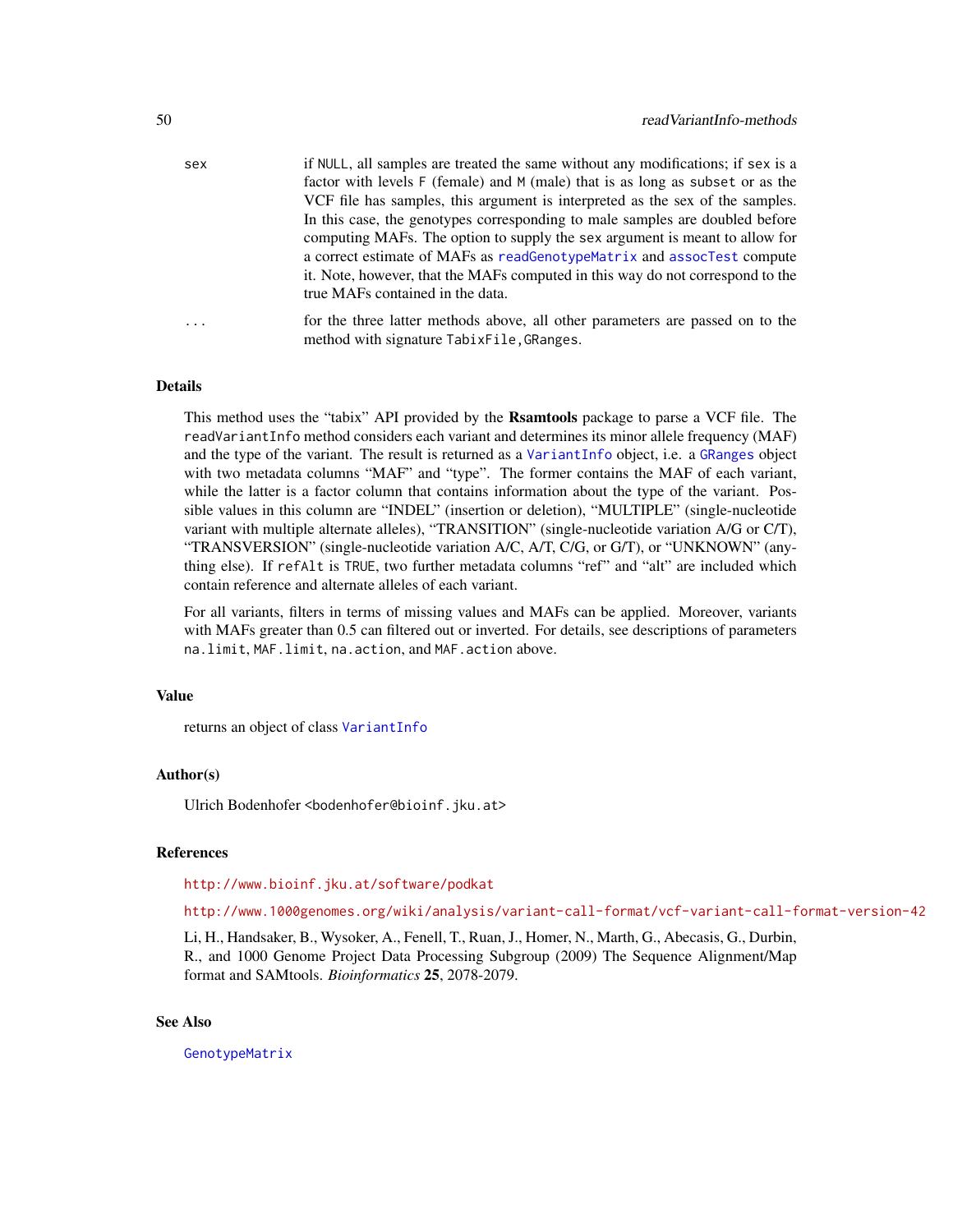#### <span id="page-50-0"></span>sort-methods 51

# Examples

```
vcfFile <- system.file("examples/example1.vcf.gz", package="podkat")
## default parameters
vInfo <- readVariantInfo(vcfFile)
vInfo
summary(vInfo)
## including zero MAF variants and reference/alternate alleles
vInfo <- readVariantInfo(vcfFile, omitZeroMAF=FALSE, refAlt=TRUE)
vInfo
```

```
summary(vInfo)
```
sort-methods *Sort Association Test Results*

# <span id="page-50-1"></span>Description

Rearrange association test results according to sort criterion

#### Usage

```
## S4 method for signature 'AssocTestResultRanges'
sort(x, decreasing=FALSE,
     sortBy=c("p.value", "p.value.adj", "p.value.resampled",
              "p.value.resampled.adj", "genome"))
```
# Arguments

|            | object of class AssocTestResultRanges                            |
|------------|------------------------------------------------------------------|
| decreasing | logical indicating if sorting should be done in decreasing order |
| sortBy     | sort criterion (see details below)                               |

# Details

The function sort takes an [AssocTestResultRanges](#page-10-1) object x and returns a new object of the same class, but with the regions rearranged according to the sort criterion sortBy. As an example, if sortBy is "p.value" regions are sorted according to raw p-values in ascending order, analogously for the choices "p.value.adj", "p.value.resampled", and "p.value.resampled.adj". If sortBy is "genome", the regions are arranged along the genome in the same way as a [GRanges](#page-0-0) object would be sorted. If decreasing is TRUE, the order is reversed.

# Value

an [AssocTestResultRanges](#page-10-1) object;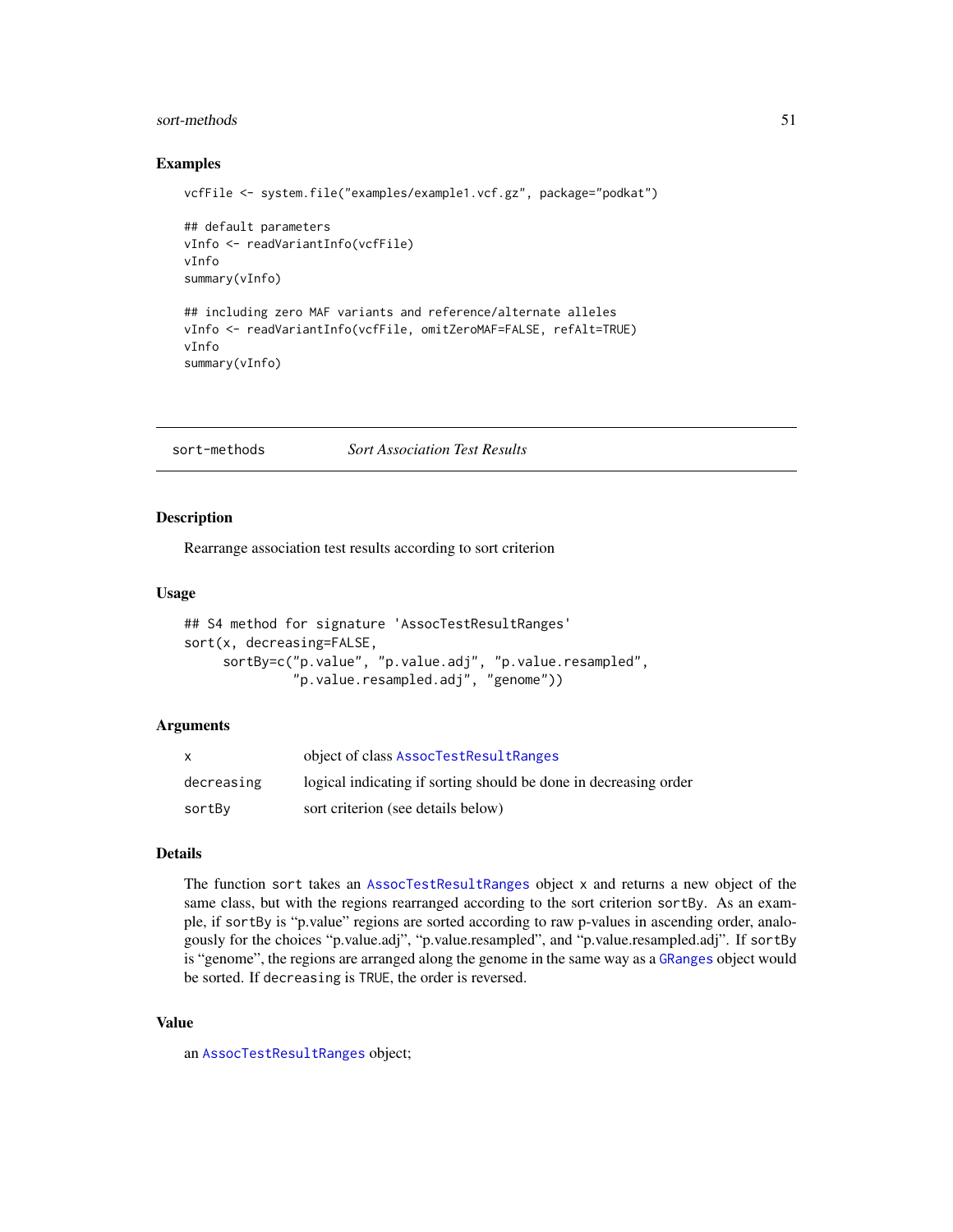# <span id="page-51-0"></span>Author(s)

Ulrich Bodenhofer <br/>bodenhofer@bioinf.jku.at>

# References

<http://www.bioinf.jku.at/software/podkat>

# See Also

[AssocTestResultRanges](#page-10-1)

# Examples

```
## load genome description
data(hgA)
```

```
## partition genome into overlapping windows
windows <- partitionRegions(hgA)
```

```
## load genotype data from VCF file
vcfFile <- system.file("examples/example1.vcf.gz", package="podkat")
Z <- readGenotypeMatrix(vcfFile)
```

```
## read phenotype data from CSV file (continuous trait + covariates)
phenoFile <- system.file("examples/example1lin.csv", package="podkat")
pheno <-read.table(phenoFile, header=TRUE, sep=",")
```

```
## train null model with all covariates in data frame 'pheno'
nm.lin <- nullModel(y ~ ., pheno)
```

```
## perform association test for multiple regions
res <- assocTest(Z, nm.lin, windows)
```

```
## perform multiple testing correction
res.adj <- p.adjust(res)
```

```
## show sorted results (default: by raw p-value)
as(sort(res), "GRanges")
print(sort(res), sortBy="none")
```

```
## show results sorted by adjusted p-value
as(sort(res.adj, sortBy="p.value.adj"), "GRanges")
print(sort(res.adj, sortBy="p.value.adj"), sortBy="none")
```
split-methods *Split* GRanges *Object*

# Description

Splits a [GRanges](#page-0-0) object into a [GRangesList](#page-0-0)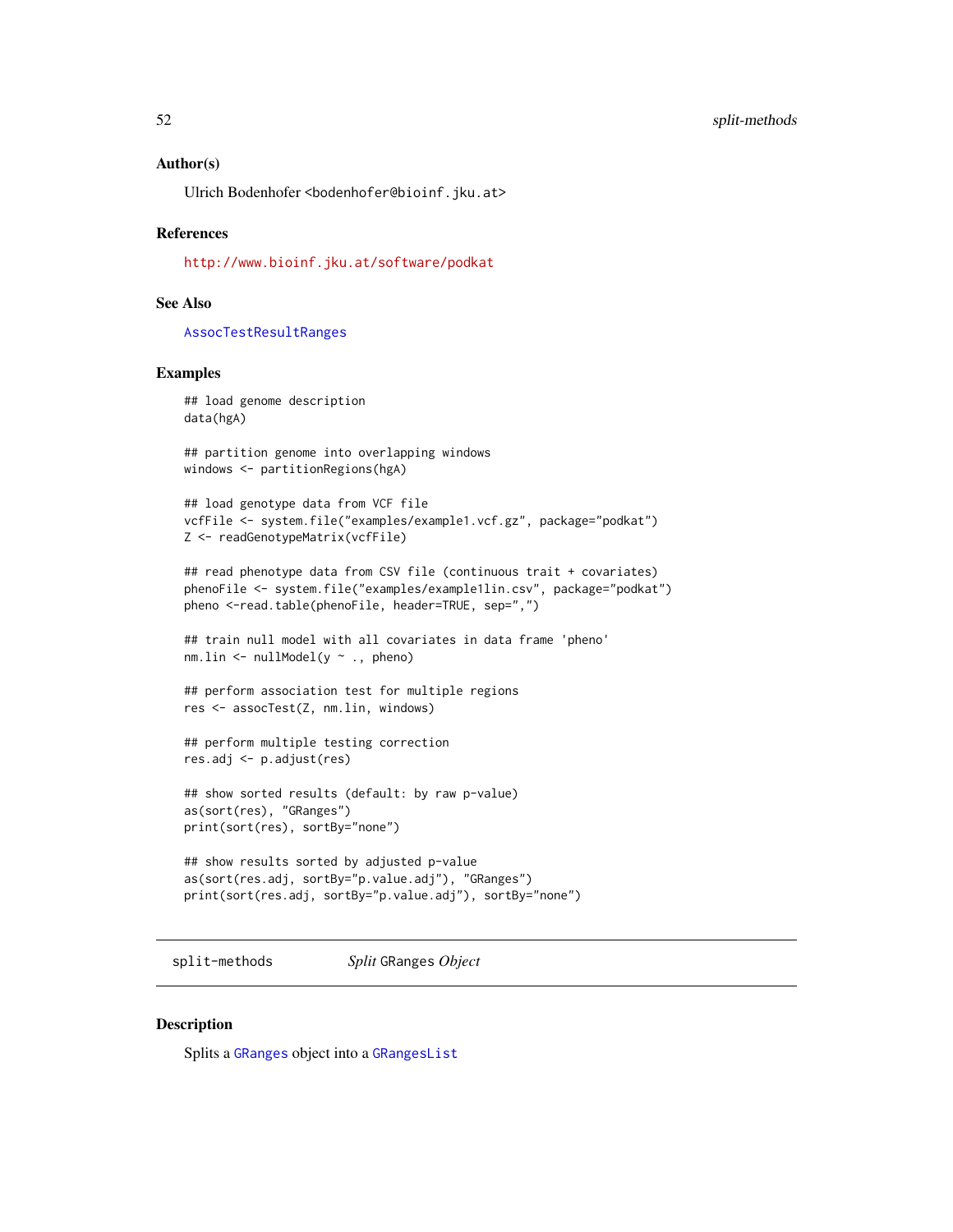# <span id="page-52-0"></span>split-methods 53

# Usage

```
## S4 method for signature 'GRanges,GRangesList'
split(x, f)
```
# Arguments

|   | object of class GRanges     |
|---|-----------------------------|
| f | object of class GRangesList |

# Details

This function splits a [GRanges](#page-0-0) object x along a [GRangesList](#page-0-0) object f. More specifically, each region in x is checked for overlaps with every list component of f. The function returns a [GRangesList](#page-0-0) object each component of which contains all overlaps of x with one of the components of f. If the overlap is empty, this component is discarded.

This function is mainly made for splitting regions of interests (transcripts, exons, regions targeted by exome capturing) along chromosomes (and pseudoautosomal regions).

The returned object inherits sequence infos (chromosome names, chromosome lengths, genome, etc.) from the [GRangesList](#page-0-0) object f.

For greater universality, the function takes strand information into account. If overlaps should not be determined in a strand-specific manner, all strand information must be discarded from x and f before calling split.

# Value

a [GRangesList](#page-0-0) object (see details above)

# Author(s)

Ulrich Bodenhofer <bodenhofer@bioinf.jku.at>

# References

<http://www.bioinf.jku.at/software/podkat>

# See Also

[GRanges](#page-0-0), [GRangesList](#page-0-0)

# Examples

```
## set up toy example
chr1 <- GRanges(seqnames="chr1", ranges=IRanges(start=1, end=200000))
chr2 <- GRanges(seqnames="chr2", ranges=IRanges(start=1, end=180000))
grL <- GRangesList(list(chr1=chr1, chr2=chr2))
seqlevels(grL) <- c("chr1", "chr2")
seqlengths(grL) <- c(chr1=200000, chr2=180000)
grL
```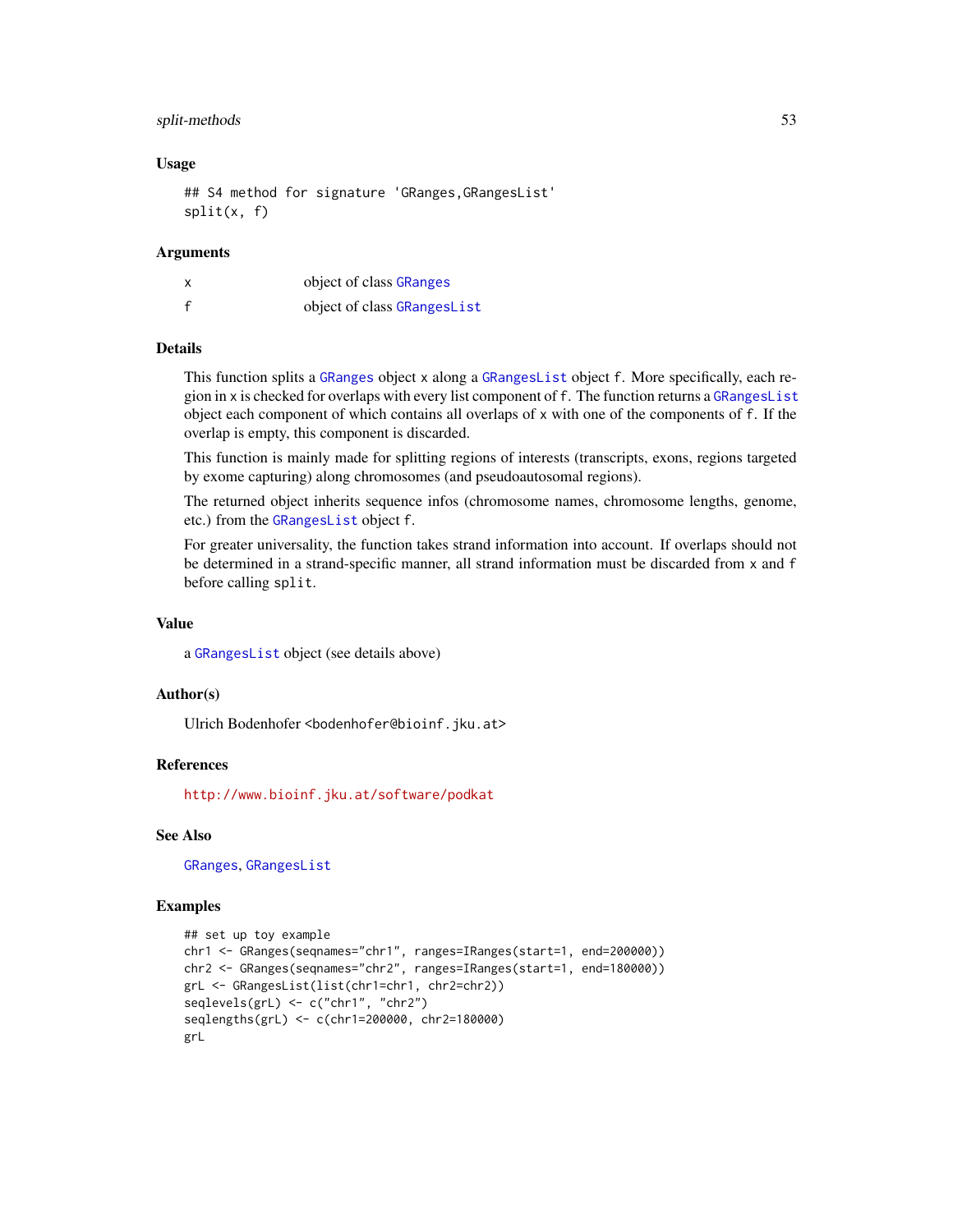```
## split set of regions given as 'GRanges' object
gr <- GRanges(seqnames=c("chr1", "chr1", "chr2", "chr2", "chr2"),
              ranges=IRanges(start=c(1, 30000, 10000, 51000, 110000),
                             end=c(340, 37000, 10100, 61000, 176000)))
gr
split(gr, grL)
## consider transcripts on the X chromosome, but with pseudoautosomal
## regions treated separately
if (require(TxDb.Hsapiens.UCSC.hg38.knownGene))
{
    data(hg38Unmasked)
    hg38tr <- transcripts(TxDb.Hsapiens.UCSC.hg38.knownGene)
    strand(hg38tr) \leq - "*"
    split(hg38tr, hg38Unmasked[c("chrX", "X.PAR1", "X.PAR2", "X.XTR")])
}
```
<span id="page-53-1"></span>unmasked-datasets *Unmasked Regions of Human Genomes*

# **Description**

Pre-built [GRangesList](#page-0-0) objects with unmasked regions of different human genome builds

#### Usage

hg18Unmasked hg19Unmasked hg38Unmasked b36Unmasked b37Unmasked

# Format

Each of these is a [GRangesList](#page-0-0) object with unmasked regions of different human genome builds, as provided by the packages BSgenome.Hsapiens.UCSC.hg18.masked, BSgenome.Hsapiens.UCSC.hg19.masked, and BSgenome.Hsapiens.UCSC.hg38.masked. The two latter, b36Unmasked and b37Unmasked, are variants using chromosome names as the genomes b36 and b37 that are frequently used by the Genome Analysis Toolkit (GATK).

All four data sets comprise all 22 autosomal chromosomes, the two sex chromosomes, mitochondrial DNA, and the six pseudoautosomal regions as defined in the data frames [pseudoautosomal.hg18](#page-0-0) (for hg18), [pseudoautosomal.hg19](#page-0-0) (for hg19), and [pseudoautosomal.hg38](#page-0-0) (for hg38) as provided by the GWASTools package. If this is undesired, the user can re-unite the pseudoautosomal regions with their chromosomes as shown in the example section below or run [unmaskedRegions](#page-54-1) him- or herself to extract unmasked regions.

<span id="page-53-0"></span>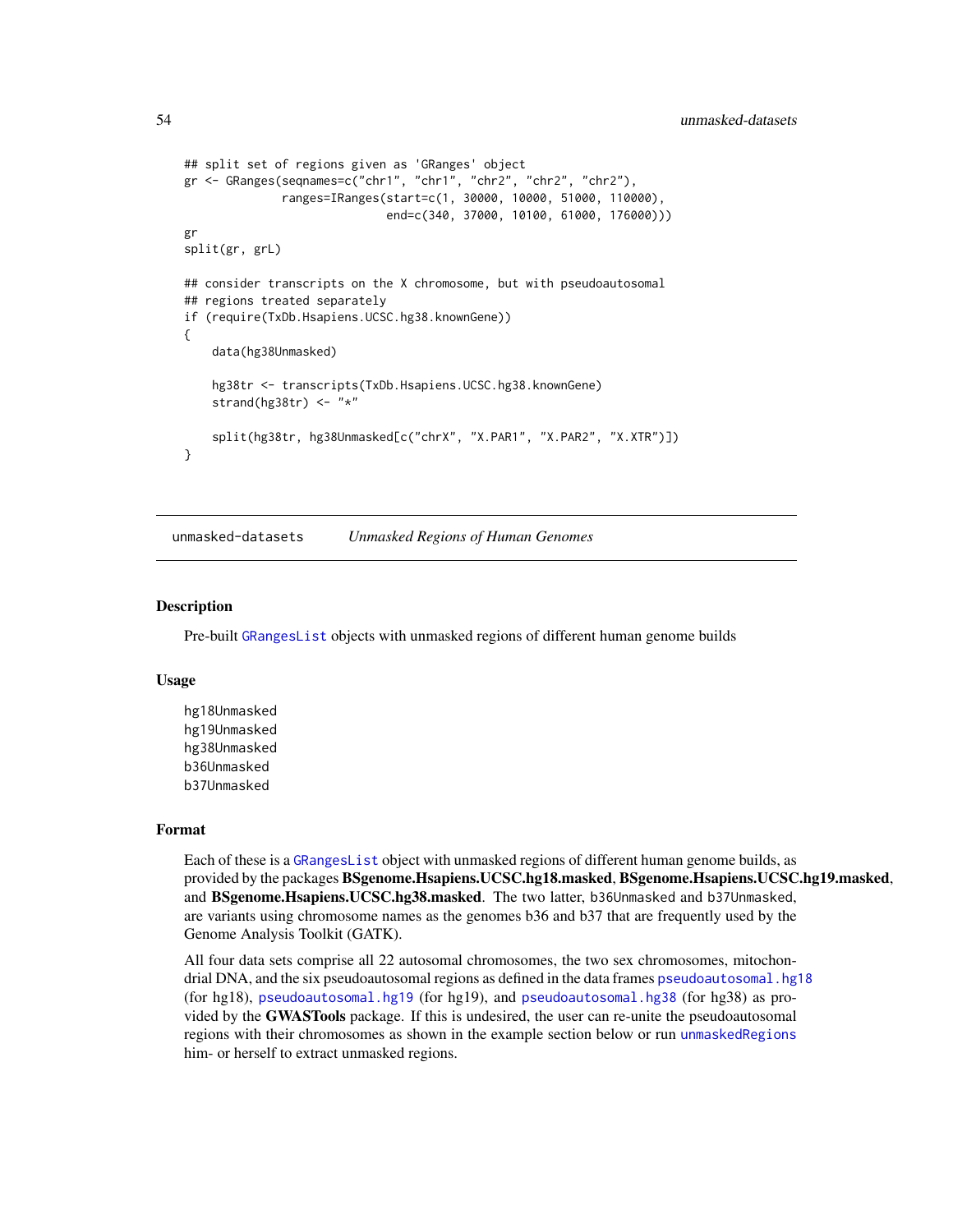# <span id="page-54-0"></span>unmaskedRegions 55

# Author(s)

Ulrich Bodenhofer <bodenhofer@bioinf.jku.at>

#### References

<http://www.bioinf.jku.at/software/podkat>

#### See Also

[unmaskedRegions](#page-54-1), [GRangesList](#page-0-0), [GRanges](#page-0-0), [pseudoautosomal](#page-0-0)

# Examples

## load data sets

```
data(hg19Unmasked)
data(b37Unmasked)
## show chromosome names
seqlevels(hg19Unmasked)
seqlevels(b37Unmasked)
## show names of list components
names(hg19Unmasked)
names(b37Unmasked)
## determine numbers of regions for each component
sapply(hg19Unmasked, length)
sapply(b37Unmasked, length)
## re-unite pseudoautosomal regions with their chromosomes
## (that is the result of what unmaskedRegions() would have given
## without specifying pseudoautosomal regions)
hg19basic <- hg19Unmasked[paste0("chr", 1:22)]
hg19basic$chrX <- reduce(unlist(hg19Unmasked[c("chrX", "X.PAR1",
                                                "X.PAR2", "X.XTR")]))
hg19basic$chrY <- reduce(unlist(hg19Unmasked[c("chrY", "Y.PAR1",
                                                "Y.PAR2", "Y.XTR")]))
## show some information about the newly created object
names(hg19basic)
sapply(hg19basic, length)
```
<span id="page-54-1"></span>unmaskedRegions *Extract Unmasked Regions from* MaskedBSgenome *Object*

#### Description

Create a [GRangesList](#page-0-0) of unmasked regions from a [MaskedBSgenome](#page-0-0) object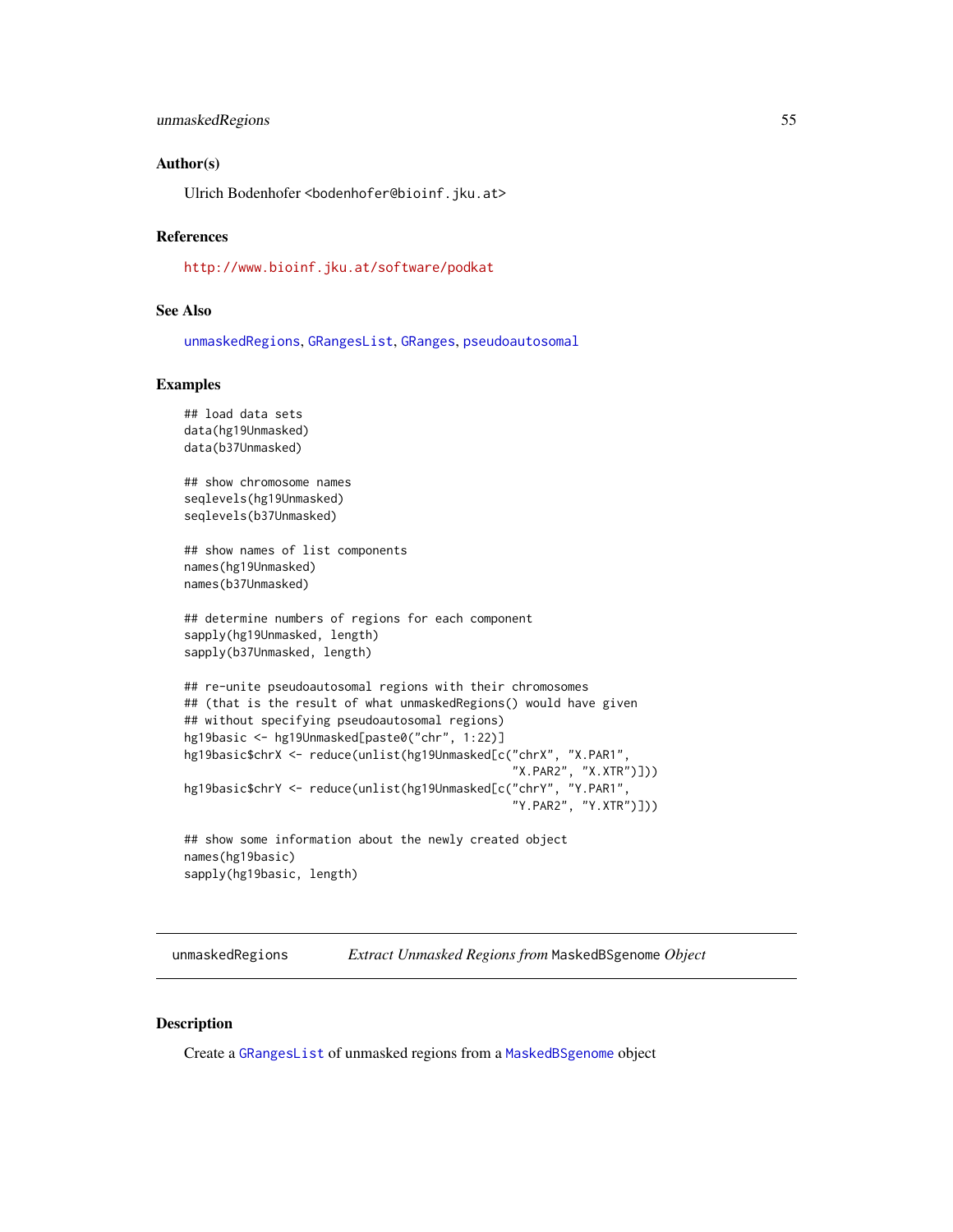# <span id="page-55-0"></span>Usage

```
unmaskedRegions(x, chrs=character(), pseudoautosomal=NULL,
                ignoreGaps=250, activeMasks=active(masks(x[[1]])))
```
# Arguments

| X               | a MaskedBSgenome object                                                                                                                                                                                                                                            |
|-----------------|--------------------------------------------------------------------------------------------------------------------------------------------------------------------------------------------------------------------------------------------------------------------|
| chrs            | a character vector of chromosome names to restrict to; if empty (default), all<br>chromosomes in x are considered.                                                                                                                                                 |
| pseudoautosomal |                                                                                                                                                                                                                                                                    |
|                 | if NULL (default), the chromosomes are considered as they are; pseudoautosomal<br>must be a data frame complying with the format of the pseudoautosomal.hg18,<br>pseudoautosomal.hg19, and pseudoautosomal.hg38 from the GWASTools<br>package (see details below). |
| ignoreGaps      | skip assembly gaps only if larger than this threshold; in turn, if two unmasked<br>regions are separated by an assembly gap not larger than ignore Gaps, they are<br>joined in the resuling GRanges object.                                                        |
| activeMasks     | masks to apply for determining unmasked region; defaults to the masks that are<br>active by default in the MaskedBSgenome object x. Therefore, this argument only<br>needs to be set if a masking other than the default is necessary.                             |

# Details

This function takes a [MaskedBSgenome](#page-0-0) object x and extracts the genomic regions that are unmasked in this genome, where the set of masks to apply can be specified using the activeMasks argument. The result is returned as a [GRangesList](#page-0-0) object each component of which corresponds to one chromosome of the genome x - or a subset thereof if the chrs argument has been specified.

The pseudoautosomal argument allows for a special treatment of pseudoautosomal regions. If not NULL, this argument must be a data frame that contains columns with names "chrom", "start.base", and "end.base". The "chrom" column must contain chromosome names as they appear in the [MaskedBSgenome](#page-0-0) object x. The columns "start.base" and "end.base" must contain numeric values that specify the starts and ends of pseudoautosomal regions, respectively. The function is implemented such that the data frames [pseudoautosomal.hg18](#page-0-0), [pseudoautosomal.hg19](#page-0-0), and [pseudoautosomal.hg38](#page-0-0) provided by the GWASTools package can be used (except for the chromosome names that need to be adapted to hg18/hg19/hg38). If the pseudoautosomal argument is specified correctly, the unmaskedRegions function produces separate components in the resulting [GRangesList](#page-0-0) object - one for each pseudoautosomal region. These components are named as the corresponding row names in the data frame pseudoautosomal. Moreover, these regions are omitted from the list of unmasked regions of the chromosomes they are on.

# Value

a [GRangesList](#page-0-0) object (see details above)

# Author(s)

Ulrich Bodenhofer <bodenhofer@bioinf.jku.at>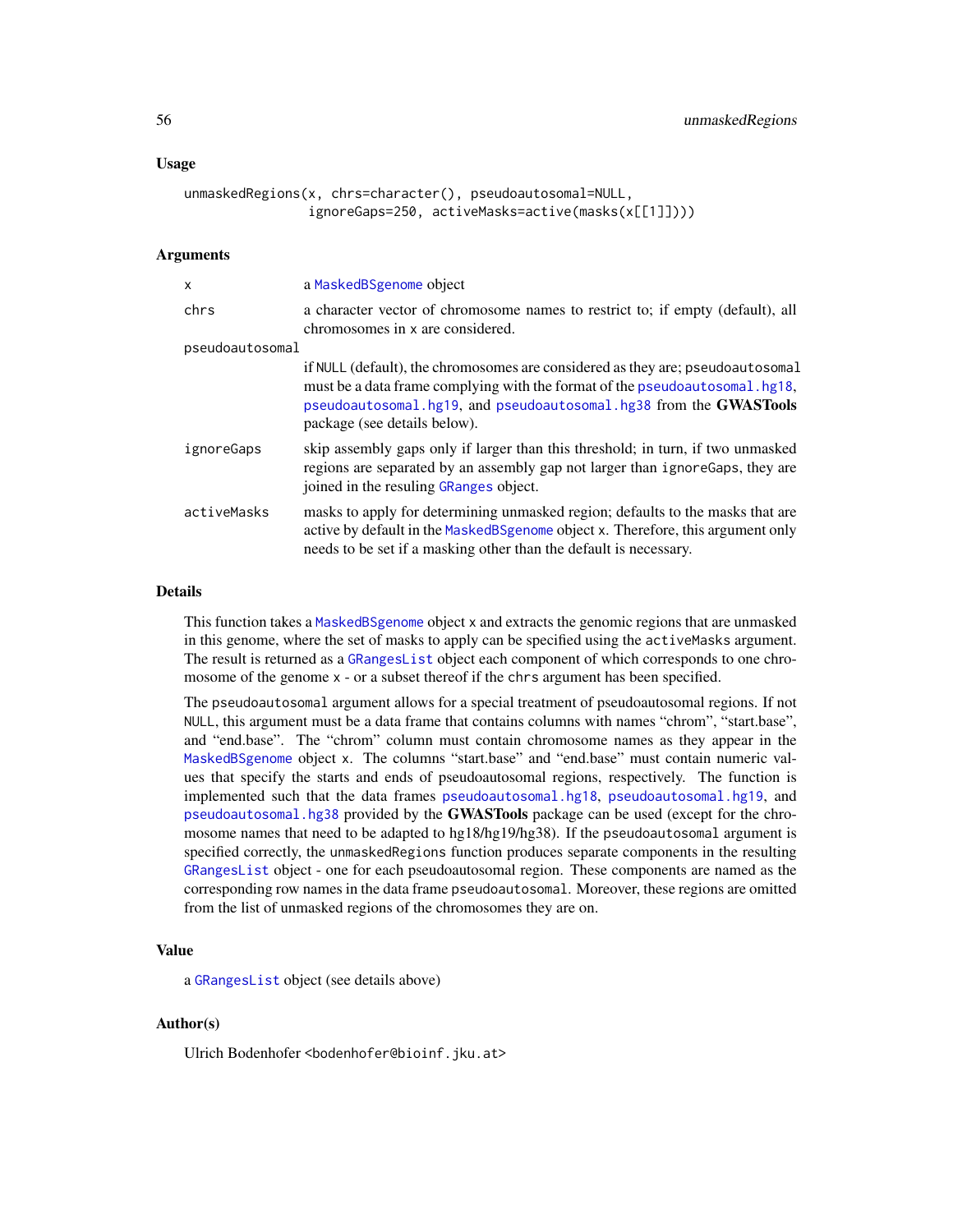# <span id="page-56-0"></span>VariantInfo-class 57

# References

<http://www.bioinf.jku.at/software/podkat>

# See Also

[GRangesList](#page-0-0), [pseudoautosomal](#page-0-0)

# Examples

```
## load packages to obtain masked hg38genome and
## pseudoautosomal.hg19 from GWASTools package
if (require(BSgenome.Hsapiens.UCSC.hg38.masked) && require(GWASTools))
{
    ## extract unmasked regions of all autosomal chromosomes
    regions <- unmaskedRegions(BSgenome.Hsapiens.UCSC.hg38.masked,
                               chrs=paste0("chr", 1:22))
    names(regions)
    regions$chr1
    ## adjust chromosome names
   pseudoautosomal.hg38
    psaut <- pseudoautosomal.hg38
   psaut$chrom <- paste0("chr", psaut$chrom)
   psaut
    ## extract unmasked regions of sex chromosomes taking pseudoautosomal
    ## regions into account
    regions <- unmaskedRegions(BSgenome.Hsapiens.UCSC.hg38.masked,
                               chrs=c("chrX", "chrY"), pseudoautosomal=psaut)
    names(regions)
    regions$chrX
    regions$X.PAR1
    ## check overlap between X chromosome and a pseudoautosomal region
    intersect(regions$chrX, regions$X.PAR1)
}
```
<span id="page-56-1"></span>VariantInfo-class *Class* VariantInfo

#### Description

S4 class for storing information about variants

#### Details

This class extends the class [GRanges](#page-0-0) without adding any extra slots. The main difference is that VariantInfo objects always have a metadata column "MAF" that contains minor allele frequencies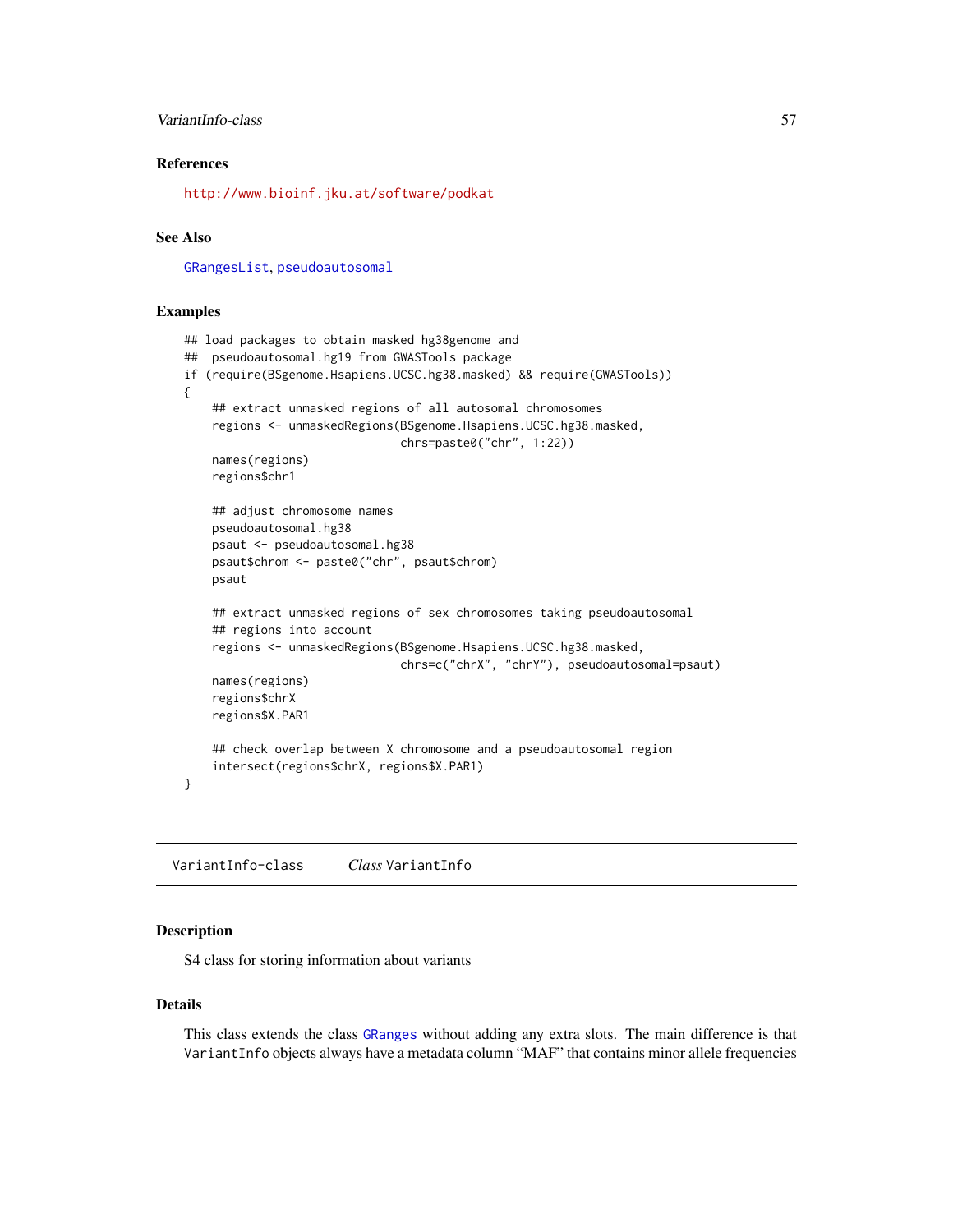(MAFs). A special summary method allows for computing statistics about MAFs and types of variants.

Objects of this class should only be created and manipulated by the constructors and accessors described below, as only these methods ensure the integrity of the created objects. Direct modification of object slots is strongly discouraged!

# **Constructors**

variantInfo signature(x="missing"): creates an empty VariantInfo object

variantInfo signature(x="[GRanges](#page-0-0)"): coerces a GRanges object to class VariantInfo by adding a "MAF" metadata column that is initialized with NA values.

Furthermore, see the help page of [readVariantInfo](#page-47-1).

# **Accessors**

MAF signature(object="VariantInfo"): returns a numeric vector with the minor allele frequencies (MAFs).

# Methods

summary signature(object="VariantInfo"): returns a string with the number of variants and metadata columns (if any); if the optional argument details is set to TRUE, this method computes and prints a summary about the MAFs and variant types (if available); this variant returns a list with summarized values.

All other methods, including sub-setting, are inherited from the [GRanges](#page-0-0) class.

# Author(s)

Ulrich Bodenhofer <bodenhofer@bioinf.jku.at>

# References

<http://www.bioinf.jku.at/software/podkat>

# See Also

[GRanges](#page-0-0), [readVariantInfo](#page-47-1), [genotypeMatrix](#page-19-1), [readGenotypeMatrix](#page-42-1)

# Examples

vcfFile <- system.file("examples/example1.vcf.gz", package="podkat")

```
## read variant info directly from VCF file
vInfo <- readVariantInfo(vcfFile, omitZeroMAF=FALSE)
vInfo
summary(vInfo)
```

```
## read full genotype from VCF file
geno <- readGenotypeMatrix(vcfFile)
```
<span id="page-57-0"></span>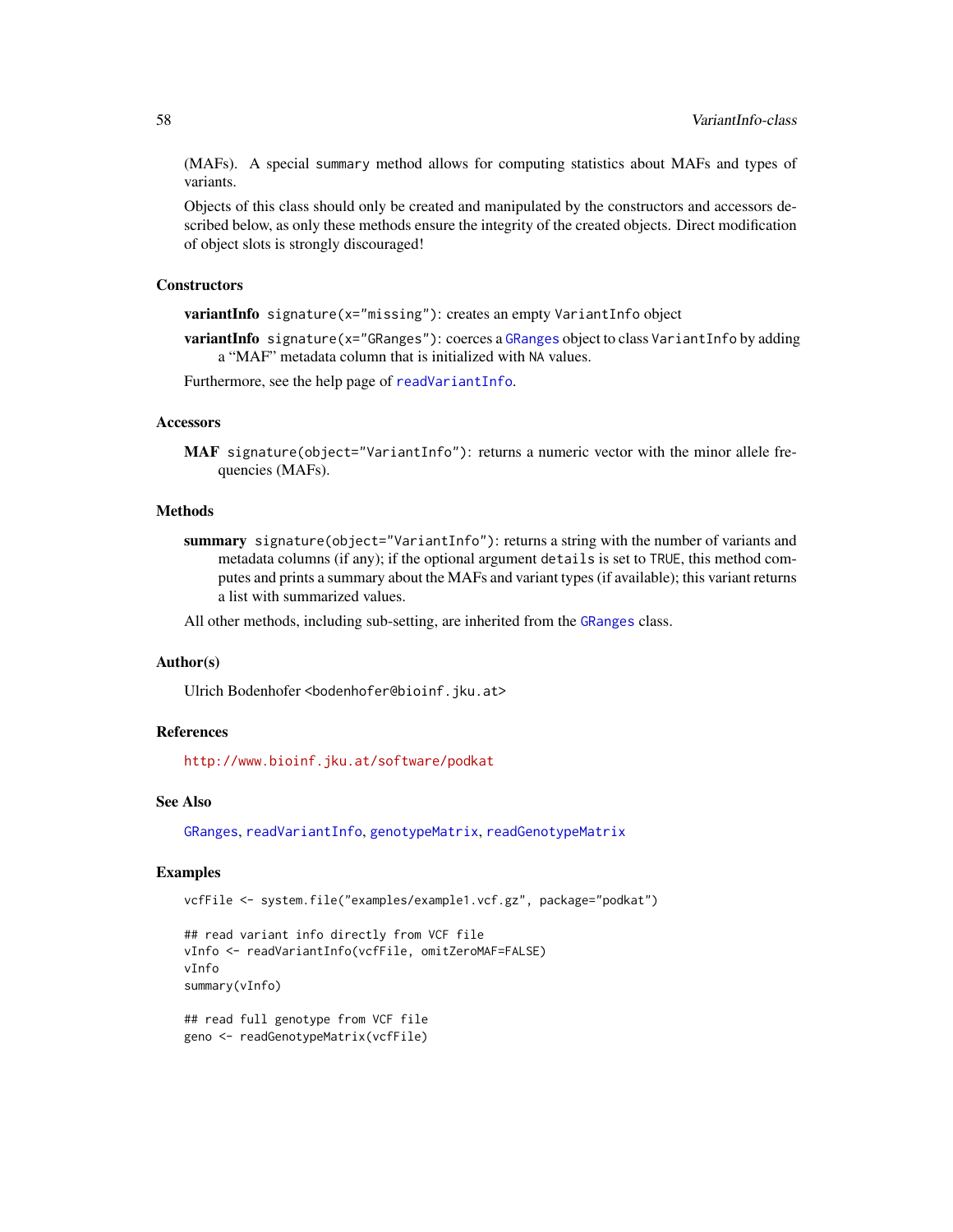# <span id="page-58-0"></span>weightFuncs 59

## display summary of variant info stored in genotype matrix summary(variantInfo(geno))

<span id="page-58-1"></span>weightFuncs *Weighting Functions*

#### Description

Functions for computing SNV weights from minor allele frequences (MAF)

# Usage

```
betaWeights(x, shape1=1, shape2=25)
logisticWeights(x, th=0.07, slope=150)
invSdWeights(x)
```
# Arguments

|               | a numeric vector of minor allele frequencies (MAFs); see details below           |
|---------------|----------------------------------------------------------------------------------|
| shape1.shape2 | shape parameters of Beta distribution weighting function (see dbeta for details) |
| th.slope      | parameters of the logistic weighting function (see details below)                |

#### Details

The function betaWeights is a wrapper around the [dbeta](#page-0-0) function. It uses the same parameters shape1 and shape2, but does not support the non-centrality parameter ncp. The defaults are shape1=1 and shape2=25 as suggested by Wu et al. (2011) and implemented in the **SKAT** package. If called without argument x, a function with a single argument x is returned that can directly be used as weighting function, e.g. passed as weightFunc argument to the [assocTest](#page-3-1) method.

The function logisticWeights provides a logistic weighting that corresponds to a soft threshold function. The th parameter corresponds to the threshold and the slope parameter corresponds to the steepness of the soft threshold. Like betaWeights, this function can be called without x argument to produce a parameter-free weighting function.

The function invSdWeights computes weights as suggested by Madsen and Browning (2009). For consistency, this function also returns a single-argument function if called without x argument.

For mathematical details, see Subsection 9.3 of the package vignette.

#### Value

a numeric vector with weights as long as the argument x, a function if x was missing;

# Author(s)

Ulrich Bodenhofer <bodenhofer@bioinf.jku.at>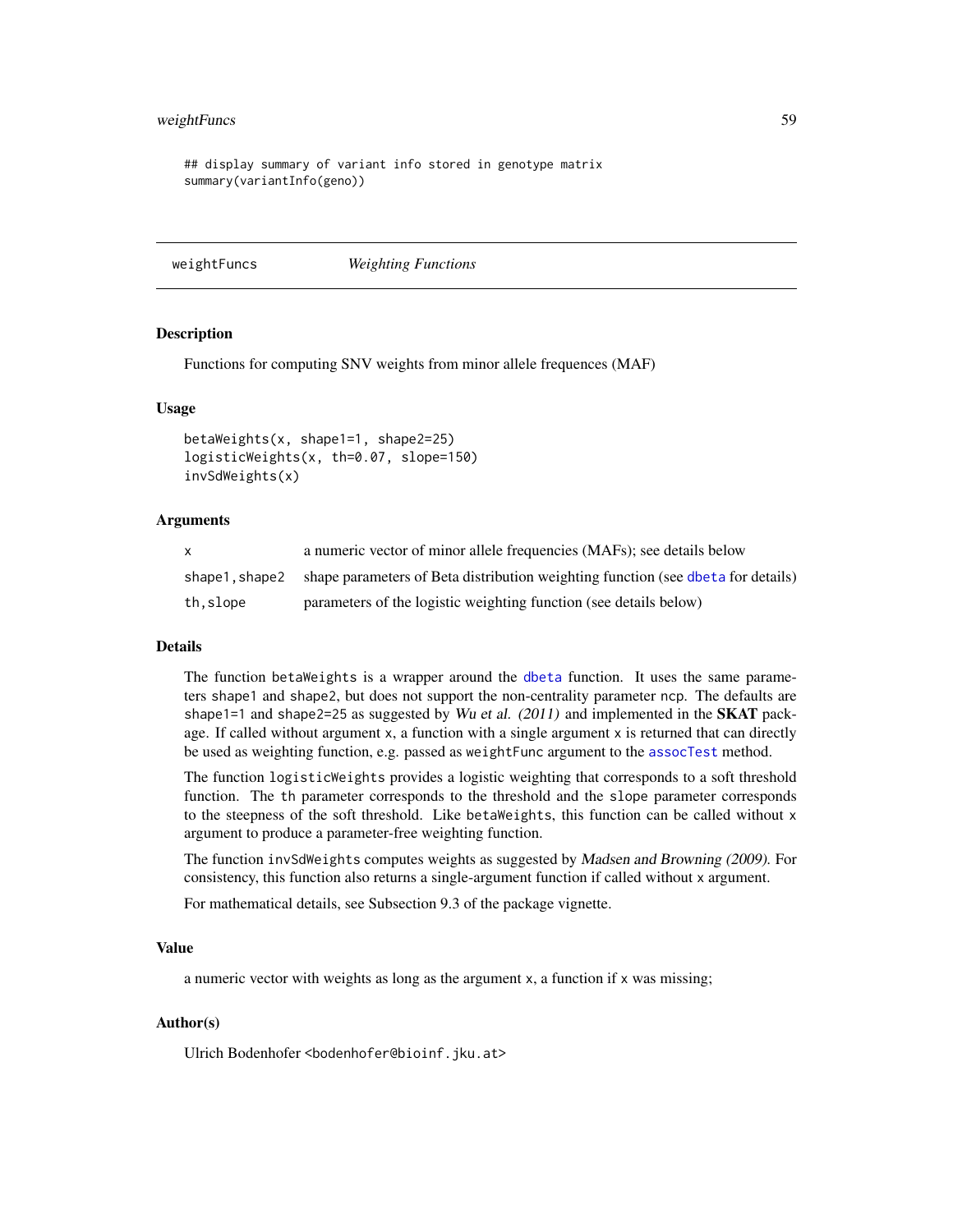# References

<http://www.bioinf.jku.at/software/podkat>

Wu, M. C., Lee, S., Cai, T., Li, Y., Boehnke, M., and Lin, X. (2011) Rare-variant association testing for sequencing data with the sequence kernel association test. *Am. J. Hum. Genet.* 89, 82-93. DOI: [10.1016/j.ajhg.2011.05.029.](http://dx.doi.org/10.1016/j.ajhg.2011.05.029)

Madsen, B. E. and Browning, S. R. (2009) A groupwise association test for rare mutations using a weighted sum statistic. *PLoS Genetics* 5, e1000384. [10.1371/journal.pgen.1000384](http://dx.doi.org/10.1371/journal.pgen.1000384)

# See Also

[GenotypeMatrix](#page-17-1), [dbeta](#page-0-0), [assocTest](#page-3-1)

# Examples

```
## create a toy example
A <- matrix(rbinom(50, 2, prob=0.2), 5, 10)
MAF \le colSums(A) / (2 \star nrow(A))
```

```
## compute some weight vectors
betaWeights(MAF, 1, 25)
betaWeights(MAF, 1, 30)
logisticWeights(MAF)
invSdWeights(MAF)
## plot weighting functions (note the missing 'x' arguments)
plot(betaWeights(shape2=30), xlim=c(0, 1))
plot(logisticWeights(), xlim=c(0, 1))
plot(invSdWeights, xlim=c(0, 1))
```
weights *Extract Contribution Weights of Variants*

# Description

Method for extracting the contributions that each variant makes to the test statistic of an association test

# Usage

```
## S4 method for signature 'AssocTestResult'
weights(object, Z, model)
## S4 method for signature 'AssocTestResultRanges'
weights(object, Z, model, limit=20, sex=NULL)
```
<span id="page-59-0"></span>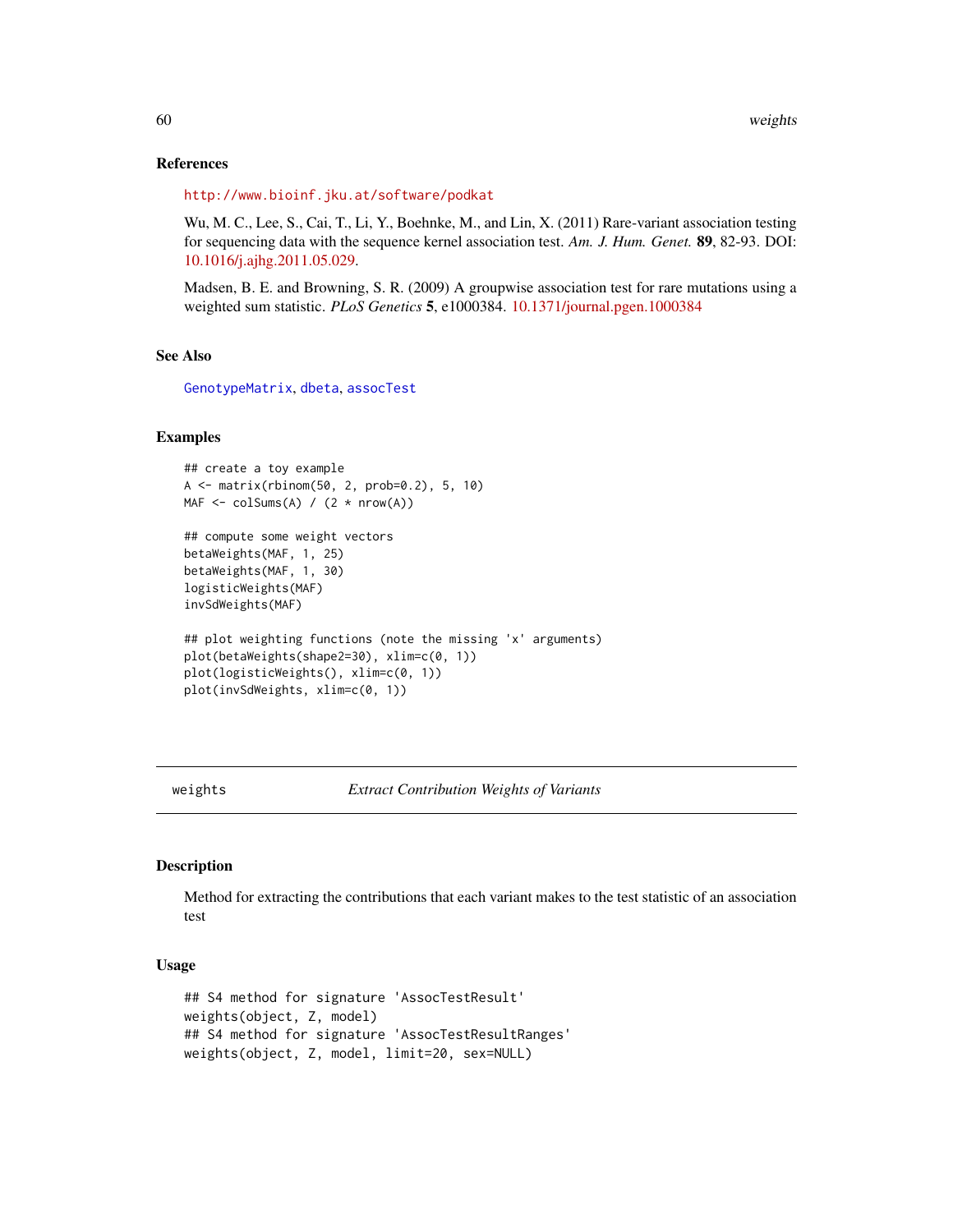#### <span id="page-60-0"></span>weights 61

# Arguments

| object         | an object of class AssocTestResult or AssocTestResultRanges                                                                                                                                                                                                                                                                                                                                                                                                  |
|----------------|--------------------------------------------------------------------------------------------------------------------------------------------------------------------------------------------------------------------------------------------------------------------------------------------------------------------------------------------------------------------------------------------------------------------------------------------------------------|
| $\overline{7}$ | an object of class GenotypeMatrix, an object of class TabixFile, or a character<br>string with the file name of a VCF file                                                                                                                                                                                                                                                                                                                                   |
| model          | an object of class NullModel                                                                                                                                                                                                                                                                                                                                                                                                                                 |
| limit          | maximum number of regions to be processed; set to Inf or non-numeric value<br>like NA or NULL to disable limitation. Do this with caution, in particular, when<br>reading from a VCF file, as reading of excessively large regions from VCF files<br>may take very long or even kill the R session because of excessive memory<br>comsumption!                                                                                                               |
| sex            | if NULL, all samples are treated the same without any modifications; if sex is<br>a factor with levels F (female) and M (male) that is as long as the number of<br>samples in model, this argument is interpreted as the sex of the samples. In<br>this case, the genotypes corresponding to male samples are doubled before fur-<br>ther processing. This is designed for mixed-sex analyses of the X chromosome<br>outside of the pseudoautosomal regions. |

# Details

Upon successful completion of an association test, the weights method allows for finding out the individual contributions each of the variants made to the test statistic. This computation is only possible for kernels "linear.podkat" and "linear.SKAT" (see [computeKernel](#page-13-1)).

If called for an [AssocTestResult](#page-9-1) object as first argument object, a [GenotypeMatrix](#page-17-1) object Z, and a [NullModel](#page-28-1) object model, weights returns a [GRanges](#page-0-0) object that contains all variants of variantInfo(Z) along with two numerical metadata columns named "weight.raw" and "weight.contribution". The column "weight.raw" corresponds to raw contributions. These are signed, i.e. a positive value indicates a positive association, while a negative value indicates a negative association. The larger the absolute value, the larger the contribution. The column "weight.contribution" corresponds to relative contributions. These values are non-negative and they sum up to 1. For mathematical details, see Subsection 9.4 of the package vignette.

If weights is called for an [AssocTestResultRanges](#page-10-1) object object, a second argument Z that is an object of class [GenotypeMatrix](#page-17-1), an object of class [TabixFile](#page-0-0), or a character string with the name of a VCF file, and a [NullModel](#page-28-1) object model, the contribution weights described above are computed for each region in object. In this case, the method returns a [GRangesList](#page-0-0) with as many components as object has regions, where each list component is a [GRanges](#page-0-0) object containing the contribution weights as described above.

It is essential for weights to work correctly that object is actually the result of an association test between Z and model. If called for objects that actually do not belong to each other, the results are void. The method is implemented such that all possible checks are made that possibly detect inconsistencies between the input objects. However, the final responsibility is left to user to make sure that all data are consistent. Special caution is necessary if weights is run for an [AssocTestResultRanges](#page-10-2) object that has been obtained by merging multiple [AssocTestResultRanges](#page-10-1) using the c method. The c method performs several checks to ensure consistency of association test parameters among the merged results, but the sex parameter is an exception: if it appears to be inconsistent among the results to merge, it is omitted from the merged object (see also [AssocTestResultRanges](#page-10-1)).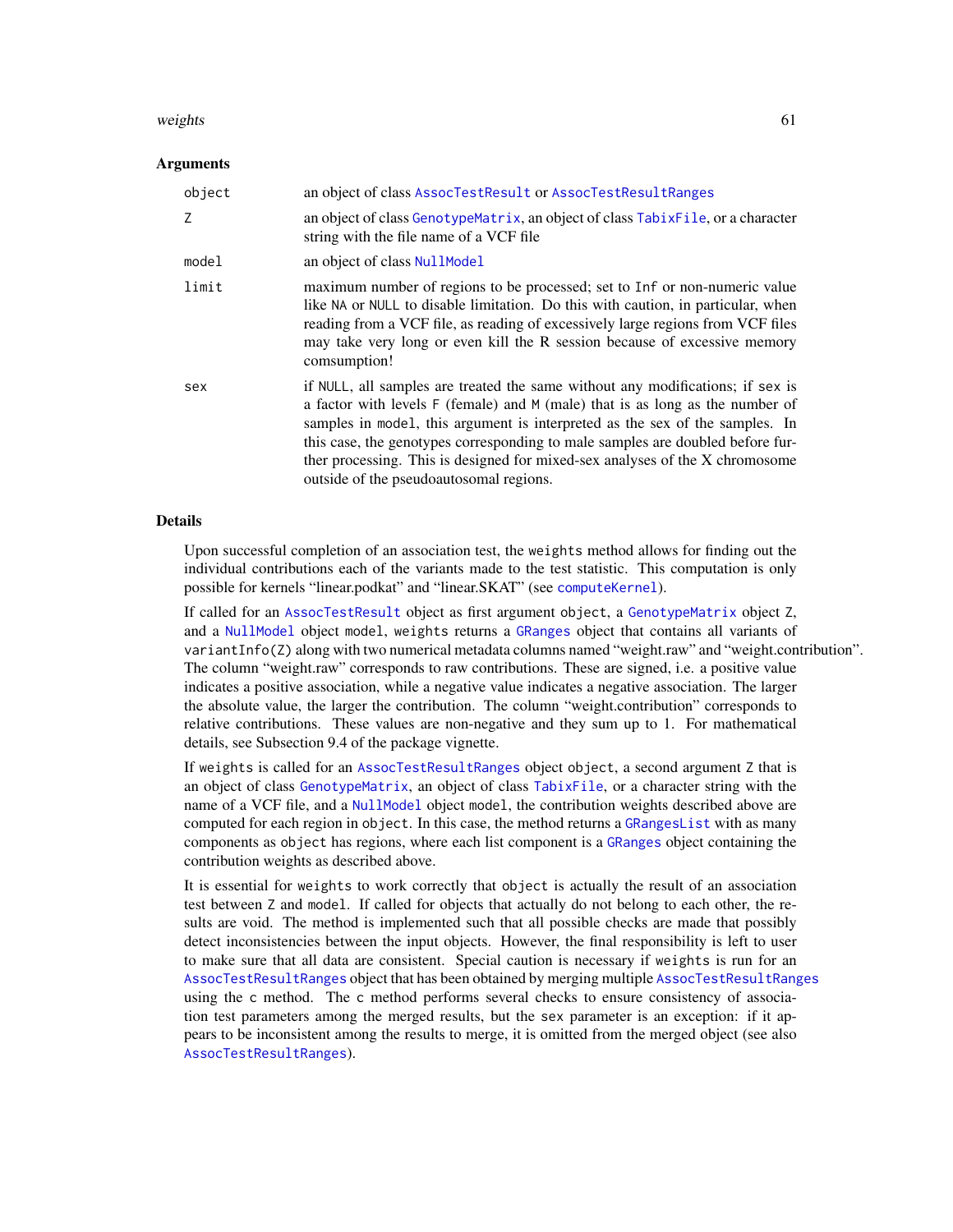The weights method needs to re-evaluate some computations of the association test. In case it is called for Z being a [TabixFile](#page-0-0) object or file name of a VCF file, weights even needs to re-read the genotype data from the file. Therefore, the method has a safety limit not to process too many regions (see limit argument described above).

# Value

an object of class [GRanges](#page-0-0) or [GRangesList](#page-0-0) (see details above)

# Author(s)

Ulrich Bodenhofer <br/>bodenhofer@bioinf.jku.at>

# References

<http://www.bioinf.jku.at/software/podkat>

# See Also

```
assocTest, AssocTestResult, AssocTestResultRanges, nullModel, NullModel, computeKernel,
GenotypeMatrix, p.adjust, filterResult
```
#### Examples

```
## load genome description
data(hgA)
```
## partition genome into overlapping windows windows <- partitionRegions(hgA)

```
## load genotype data from VCF file
vcfFile <- system.file("examples/example1.vcf.gz", package="podkat")
Z <- readGenotypeMatrix(vcfFile)
```

```
## read phenotype data from CSV file (continuous trait + covariates)
phenoFile <- system.file("examples/example1lin.csv", package="podkat")
pheno <- read.table(phenoFile, header=TRUE, sep=",")
```
## train null model with all covariates in data frame 'pheno' model  $\le$  nullModel( $y \sim$ ., pheno)

```
## perform association test
res <- assocTest(Z, model, windows)
```

```
## perform multiple testing correction and filter for
## significant regions
res <- filterResult(p.adjust(res), filterBy="p.value.adj")
```

```
## compute contributions
contrib <- weights(res, Z, model)
contrib
```
<span id="page-61-0"></span>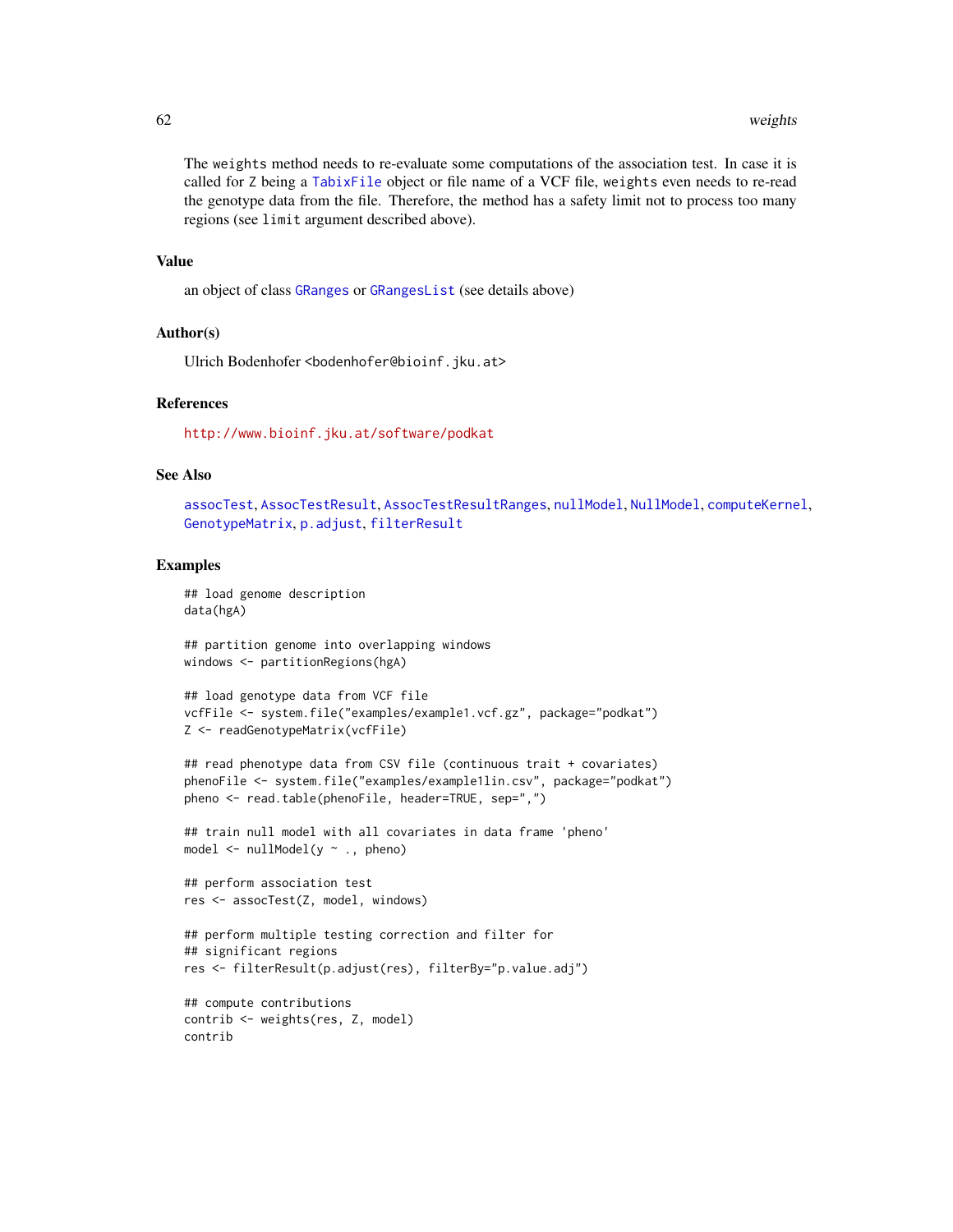#### weights 63

```
## extract most indicative variants
filterResult(contrib)
## plot contributions
plot(contrib[[1]], "weight.raw")
plot(contrib[[1]], "weight.contribution", type="b", alongGenome=TRUE)
```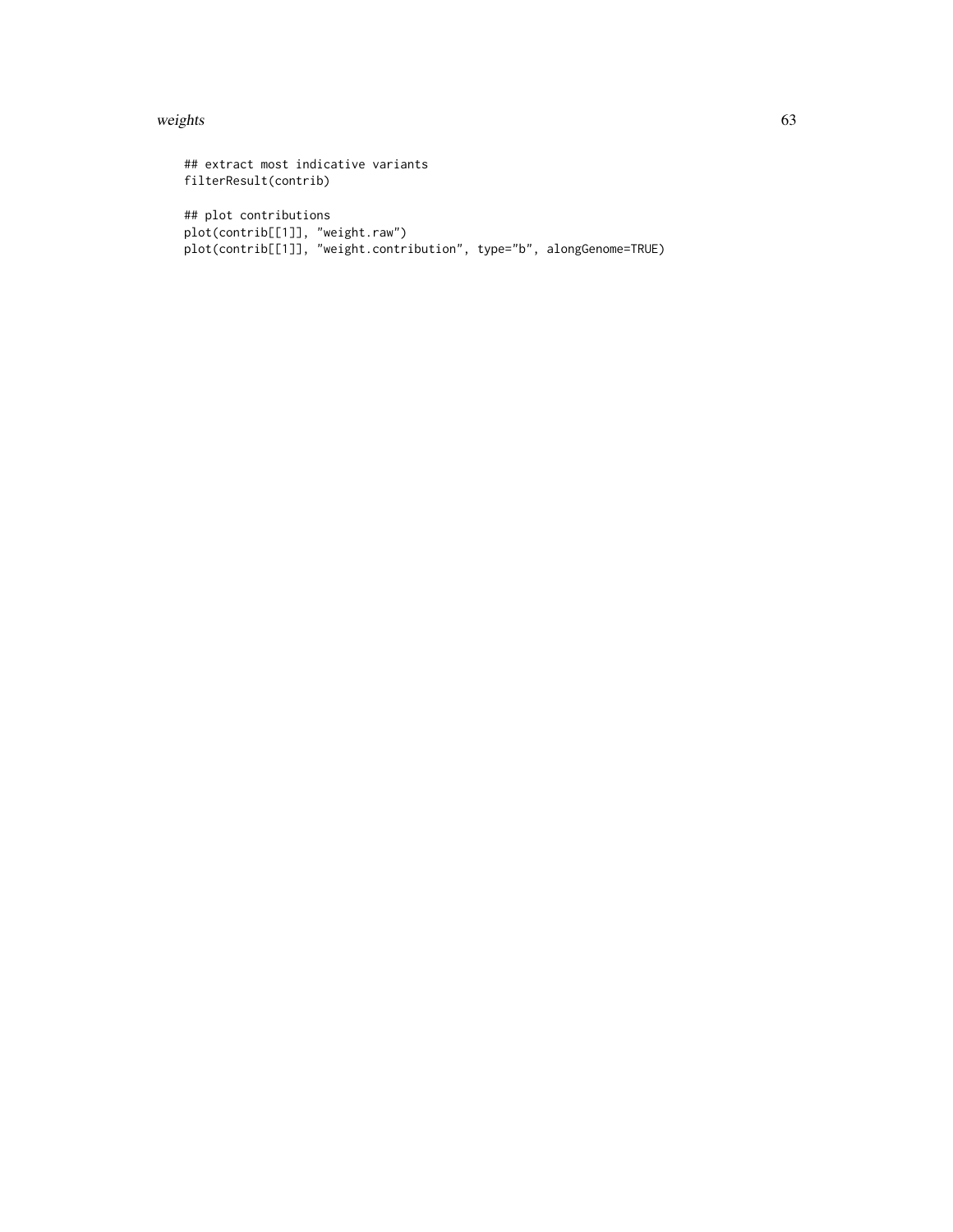# <span id="page-63-0"></span>**Index**

```
∗ classes
    AssocTestResult-class, 10
    AssocTestResultRanges-class, 11
    GenotypeMatrix-class, 18
    NullModel-class, 29
    VariantInfo-class, 57
∗ datasets
    hgA, 24
    unmasked-datasets, 54
∗ methods
    assocTest, 4
    filterResult-methods, 16
    genotypeMatrix-methods, 20
    nullModel, 25
    p.adjust-methods, 32
    partitionRegions-methods, 33
    plot, 35
    print-methods, 39
    qqplot, 41
    readGenotypeMatrix-methods, 43
    readVariantInfo-methods, 48
    sort-methods, 51
    split-methods, 52
    weights, 60
∗ package
    podkat-package, 3
[, GenotypeMatrix, index, index, missing-method
        (GenotypeMatrix-class), 18
[,GenotypeMatrix,index,missing,missing-method
        (GenotypeMatrix-class), 18
[, GenotypeMatrix, missing, index, missing-method
        (GenotypeMatrix-class), 18
[,NullModel,index,missing,missing-method
        (NullModel-class), 29
assocTest, 3, 4, 10–13, 28, 29, 34, 50, 59, 60,
        62
assocTest,character,NullModel-method
```
*(*assocTest*)*, [4](#page-3-0)

assocTest,GenotypeMatrix,NullModel-method *(*assocTest*)*, [4](#page-3-0) assocTest,matrix,NullModel-method *(*assocTest*)*, [4](#page-3-0) assocTest,TabixFile,NullModel-method *(*assocTest*)*, [4](#page-3-0) assocTest-methods *(*assocTest*)*, [4](#page-3-0) AssocTestResult, *[7](#page-6-0)[–9](#page-8-0)*, *[40](#page-39-0)*, *[61,](#page-60-0) [62](#page-61-0)* AssocTestResult *(*AssocTestResult-class*)*, [10](#page-9-0) AssocTestResult-class, [10](#page-9-0) AssocTestResultRanges, *[7](#page-6-0)[–9](#page-8-0)*, *[16,](#page-15-0) [17](#page-16-0)*, *[32,](#page-31-0) [33](#page-32-0)*, *[36](#page-35-0)[–40](#page-39-0)*, *[42,](#page-41-0) [43](#page-42-0)*, *[51,](#page-50-0) [52](#page-51-0)*, *[61,](#page-60-0) [62](#page-61-0)* AssocTestResultRanges *(*AssocTestResultRanges-class*)*, [11](#page-10-0) AssocTestResultRanges-class, [11](#page-10-0) b36Unmasked *(*unmasked-datasets*)*, [54](#page-53-0) b37Unmasked *(*unmasked-datasets*)*, [54](#page-53-0) betaWeights *(*weightFuncs*)*, [59](#page-58-0) c,AssocTestResultRanges-method *(*AssocTestResultRanges-class*)*, [11](#page-10-0) class:AssocTestResult *(*AssocTestResult-class*)*, [10](#page-9-0) class:AssocTestResultRanges *(*AssocTestResultRanges-class*)*, [11](#page-10-0) class:GenotypeMatrix *(*GenotypeMatrix-class*)*, [18](#page-17-0) class:NullModel *(*NullModel-class*)*, [29](#page-28-0) class:VariantInfo *(*VariantInfo-class*)*, [57](#page-56-0) coefficients,NullModel-method *(*NullModel-class*)*, [29](#page-28-0) colnames, *[18](#page-17-0)* computeKernel, *[7](#page-6-0)*, *[9](#page-8-0)*, [14,](#page-13-0) *[61,](#page-60-0) [62](#page-61-0)* dbeta, *[59,](#page-58-0) [60](#page-59-0)*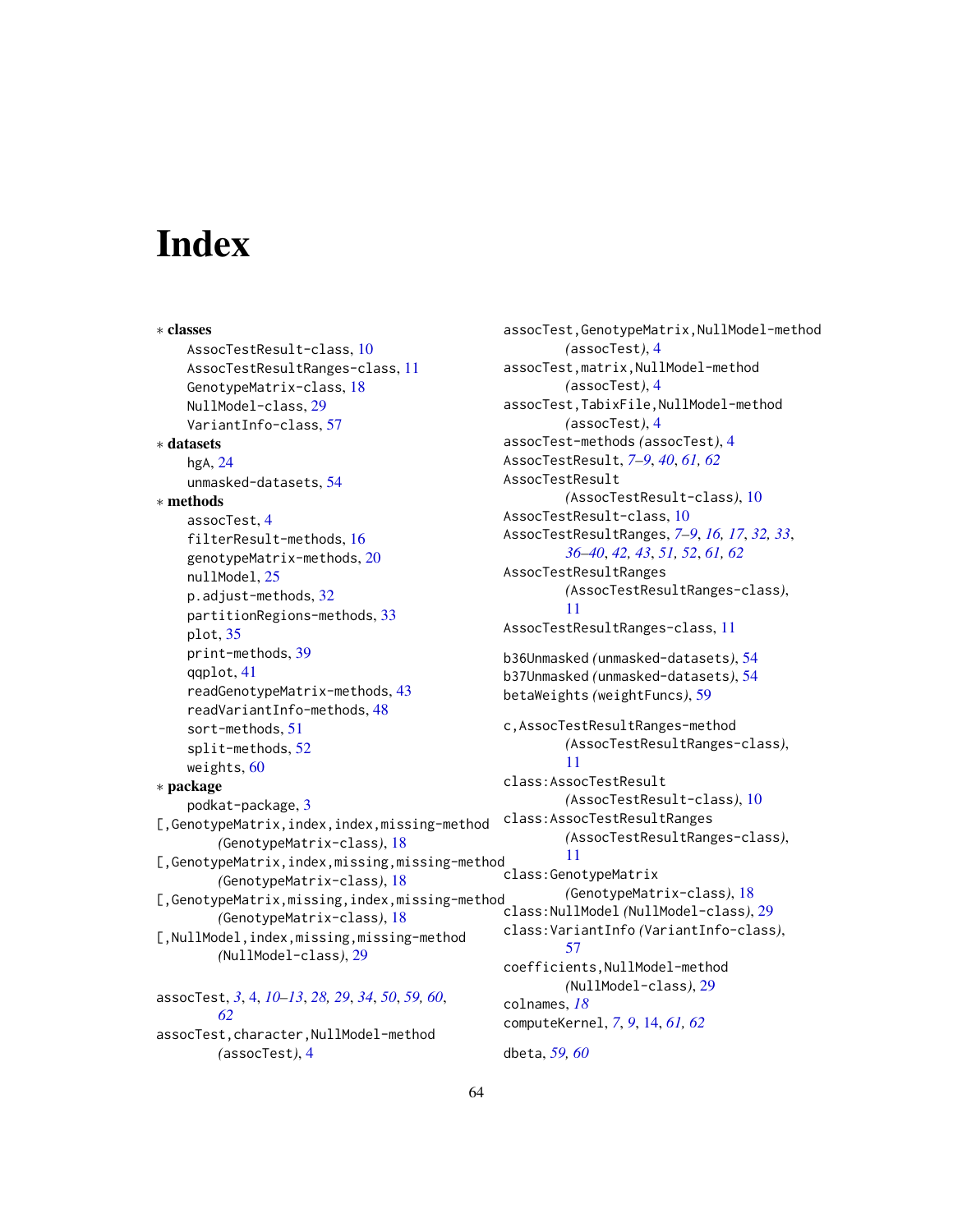# INDEX 65

dgCMatrix, *[18,](#page-17-0) [19](#page-18-0)*, *[21](#page-20-0)[–23](#page-22-0)* elementMetadata, *[12](#page-11-0)* eSet, *[21](#page-20-0)*, *[23](#page-22-0)* filterResult, *[9](#page-8-0)*, *[13](#page-12-0)*, *[62](#page-61-0)* filterResult *(*filterResult-methods*)*, [16](#page-15-0) filterResult,AssocTestResultRanges-method *(*filterResult-methods*)*, [16](#page-15-0) filterResult,GRanges-method *(*filterResult-methods*)*, [16](#page-15-0) filterResult,GRangesList-method *(*filterResult-methods*)*, [16](#page-15-0) filterResult-methods, [16](#page-15-0) GenotypeMatrix, *[5](#page-4-0)*, *[7](#page-6-0)*, *[9](#page-8-0)*, *[14,](#page-13-0) [15](#page-14-0)*, *[19,](#page-18-0) [20](#page-19-0)*, *[22,](#page-21-0) [23](#page-22-0)*, *[36](#page-35-0)[–38](#page-37-0)*, *[40](#page-39-0)*, *[43–](#page-42-0)[45](#page-44-0)*, *[50](#page-49-0)*, *[60–](#page-59-0)[62](#page-61-0)* GenotypeMatrix *(*GenotypeMatrix-class*)*, [18](#page-17-0) genotypeMatrix, *[18,](#page-17-0) [19](#page-18-0)*, *[58](#page-57-0)* genotypeMatrix *(*genotypeMatrix-methods*)*, [20](#page-19-0) genotypeMatrix,ANY,character,missing-method *(*genotypeMatrix-methods*)*, [20](#page-19-0) genotypeMatrix,ANY,GRanges,missing-method *(*genotypeMatrix-methods*)*, [20](#page-19-0) genotypeMatrix,ANY,missing,missing-method *(*genotypeMatrix-methods*)*, [20](#page-19-0) genotypeMatrix,ANY,numeric,character-method *(*genotypeMatrix-methods*)*, [20](#page-19-0) genotypender in methods), 20<br>genotypeMatrix,eSet,character,character-method<br>enotypeMatrix,eSet,character,character-method *(*genotypeMatrix-methods*)*, [20](#page-19-0) genotypeMatrix, eSet, character, missing-method nullModel, matrix, factor-method *(*genotypeMatrix-methods*)*, [20](#page-19-0) genotypeMatrix,eSet,numeric,character-method *(*genotypeMatrix-methods*)*, [20](#page-19-0) GenotypeMatrix-class, [18](#page-17-0) genotypeMatrix-methods, [20](#page-19-0) glm, *[27](#page-26-0)[–29](#page-28-0)* GRanges, *[5](#page-4-0)*, *[12,](#page-11-0) [13](#page-12-0)*, *[16,](#page-15-0) [17](#page-16-0)*, *[21–](#page-20-0)[25](#page-24-0)*, *[34](#page-33-0)*, *[36–](#page-35-0)[38](#page-37-0)*, *[44](#page-43-0)*, *[46](#page-45-0)*, *[49](#page-48-0)[–53](#page-52-0)*, *[55–](#page-54-0)[58](#page-57-0)*, *[61,](#page-60-0) [62](#page-61-0)* GRangesList, *[5,](#page-4-0) [6](#page-5-0)*, *[16,](#page-15-0) [17](#page-16-0)*, *[34](#page-33-0)*, *[52–](#page-51-0)[57](#page-56-0)*, *[61,](#page-60-0) [62](#page-61-0)* hg18Unmasked *(*unmasked-datasets*)*, [54](#page-53-0) hg19Unmasked *(*unmasked-datasets*)*, [54](#page-53-0) hg38Unmasked *(*unmasked-datasets*)*, [54](#page-53-0) hgA, [24](#page-23-0) hsv, *[37](#page-36-0)* p.adjust-methods, [32](#page-31-0) p.adjust.methods, *[32](#page-31-0)*

invSdWeights *(*weightFuncs*)*, [59](#page-58-0)

length, NullModel-method *(*NullModel-class*)*, [29](#page-28-0) lm, *[27–](#page-26-0)[29](#page-28-0)* logisticWeights *(*weightFuncs*)*, [59](#page-58-0) MAF *(*VariantInfo-class*)*, [57](#page-56-0) MAF, GenotypeMatrix-method *(*GenotypeMatrix-class*)*, [18](#page-17-0) MAF,VariantInfo-method *(*VariantInfo-class*)*, [57](#page-56-0) makePSOCKcluster, *[6](#page-5-0)* MaskedBSgenome, *[34](#page-33-0)*, *[55,](#page-54-0) [56](#page-55-0)* Matrix, *[14](#page-13-0)* mcols, *[12](#page-11-0)* method:genotypeMatrix *(*genotypeMatrix-methods*)*, [20](#page-19-0) method:readGenotypeMatrix *(*readGenotypeMatrix-methods*)*, [43](#page-42-0) method:readVariantInfo *(*readVariantInfo-methods*)*, [48](#page-47-0) names,NullModel-method *(*NullModel-class*)*, [29](#page-28-0) NullModel, *[5](#page-4-0)*, *[7](#page-6-0)[–9](#page-8-0)*, *[28,](#page-27-0) [29](#page-28-0)*, *[40](#page-39-0)*, *[61,](#page-60-0) [62](#page-61-0)* NullModel *(*NullModel-class*)*, [29](#page-28-0) nullModel, *[3](#page-2-0)*, *[5](#page-4-0)*, *[7](#page-6-0)[–9](#page-8-0)*, [25,](#page-24-0) *[29](#page-28-0)[–31](#page-30-0)*, *[62](#page-61-0)* nullModel,formula,data.frame-method *(*nullModel*)*, [25](#page-24-0) *(*nullModel*)*, [25](#page-24-0) *(*nullModel*)*, [25](#page-24-0) nullModel,matrix,numeric-method *(*nullModel*)*, [25](#page-24-0) nullModel,missing,factor-method *(*nullModel*)*, [25](#page-24-0) nullModel,missing,numeric-method *(*nullModel*)*, [25](#page-24-0) NullModel-class, [29](#page-28-0) nullModel-methods *(*nullModel*)*, [25](#page-24-0) p.adjust, *[9](#page-8-0)*, *[12](#page-11-0)*, *[17](#page-16-0)*, *[32,](#page-31-0) [33](#page-32-0)*, *[62](#page-61-0)* p.adjust *(*p.adjust-methods*)*, [32](#page-31-0) p.adjust,AssocTestResultRanges-method *(*p.adjust-methods*)*, [32](#page-31-0)

partitionRegions, *[25](#page-24-0)*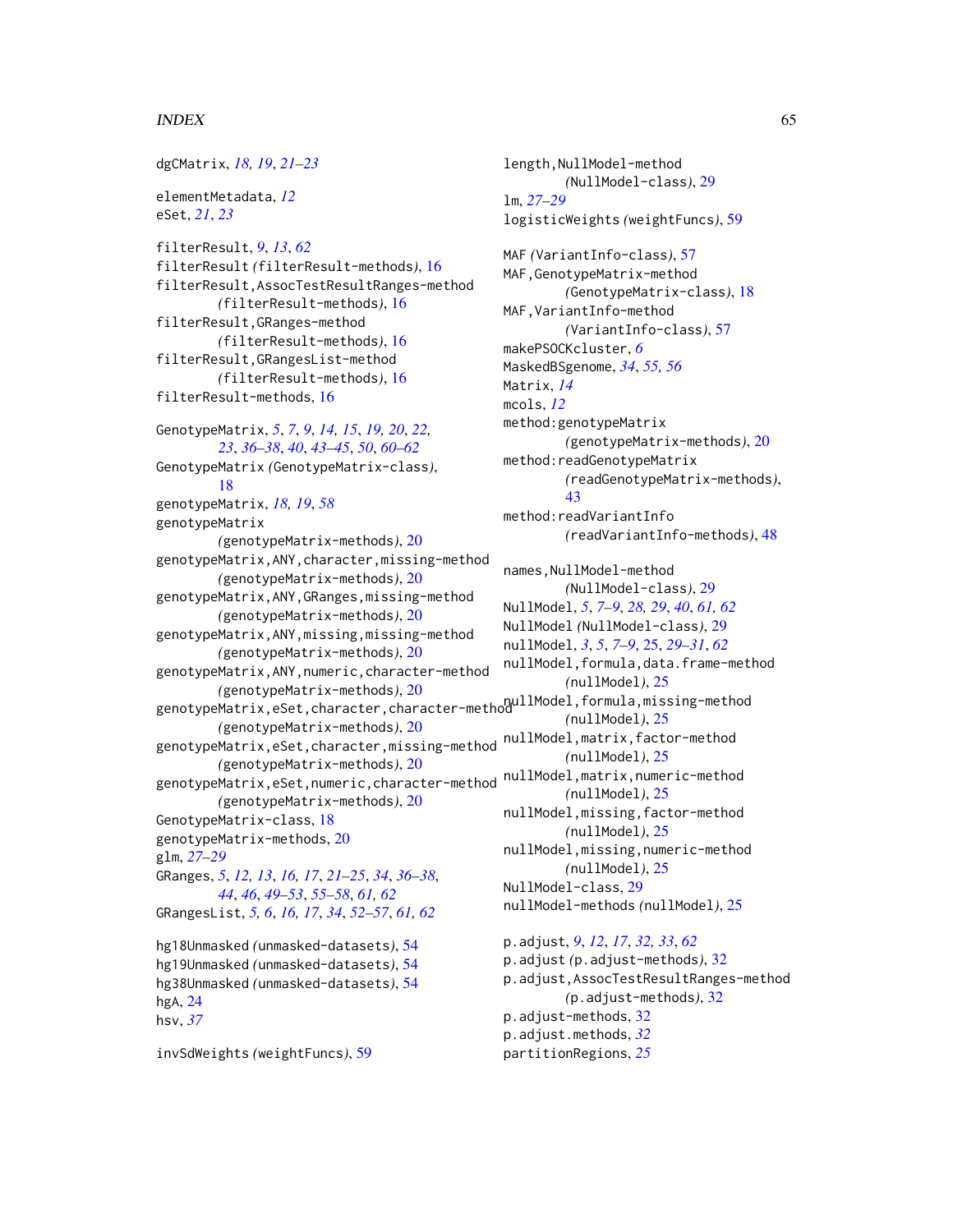partitionRegions *(*partitionRegions-methods*)*, [33](#page-32-0) partitionRegions,GRanges-method *(*partitionRegions-methods*)*, [33](#page-32-0) partitionRegions,GRangesList-method *(*partitionRegions-methods*)*, [33](#page-32-0) partitionRegions,MaskedBSgenome-method *(*partitionRegions-methods*)*, [33](#page-32-0) partitionRegions-methods, [33](#page-32-0) plot, *[9](#page-8-0)*, *[13](#page-12-0)*, [35,](#page-34-0) *[37](#page-36-0)*, *[42](#page-41-0)* plot,AssocTestResultRanges,character-method *(*plot*)*, [35](#page-34-0) plot,AssocTestResultRanges,GRanges-method *(*plot*)*, [35](#page-34-0) plot,AssocTestResultRanges,missing-method *(*plot*)*, [35](#page-34-0) plot,GenotypeMatrix,factor-method *(*plot*)*, [35](#page-34-0) plot,GenotypeMatrix,missing-method *(*plot*)*, [35](#page-34-0) plot,GenotypeMatrix,numeric-method *(*plot*)*, [35](#page-34-0) plot,GRanges,character-method *(*plot*)*, [35](#page-34-0) plot-methods *(*plot*)*, [35](#page-34-0) plot.default, *[37](#page-36-0)* podkat *(*podkat-package*)*, [3](#page-2-0) podkat-package, [3](#page-2-0) points, *[36,](#page-35-0) [37](#page-36-0)* ppoints, *[42](#page-41-0)* print, *[13](#page-12-0)* print *(*print-methods*)*, [39](#page-38-0) print,AssocTestResultRanges-method *(*print-methods*)*, [39](#page-38-0) print-methods, [39](#page-38-0) pseudoautosomal, *[55](#page-54-0)*, *[57](#page-56-0)* pseudoautosomal.hg18, *[54](#page-53-0)*, *[56](#page-55-0)* pseudoautosomal.hg19, *[54](#page-53-0)*, *[56](#page-55-0)* pseudoautosomal.hg38, *[54](#page-53-0)*, *[56](#page-55-0)* qqplot, *[9](#page-8-0)*, *[13](#page-12-0)*, [41,](#page-40-0) *[42](#page-41-0)* qqplot,AssocTestResultRanges,AssocTestResultRanges-method *(*AssocTestResultRanges-class*)*, *(*qqplot*)*, [41](#page-40-0)

qqplot,AssocTestResultRanges,missing-method *(*qqplot*)*, [41](#page-40-0) qqplot-methods *(*qqplot*)*, [41](#page-40-0)

read.table, *[46,](#page-45-0) [47](#page-46-0)* readGenotypeMatrix, *[8,](#page-7-0) [9](#page-8-0)*, *[18,](#page-17-0) [19](#page-18-0)*, *[50](#page-49-0)*, *[58](#page-57-0)*

readGenotypeMatrix *(*readGenotypeMatrix-methods*)*, [43](#page-42-0) readGenotypeMatrix,character,GRanges-method *(*readGenotypeMatrix-methods*)*, [43](#page-42-0) readGenotypeMatrix,character,missing-method *(*readGenotypeMatrix-methods*)*, [43](#page-42-0) readGenotypeMatrix,TabixFile,GRanges-method *(*readGenotypeMatrix-methods*)*, [43](#page-42-0) readGenotypeMatrix,TabixFile,missing-method *(*readGenotypeMatrix-methods*)*, [43](#page-42-0) readGenotypeMatrix-methods, [43](#page-42-0) readRegionsFromBedFile, [45](#page-44-0) readSampleNamesFromVcfHeader, [47](#page-46-0) readVariantInfo, *[58](#page-57-0)* readVariantInfo *(*readVariantInfo-methods*)*, [48](#page-47-0) readVariantInfo,character,GRanges-method *(*readVariantInfo-methods*)*, [48](#page-47-0) readVariantInfo,character,missing-method *(*readVariantInfo-methods*)*, [48](#page-47-0) readVariantInfo,TabixFile,GRanges-method *(*readVariantInfo-methods*)*, [48](#page-47-0) readVariantInfo,TabixFile,missing-method *(*readVariantInfo-methods*)*, [48](#page-47-0) readVariantInfo-methods, [48](#page-47-0) residuals,NullModel-method *(*NullModel-class*)*, [29](#page-28-0) rgb, *[37](#page-36-0)* rownames, *[18](#page-17-0)* Rsamtools, *[47,](#page-46-0) [48](#page-47-0)* scanBcfHeader, *[47,](#page-46-0) [48](#page-47-0)* Seqinfo, *[46](#page-45-0)* show,AssocTestResult-method *(*AssocTestResult-class*)*, [10](#page-9-0) show,AssocTestResultRanges-method [11](#page-10-0)

show,GenotypeMatrix-method *(*GenotypeMatrix-class*)*, [18](#page-17-0) show,NullModel-method *(*NullModel-class*)*, [29](#page-28-0) show,VariantInfo-method *(*VariantInfo-class*)*, [57](#page-56-0)